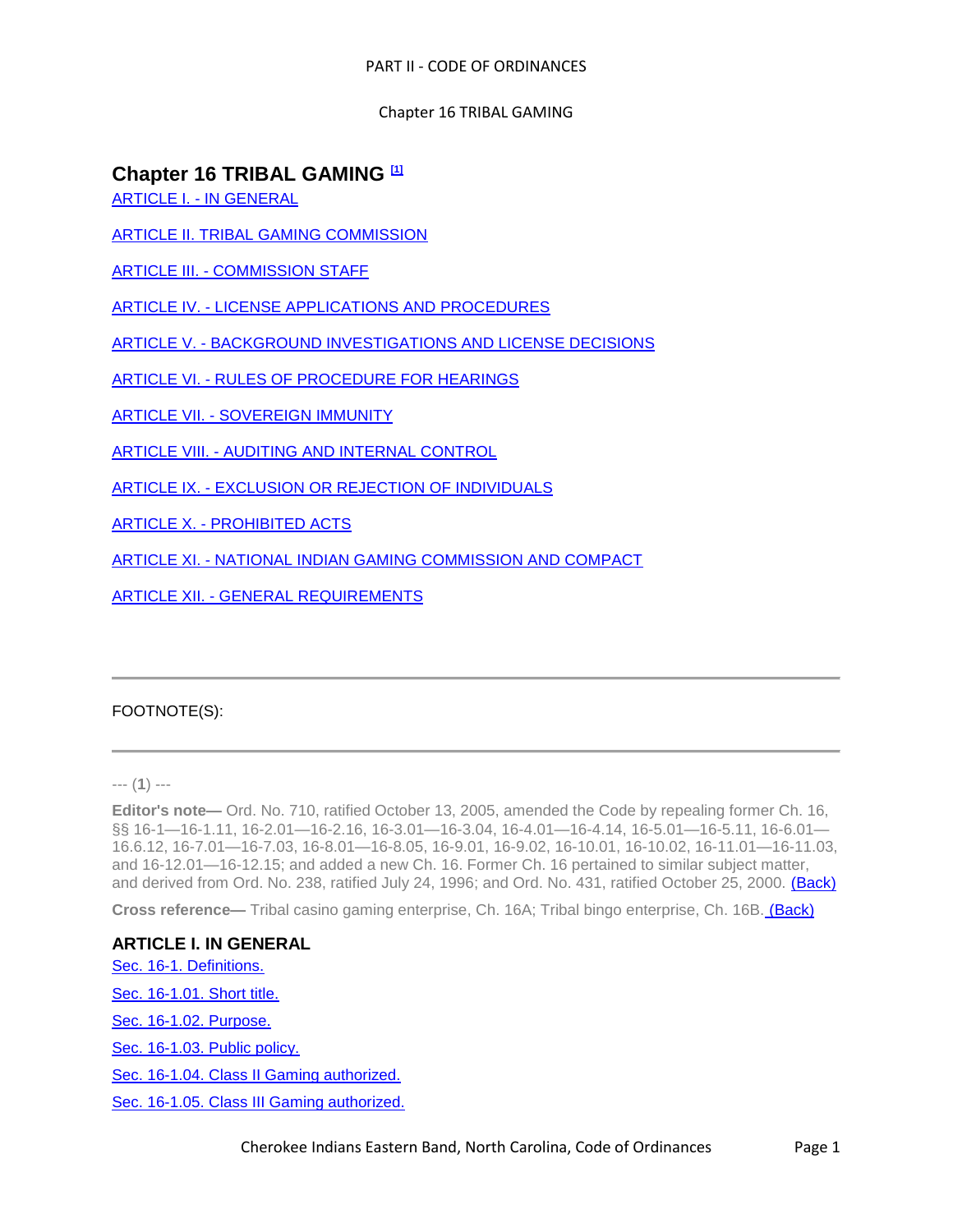## Chapter 16 TRIBAL GAMING

- [Sec. 16-1.05A. Class III casino credit issuance authorised.](#page-5-3)
- [Sec. 16-1.06. Location of gaming.](#page-5-4)
- [Sec. 16-1.07. Ownership of gaming.](#page-6-0)
- [Sec. 16-1.08. Use of gaming revenue.](#page-6-1)
- [Sec. 16-1.09. Unauthorized gaming.](#page-6-2)
- [Sec. 16-1.10. Conduct of games.](#page-6-3)
- [Sec. 16-1.11. Applicability of chapter.](#page-7-0)

<span id="page-1-0"></span>**Sec. 16-1. Definitions.**

Unless a different meaning is set forth below, the terms used in this chapter shall have the same meaning as defined in the Indian Gaming Regulatory Act, Public Law 100-497, [102](../level2/PTIICOOR_CH102LASU.docx#PTIICOOR_CH102LASU) Stat. 2467 (Oct. 17, 1988), 25 U.S.C. 2701 et seq. (IGRA).

- (a) *Applicant* means any person, partnership, corporation, joint venture or other entity applying for, or requesting renewal of, any license described in or required by this chapter.
- (b) *Application* means a request for the issuance or renewal of a license described in or required by this chapter.
- (c) *Board of Advisors* or *Board* means either the Board of Advisors of the Tribal Casino Gaming Enterprise or the Board of Advisors of the Tribal Bingo Enterprise, which shall govern and oversee the management and operations of all gaming operations of the Tribe and all non-regulatory aspects of the Tribe's gaming operations.
- (d) *Capital/expansion reserve fund* means a gaming related reserve fund, together with interest earned thereon, established by a gaming operation or the Commission either (1) required by an NIGCapproved management contract or (2) specifically authorized for gaming related purposes by a Tribal Council ordinance.
- (e) *Chairman* means the Chairman of the National Indian Gaming Commission.
- (f) *Class I Gaming* means social games solely for prizes of minimal value or traditional forms of Indian gaming engaged in by individuals as a part of, or in connection with, tribal ceremonies or celebrations.
- (g) *Class II Gaming* means Class II Gaming as defined at 25 U.S.C. 2703(7)(A), and any regulations promulgated thereunder.
- (h) *Class III Gaming* means Class III Gaming as defined in 25 U.S.C. 2703(8), and any regulations promulgated thereunder.
- (i) *Compact* means the Tribal-State Compact including all renewals, amendments, appendices, exhibits and other attachments thereto between the Eastern Band of Cherokee Indians and the State of North Carolina providing for the conduct of Tribal Class III Gaming by the Eastern Band of Cherokee Indians.
- (j) *Complimentary item* means a service or item provided at no cost, or at a reduced cost, to a customer of a gaming operation.
- (k) *Commission* means the Cherokee Tribal Gaming Commission.
- (l) *Commissioner* means an individual member of the Cherokee Tribal Gaming Commission.

Cherokee Indians Eastern Band, North Carolina, Code of Ordinances Page 2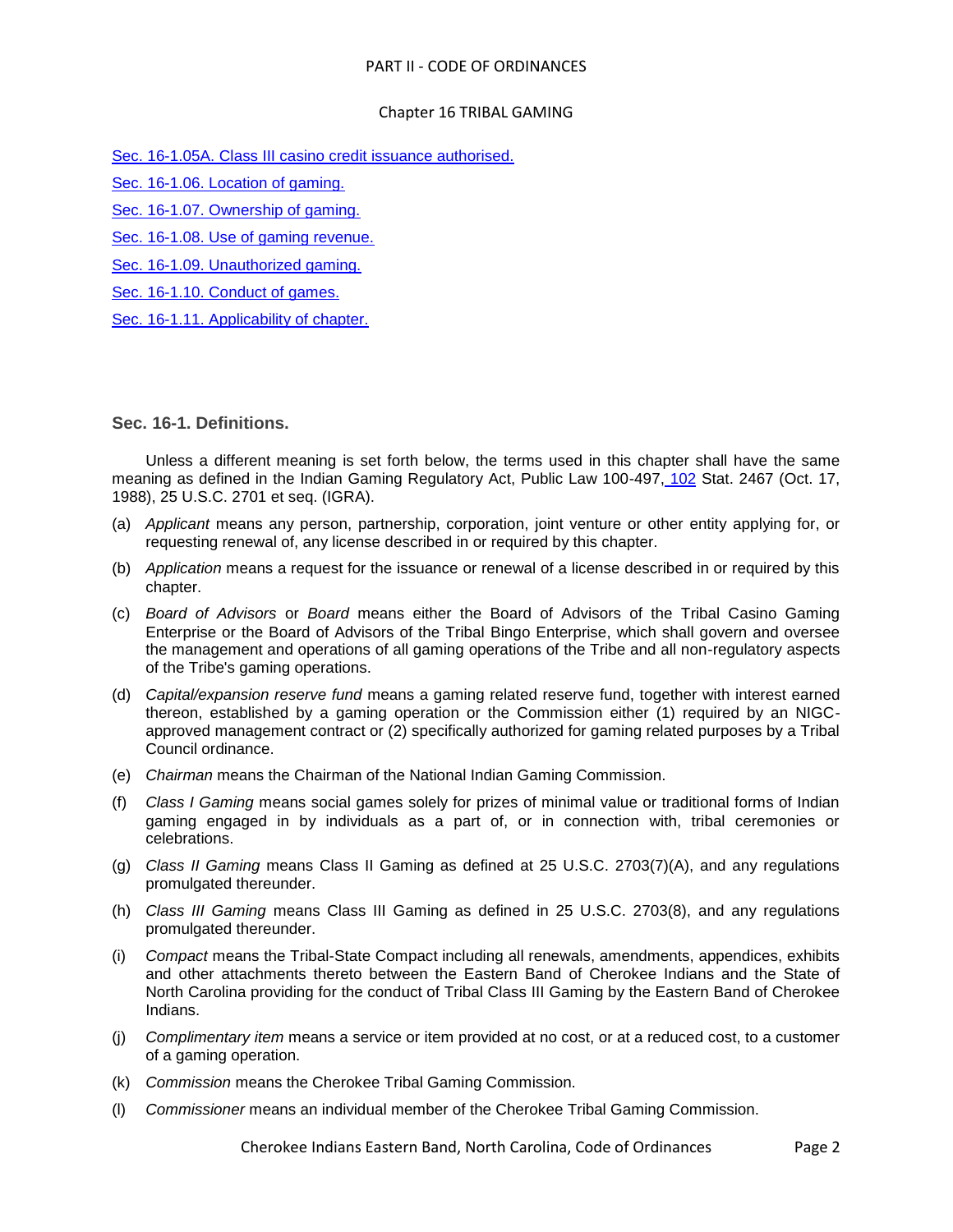#### Chapter 16 TRIBAL GAMING

- (m) *Council* or *Tribal Council* means the Tribal Council of the Eastern Band of Cherokee Indians.
- (n) *Distributable net revenue* means all revenue distributed to the Tribe by a gaming operation, which shall be calculated as follows: gross revenue of the gaming operation less:
	- (1) Prizes and operating expenses;
	- (2) Payments owed to a management contractor;
	- (3) Debt service payments (including without limitation principal, interest, and related fees, costs, and expenses); and
	- (4) Contributions to duly authorized capital/expansion reserve funds.

Distributable net revenue shall include surplus regulatory funds distributed to the Tribe by the Commission.

- (o) *Fiscal year* means the period beginning at 12:01 a.m. on October 1 of each year and ending at midnight, September 30 of the following year.
- (p) *Gaming* means any Class II Gaming or Class III Gaming activity, either individually or collectively, whether authorized or unauthorized.
- (q) *Gaming device* means any equipment or mechanical, electromechanical or electronic contrivance, component or machine, used remotely or directly in connection with any gaming which affects the result of a wager by determining or predicting the outcome of such game or the odds of winning or losing such game. The term shall be broadly construed to promote the purposes of this chapter and shall also include any devices, machines, components or contrivances which do or are capable of affecting, in any way, the playing of any gaming.
- (r) *Gaming establishment* or *gaming facility* means any premises where gaming is operated or conducted on the Tribe's Indian lands, and includes all buildings, improvements, appurtenances, equipment and facilities where gaming devices are stored or where gaming patrons are present.
- (s) *Gaming operation* means any business enterprise owned by the Tribe, the revenue of which is primarily derived from gaming or from any gaming establishment.
- (t) *Gaming vendor* means any person who manufactures, sells, leases, distributes, supplies or makes modifications to, any gaming device of the Tribe and all persons holding any direct or indirect financial interest in such gaming device supplier.
- (u) *Gross revenue* means all revenue of any nature derived directly or indirectly from a gaming operation.
- (v) *Indian lands* means:
	- (1) All lands within the limits of the Tribe's reservation; and
	- (2) Any lands title to which is either held in trust by the United States for the benefit of the Tribe or held by the Tribe subject to restriction by the United States against alienation and over which the Tribe exercises governmental power.
- (w) *Key employee* means:
	- (1) A person who performs one or more of the following functions:
		- (i) Bingo caller,
		- (ii) Counting room supervisor,
		- (iii) Chief of security,
		- (iv) Custodian of gaming supplies or cash,
		- (v) Floor manager,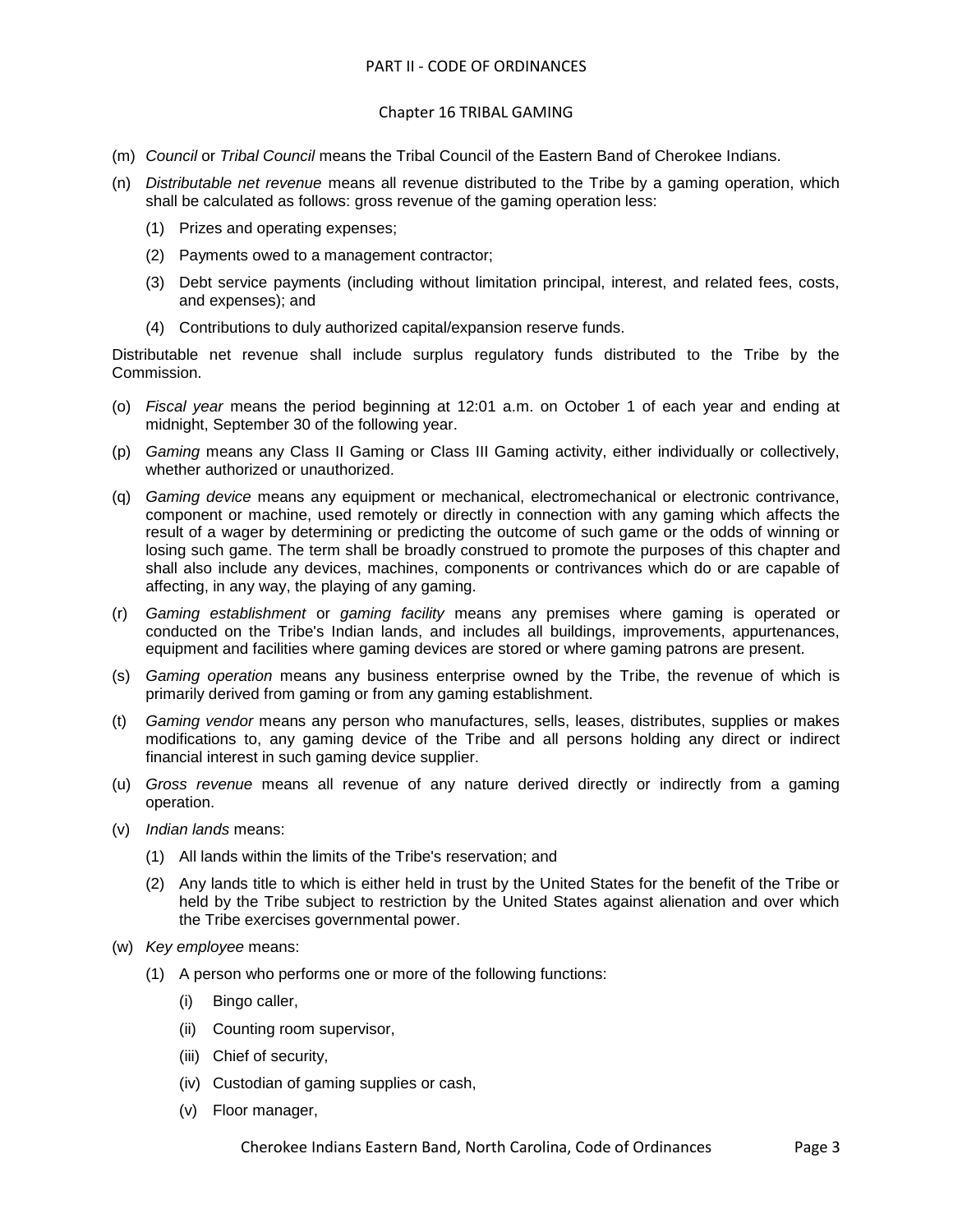- (vi) Pit boss,
- (vii) Dealer,
- (viii) Croupier,
- (ix) Approver of credit, or
- (x) Custodian of gambling terminals or other devices operated by the management of any gaming operation, including persons with access to cash and accounting records for such devices;
- (2) If not otherwise included, any other person whose total cash compensation from employment in any gaming operation exceed \$50,000.00 per year;
- (3) If not otherwise included, the four most highly compensated persons in any gaming operation; or
- (4) Any equivalent position in a gaming operation that the Commission designates by its rules as a key employee.
- (x) *License* means any authorization granted by the Commission, pursuant to this chapter, to any person which is required for such person to perform certain acts or engage in certain activities. The issuance of a license shall not create a property or liberty interest in such license for the benefit of the licensee.
- (y) *Licensee* means any person who has been issued a valid and current license pursuant to the provisions of this chapter.
- (z) *Management contract* means any contract, agreement or other document approved by the NIGC, including all collateral agreements, establishing a relationship between the Tribal government and any person, pursuant to which such person has managerial responsibilities in or for any gaming operation. Nothing in this chapter shall be deemed to modify or amend a management contract approved prior to the effective date of this chapter.
- (aa) *Management contractor* means a person or entity that has a management contract duly approved by the NIGC.
- (bb) *Management entity* or *controlling shareholder* means:
	- (1) Any person having a direct financial interest in any management contract, including those persons who own five percent or more of any management entity's outstanding capital stock;
	- (2) When a trust is a party to a management contract, any beneficiary or trustee of such trust;
	- (3) When a partnership is a party to a management contract, any partner, general or limited, in such partnership;
	- (4) When a corporation is a party to a management contract, any person who is an officer or director of such corporation, or who holds five percent or more of the issued and outstanding capital stock of such corporation, either alone or in combination with a spouse, parent, child or sibling; or
	- (5) With respect to any nonnatural person with an interest in a trust, partnership or corporation that has an interest in a management contract, all beneficiaries, trustees, partners, or directors of, and five percent stockholders of, such nonnatural person.
- (cc) *Management fees* means any monies paid from gaming revenue to any management contractor pursuant to an NIGC-approved management contract to operate a gaming establishment. Such term shall not include monies paid for the operating expenses of such gaming establishment.
- (dd) *Net revenue* means gross revenue of a gaming operation less: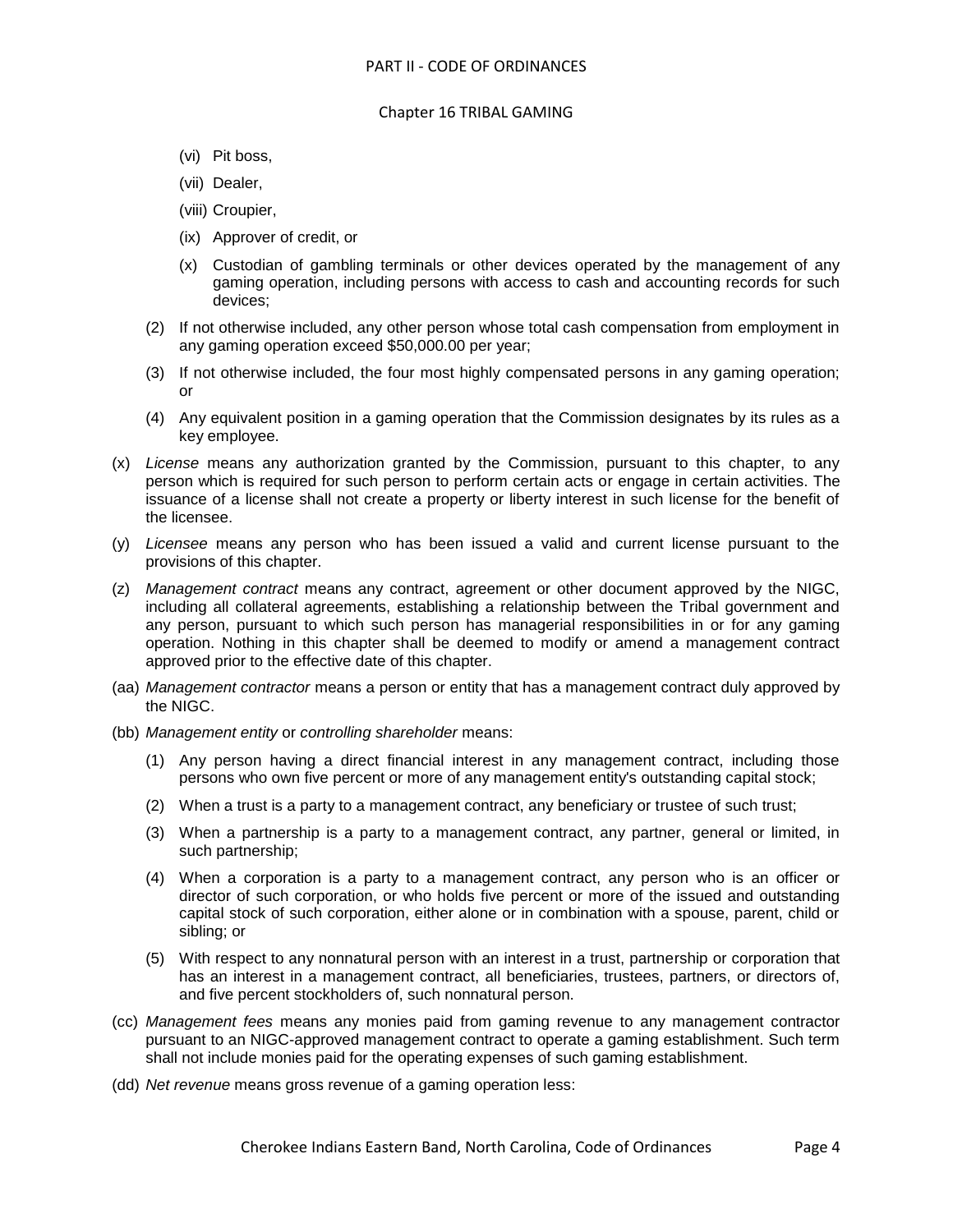- (1) Amounts paid out as, or paid for, prizes; and
- (2) Total operating expenses, excluding management fees.
- (ee) *NIGC* means the National Indian Gaming Commission.
- (ff) *Operating expense* means any expense incurred in the operation of gaming that is specifically designated as an operating expense in any management contract or which by operation of generally accepted accounting principles, consistently applied, is so treated.
- (gg) *Ordinance* means this chapter which is the Tribal Gaming Ordinance of the Eastern Band of Cherokee Indians, as amended from time to time, and any rules promulgated under this chapter.
- (hh) *Patron* means any person who participates in gaming, or who is physically present on premises wherein or whereon gaming is conducted.
- (ii) *Person* means any association, partnership, corporation, firm, trust or other form of business association or entity, as well as a natural person.
- (jj) *Primary management officials* means:
	- (1) The person(s) having management responsibility over all or any part of any gaming operation;
	- (2) Any person who has authority:
		- (i) To hire and fire employees of a gaming operation; or
		- (ii) To establish working policy for a gaming operation;
	- (3) The chief financial officer or other person who has financial management responsibility for any gaming operation;
	- (4) Any person who is a controlling shareholder of a management contractor; or
	- (5) Any equivalent position in a gaming operation that the Commission designates by its rules as a primary management official.
- (kk) *Rules* means any rules governing the conduct of games or the control of internal fiscal affairs of gaming operations as may be promulgated by the Commission established pursuant to this chapter.
- (ll) *Tribe* means, and *Tribal* shall refer to, the Eastern Band of Cherokee Indians, which is recognized as:
	- (1) Eligible by the Secretary of the Interior for the special programs and services provided by the United States to Indians because of their status as Indians, and
	- (2) Possessing powers of self-government.

(Ord. No. 710, 10-13-2005)

#### <span id="page-4-0"></span>**Sec. 16-1.01. Short title.**

This chapter shall be known and may be cited as the Tribal Gaming Ordinance.

(Ord. No. 710, 10-13-2005)

#### <span id="page-4-1"></span>**Sec. 16-1.02. Purpose.**

The Tribal Council of the Eastern Band of Cherokee Indians enacts this chapter in order to regulate all forms of gaming on the Tribe's Indian lands.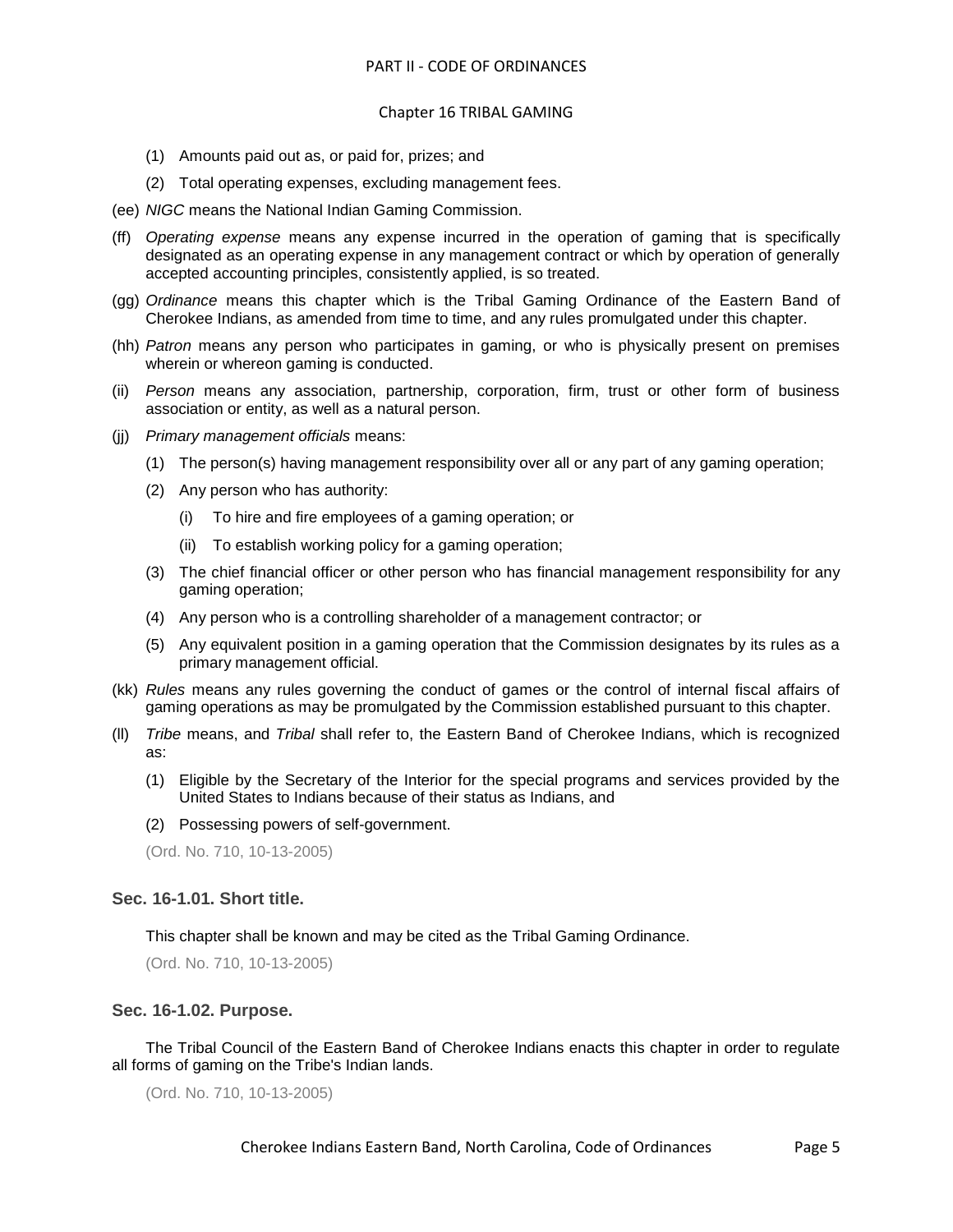#### Chapter 16 TRIBAL GAMING

#### <span id="page-5-0"></span>**Sec. 16-1.03. Public policy.**

- (a) All gaming which is conducted within the Tribe's Indian lands and which is otherwise authorized by law shall be regulated and licensed pursuant to the provisions of this chapter.
- (b) The Tribal Council hereby finds and declares it to be the public policy of the Tribe that:
	- (1) Regulation of licensed gaming is important in order that licensed gaming is conducted honestly and that gaming is free from criminal and corruptive elements.
	- (2) Public confidence and trust can only be maintained by strict regulation of all persons, locations, practices, associations and activities related to the operation of licensed gaming establishments and the manufacture or distribution of gaming devices.
	- (3) All management entities or controlling shareholders, primary management officials, key employees, gaming establishments and suppliers of gaming goods and services must therefore be licensed and controlled to protect the public health, safety, morals, good order and general welfare of the Tribe.

(Ord. No. 710, 10-13-2005)

#### <span id="page-5-1"></span>**Sec. 16-1.04. Class II Gaming authorized.**

Class II Gaming is hereby authorized to be conducted on lands within the Tribe's Indian lands; provided, however, that such Class II Gaming shall be conducted only in accordance with the provisions of this chapter, the rules and regulations of the Commission, IGRA, and the NIGC's regulations.

(Ord. No. 710, 10-13-2005)

#### <span id="page-5-2"></span>**Sec. 16-1.05. Class III Gaming authorized.**

All forms of Class III Gaming that are listed in Exhibit 1 to the Addendum to the Restated Tribal-State Compact entered on November 28, 2011 and amended in May 2012 and fully approved and published by the Secretary of the Department of Interior are hereby authorized on lands within the Tribe's Indian lands; provided, however, that Class III Gaming shall be conducted in accordance with the provisions of this chapter, the rules and regulations of the Commission, IGRA, the NIGC's regulations, and the Compact.

(Ord. No. 710, 10-13-2005; Ord. No. 244, 8-8-2012)

# <span id="page-5-3"></span>**Sec. 16-1.05A. Class III casino credit issuance authorised.**

Casino operations are hereby empowered to make credit worthiness decisions on players to issue casino credit to players that meet requirements which shall be at least as stringent as standard casino industry practice currently requires and the Tribal Gaming Commission promulgates in the Internal Control Standards. These standards shall set forth a level of protection for Tribal assets and for the safe and effective operation of casino credit.

(Ord. No. 244, 8-8-2012)

#### <span id="page-5-4"></span>**Sec. 16-1.06. Location of gaming.**

The Commission shall ensure that:

(1) Such gaming as it authorizes and licenses pursuant to this chapter is conducted on lands within the Tribe's Indian lands; and

Cherokee Indians Eastern Band, North Carolina, Code of Ordinances Page 6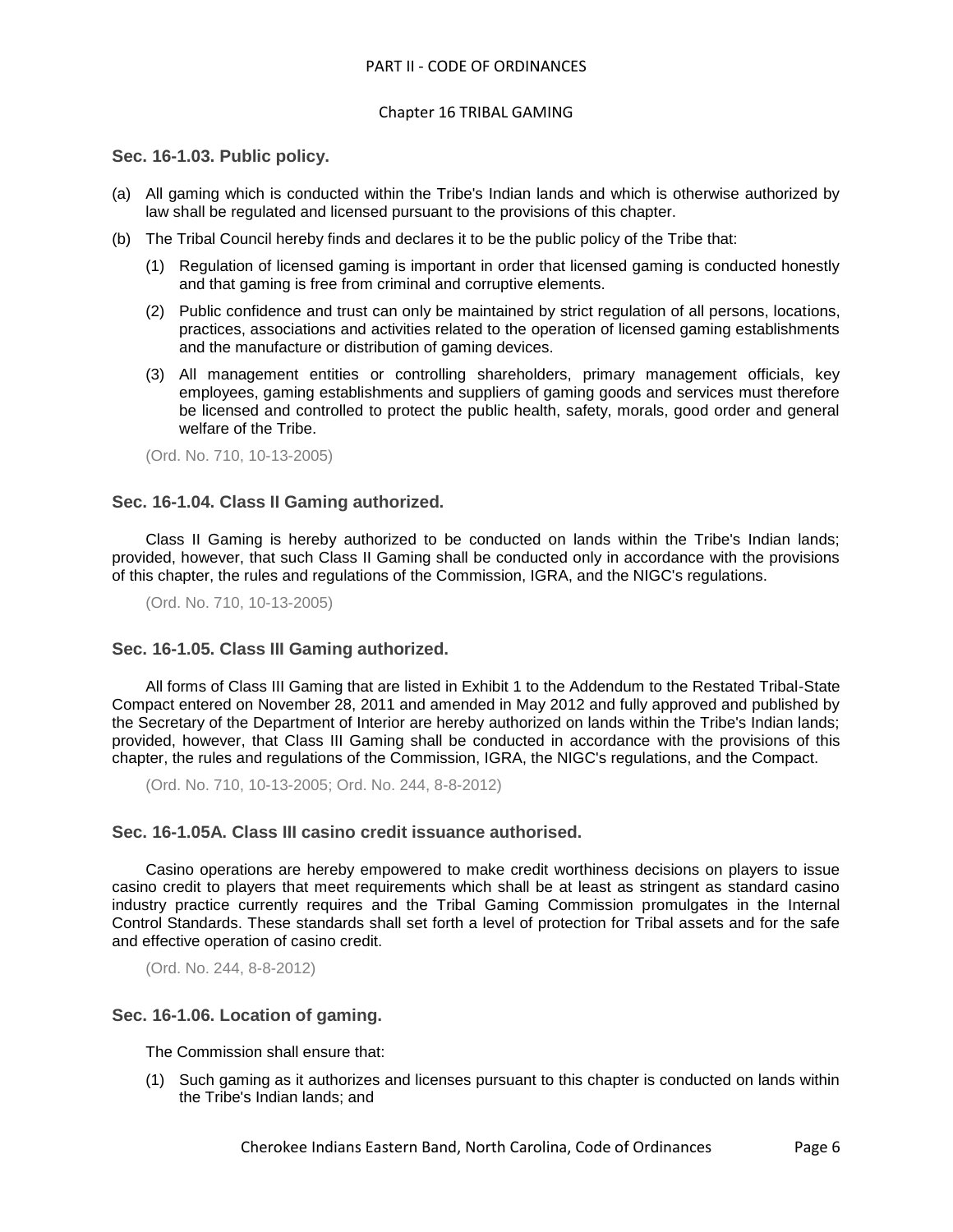#### Chapter 16 TRIBAL GAMING

- (2) Such gaming is not otherwise specifically prohibited by federal law.
- (3) There are up to three (3) locations permitted for Class III gaming to be conducted. The property considered as location #1 shall always be recognized as the casino located in the town of Cherokee on the Qualla Boundary alongside Soco Creek bordering Highway 19N; the second and third locations shall be approved by Tribal Council resolution and ratified by the Principal Chief following a full study by the TCGE Board of Advisors. All gaming locations shall meet all requirements under this Chapter and any requirements mandated by federal law and the Tribal-State Compact.

(Ord. No. 710, 10-13-2005; Ord. No. 244, 8-8-2012)

# <span id="page-6-0"></span>**Sec. 16-1.07. Ownership of gaming.**

The Tribe shall have the sole proprietary interest in any gaming operation authorized by this chapter and hereby authorizes and directs the casino operations to make all payments and satisfy all obligations on behalf of the Tribe in its payment obligations contained under the Tribal-State Compact or Federal and Tribal law.

(Ord. No. 710, 10-13-2005; Ord. No. 244, 8-8-2012)

## <span id="page-6-1"></span>**Sec. 16-1.08. Use of gaming revenue.**

- (a) Net revenue from tribal gaming shall be used only for the purposes set forth in this section.
	- (1) To fund tribal government operations and programs;
	- (2) To provide for the general welfare of the Tribe and its members;
	- (3) To promote tribal economic development; and
	- (4) To donate to charitable organizations.
- (b) The Tribe has elected to make per capita payments, in the amount of 50% of distributable net revenue from both Class II and Class III gaming activities, to enrolled tribal members, and shall authorize and issue such payments only in accordance with a revenue allocation plan submitted to and approved by the Secretary of the Interior under 25 U.S.C. § 2710(b)(3), as set forth in [chapter](../level2/PTIICOOR_CH16CGAREALPL.docx#PTIICOOR_CH16CGAREALPL)  [16C](../level2/PTIICOOR_CH16CGAREALPL.docx#PTIICOOR_CH16CGAREALPL) of the Cherokee Code.
- (c) Nothing in this section shall be construed to require that a gaming operation or the Commission distribute funds that are not distributable net revenue.

(Ord. No. 710, 10-13-2005; Ord. No. 244, 8-8-2012)

#### <span id="page-6-2"></span>**Sec. 16-1.09. Unauthorized gaming.**

Any person who commits any act of unauthorized gaming on the Tribe's Indian lands shall be guilty of a crime and shall be prosecuted in Tribal Court or any other court of competent jurisdiction.

(Ord. No. 710, 10-13-2005)

#### <span id="page-6-3"></span>**Sec. 16-1.10. Conduct of games.**

All gaming shall be conducted by persons duly licensed by the Commission. No person licensed by the Commission shall engage in, conduct or condone any gaming that is not conducted in accordance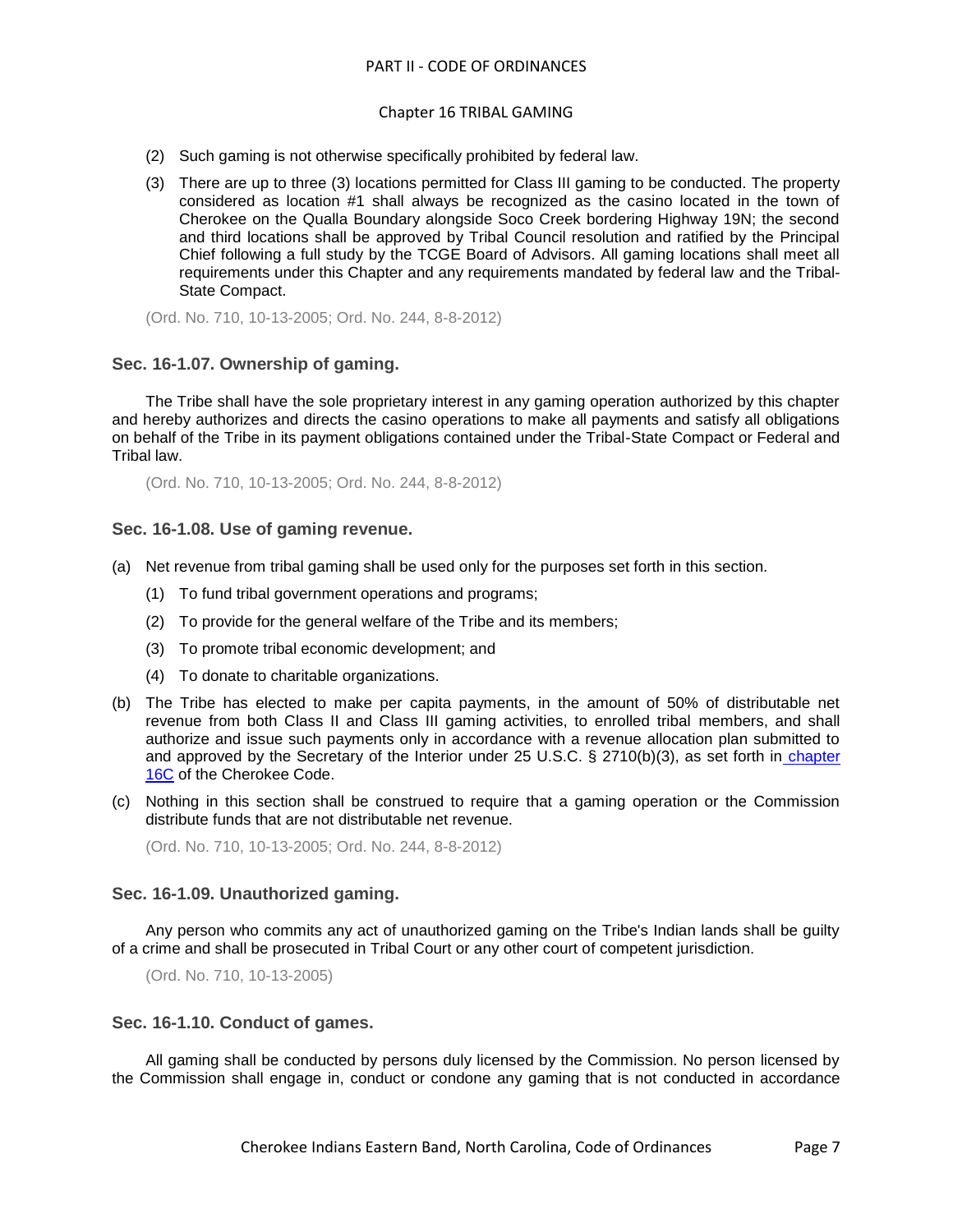with such rules governing the conduct of games as may be promulgated by the Commission under this chapter.

(Ord. No. 710, 10-13-2005)

<span id="page-7-0"></span>**Sec. 16-1.11. Applicability of chapter.**

Unless specifically indicated otherwise, all provisions of this chapter shall apply to both Class II Gaming and Class III Gaming including, but not limited to, all licensing and background investigation procedures.

(Ord. No. 710, 10-13-2005)

## **ARTICLE II. TRIBAL GAMING COMMISSION [2]**

[Sec. 16-2.01. Establishment.](#page-7-1)

[Sec. 16-2.02. Independence.](#page-8-0)

Sec. [16-2.03. Licensing of Commissioners.](#page-8-1)

[Sec. 16-2.04. Restrictions on Commissioners.](#page-9-0)

[Sec. 16-2.05. No financial interest in gaming.](#page-9-1)

[Sec. 16-2.06. Compensation of Commissioners.](#page-10-0)

[Sec. 16-2.07. Meetings.](#page-10-1)

[Sec. 16-2.08. Commission offices.](#page-10-2)

[Sec. 16-2.09. Quorum.](#page-10-3)

[Sec. 16-2.10. Organization.](#page-10-4)

[Sec. 16-2.11. Recordkeeping.](#page-11-0)

[Sec. 16-2.12. Reports.](#page-11-1)

[Sec. 16-2.13. Budget.](#page-12-0)

[Sec. 16-2.14. Powers.](#page-13-0)

[Sec. 16-2.15. Promulgation of gaming rules and regulations.](#page-14-0)

[Sec. 16-2.16. Complimentary items.](#page-14-1)

[Sec. 16-2.17. Conflict resolution.](#page-15-0)

## <span id="page-7-1"></span>**Sec. 16-2.01. Establishment.**

- (a) Composition of the Commission: The Tribal Gaming Commission shall be composed of three enrolled members of the Eastern Band of Cherokee Indians who must have clearly demonstrated their business acumen through past business or career successes.
- (b) Appointment of Commissioners: Commissioners shall be appointed by the Principal Chief, subject to the approval of the Tribal Council. Nominees to the Commission shall be selected on the basis of their business experience and ability to significantly contribute to the capabilities and functions of the Commission.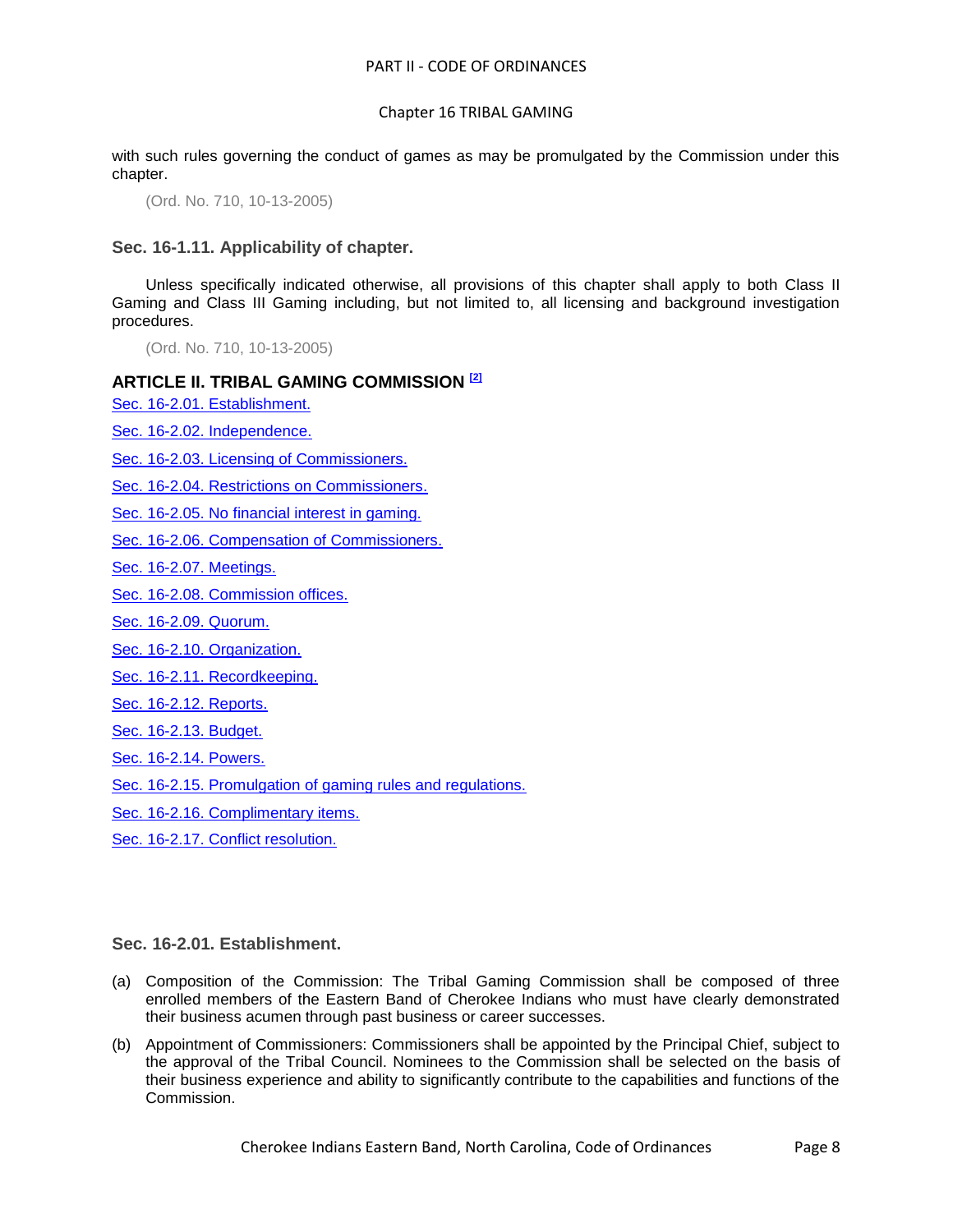#### Chapter 16 TRIBAL GAMING

- (c) Commissioners may hold other positions of employment and may engage in business; provided, however, that they shall not engage in any business regulated pursuant to the provisions of this chapter.
- (d) Except as provided in subsection (e), each Commissioner shall serve a term of five years, subject to removal, with cause, by a majority of the Tribal Council. Nothing in this chapter shall be construed to preclude a Commissioner from serving successive terms. There shall be a six-month probationary period for each new appointee to be reviewed by the Principal Chief and the Tribal Council.
- (e) To ensure continuity in the Commission and rotation of appointments, the existing Commissioners shall continue to serve, but their terms shall be adjusted so that they serve staggered terms. Upon the effective date of this amendment, the Principal Chief shall assign term expiration dates for each current Commissioner, such that one Commissioner's term expires every year beginning December 31, 2008. The established rotation shall continue for each Commission position for future new, renewal, or replacement appointments.
- (f) No Commissioner shall be finally approved until he or she has completed a background investigation pursuant to [section 16-2.03](../level3/PTIICOOR_CH16TRGA_ARTII._TRIBAL_GAMING_COMMISSION.docx#PTIICOOR_CH16TRGA_ARTII._TRIBAL_GAMING_COMMISSION_S16-2.03LICO)
- (g) Before assuming office, each Commissioner shall take the oath of office administered to Tribal officers.
- (h) Resignation: A Commissioner may resign at any time by providing the Principal Chief and Tribal Council with written notice of his or her intention to resign on a date certain. The resignation shall become effective on the date stated and need not be accepted by the Principal Chief or Tribal Council to be effective.
- (i) Vacancies: A nomination to fill a vacancy in the Commission shall be made by the Principal Chief within 30 days after the date on which the vacancy becomes effective. The Principal Chief shall then submit the nominee's resume to the Tribal Council for their approval. Action by the Tribal Council shall occur within 30 days after receipt of the nomination from the Principal Chief.
- (j) The Commission shall select annually, from its membership, a Commission Chair.

(Ord. No. 710, 10-13-2005)

#### <span id="page-8-0"></span>**Sec. 16-2.02. Independence.**

In all matters within its purview and responsibilities, the Commission shall be and shall act independently and autonomously from the Principal Chief and Tribal Council. No prior or subsequent review by the Principal Chief or Tribal Council of any actions of the Commission shall be required or permitted, except as otherwise explicitly provided in this chapter.

(Ord. No. 710, 10-13-2005)

# <span id="page-8-1"></span>**Sec. 16-2.03. Licensing of Commissioners.**

- (a) *Requirements; application.* Nominees for the position of Commissioner must meet the requirements of articles IV and V of this chapter and must first obtain a license from the Council prior to assuming office. Each nominee shall complete a license application and shall be subject to the same level of background investigation as required for a primary management official under this chapter. Such background investigation shall be performed at the direction of the Council by a duly appointed agent of the Council. Upon completion of the background investigation, the Council shall, by majority vote, either issue or deny a license to the nominee.
- (b) *Failure to meet license requirements or license violations.* If the Tribal Council has reason to believe that a licensed Commissioner fails at any time to meet the license requirements under this chapter or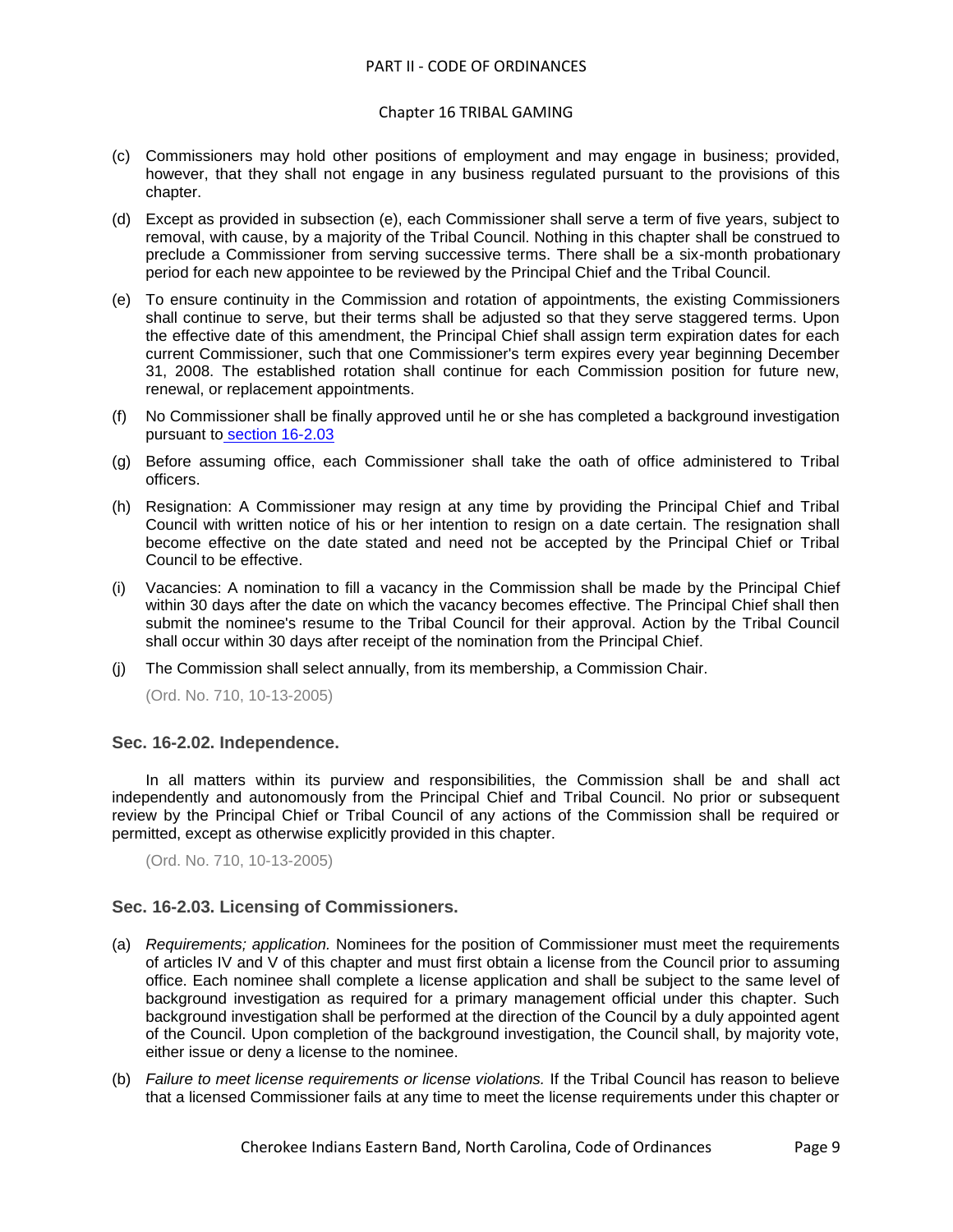#### Chapter 16 TRIBAL GAMING

that the Commissioner has violated this chapter, the rules, the compact, or the IGRA and regulations promulgated thereunder or any other applicable law, the Tribal Council shall direct an investigation to be conducted and may notice the Commissioner for a hearing before the Council. All investigations and hearings under this section shall be conducted as provided in sections 16-5 and 16-6 of this chapter, and a Commissioner shall have all of the rights and obligations given to a licensee or applicant therein, except that all hearings shall be conducted by and before the Council.

(Ord. No. 710, 10-13-2005)

## <span id="page-9-0"></span>**Sec. 16-2.04. Restrictions on Commissioners.**

To avoid potential conflicts of interest between the management and regulation of a gaming operation, the Tribe hereby declares that:

- (a) While actively serving in any of the following capacities, no Principal Chief or Vice-Chief, member of the Tribal Council or a Board of Advisors, no judge or justice, no Tribal employee, and no employee of the Commission or any gaming operation owned by the Tribe, may serve on the Commission;
- (b) No person who is ineligible to be a key employee or primary management official and no person convicted of a felony, embezzlement, theft, or any other money-related crime or honesty-related crime (such as fraud) may serve on the Commission;
- (c) Commissioners are prohibited from:
	- (1) Gambling in any gaming operation owned by the Tribe;
	- (2) Accepting complimentary items from any gaming operation;
	- (3) Providing contractual services of any kind to any gaming operation;
	- (4) Providing management services to any gaming operation pursuant to a management contract;
	- (5) Accepting gratuities or any other thing of value from any licensee or applicant; and
	- (6) Engaging in outside employment or activities, including seeking or negotiating for future employment, which conflict with their official duties and responsibilities as determined by the Tribal Council.

For purposes of this subparagraph (c), complimentary items shall not include ceremonial gifts or meals provided at the expense of a Tribal gaming operation, provided that such items do not each exceed \$50.00 in value and are not offered as an inducement or reward for gambling in the operation.

(Ord. No. 710, 10-13-2005)

# <span id="page-9-1"></span>**Sec. 16-2.05. No financial interest in gaming.**

No Commissioner shall have any direct or indirect financial interest in any licensee. For purposes of this section, indirect financial interest shall not include ownership of any mutual fund or other non-selfdirected investment fund which holds stock in a publicly traded company but shall include direct ownership of such stock.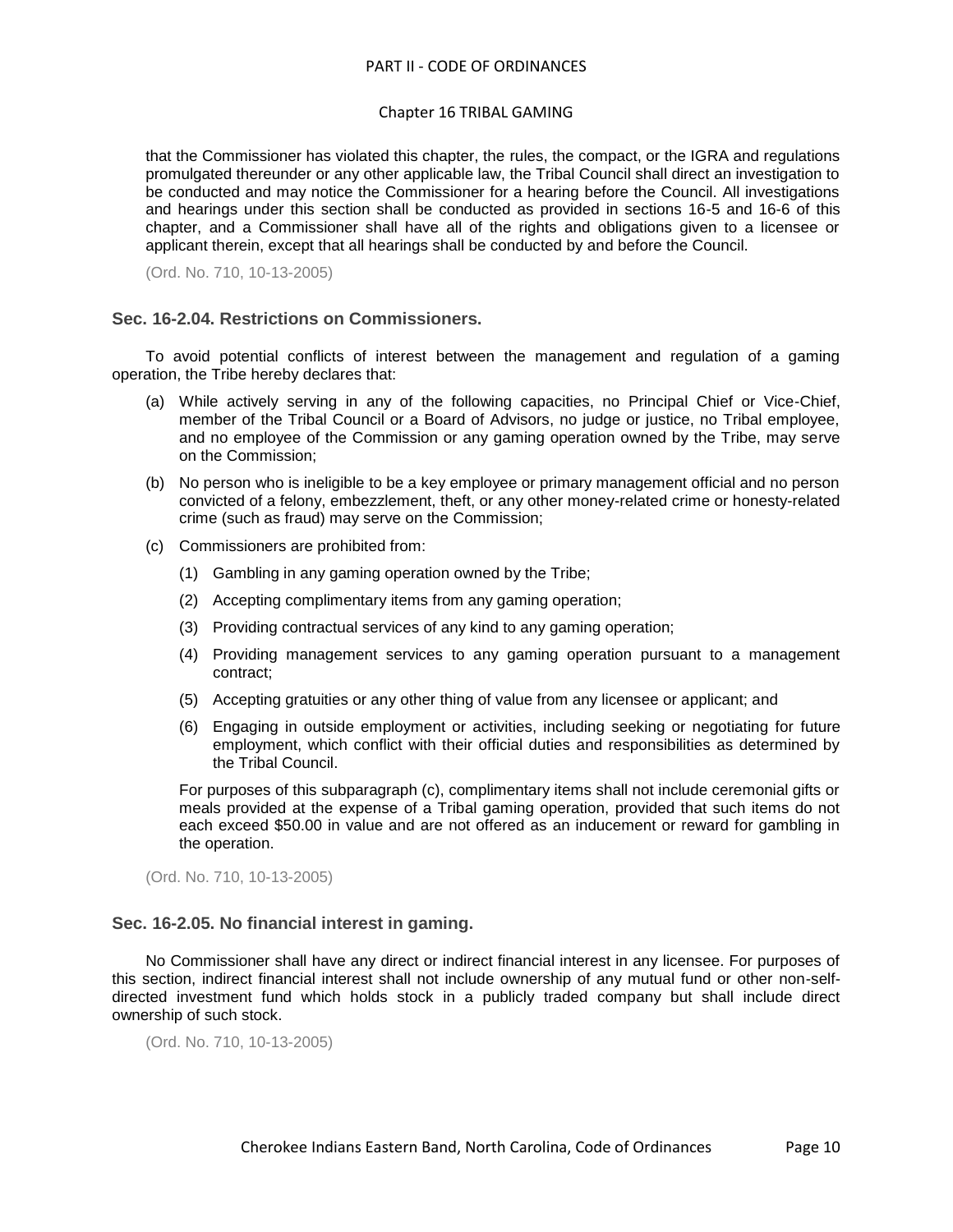#### <span id="page-10-0"></span>**Sec. 16-2.06. Compensation of Commissioners.**

Commissioners shall receive compensation and benefits at a level determined by Tribal Council resolution. This compensation shall be included in the Commission's annual budget. Commissioners shall be reimbursed for actual expenses incurred on Commission business, including necessary travel expenses.

(Ord. No. 710, 10-13-2005)

#### <span id="page-10-1"></span>**Sec. 16-2.07. Meetings.**

- (a) *Regular meetings.* The Commission shall meet at least once a month at the Commission's main office or at any other designated meeting place.
- (b) *Special meetings.* Special meetings shall be convened by the Commission Chair as necessary to carry out the official duties of the Commission. Notice of each special meeting shall be given by the Commission Chair by telephone or mail to each Commissioner. Notice shall be received at least 24 hours in advance of such meeting and shall include the date, time and place of the proposed meeting.
- (c) *Emergency meetings.* An emergency meeting may be called by the Chair of the Commission with less than 24 hours' notice; provided, however, that the Chair of the Commission shall use best efforts to ensure that all Commissioners are notified of such meeting, with as much prior notice as possible under the circumstances.
- (d) *Meetings open to the public.* All meetings of the Commission shall be open to the public; provided, however, that the Commission may, in its discretion, close any portion of any meeting to the public when discussing any information which the Commission deems confidential pursuant to the provisions of this chapter.

(Ord. No. 710, 10-13-2005)

#### <span id="page-10-2"></span>**Sec. 16-2.08. Commission offices.**

The Commission shall maintain an administrative office. Such office shall serve as the Commission's main business office and shall be the site at which the Commission records and documents are maintained and stored on a permanent basis. No individual except a Commissioner or other authorized employee or agent of the Commission may possess a key to or may enter any Commission office without the permission of the Commission. No person may access such records except a Commissioner, a person duly authorized by the Commission or an attorney for the Commission.

(Ord. No. 710, 10-13-2005)

#### <span id="page-10-3"></span>**Sec. 16-2.09. Quorum.**

A quorum of the Commission shall consist of two Commissioners. All decisions shall be made by a majority vote of a quorum of the Commission, unless indicated otherwise in this chapter.

(Ord. No. 710, 10-13-2005)

#### <span id="page-10-4"></span>**Sec. 16-2.10. Organization.**

The Commission may organize itself into any functional division it deems necessary, and may alter such plan of organization as it deems expedient.

Cherokee Indians Eastern Band, North Carolina, Code of Ordinances Page 11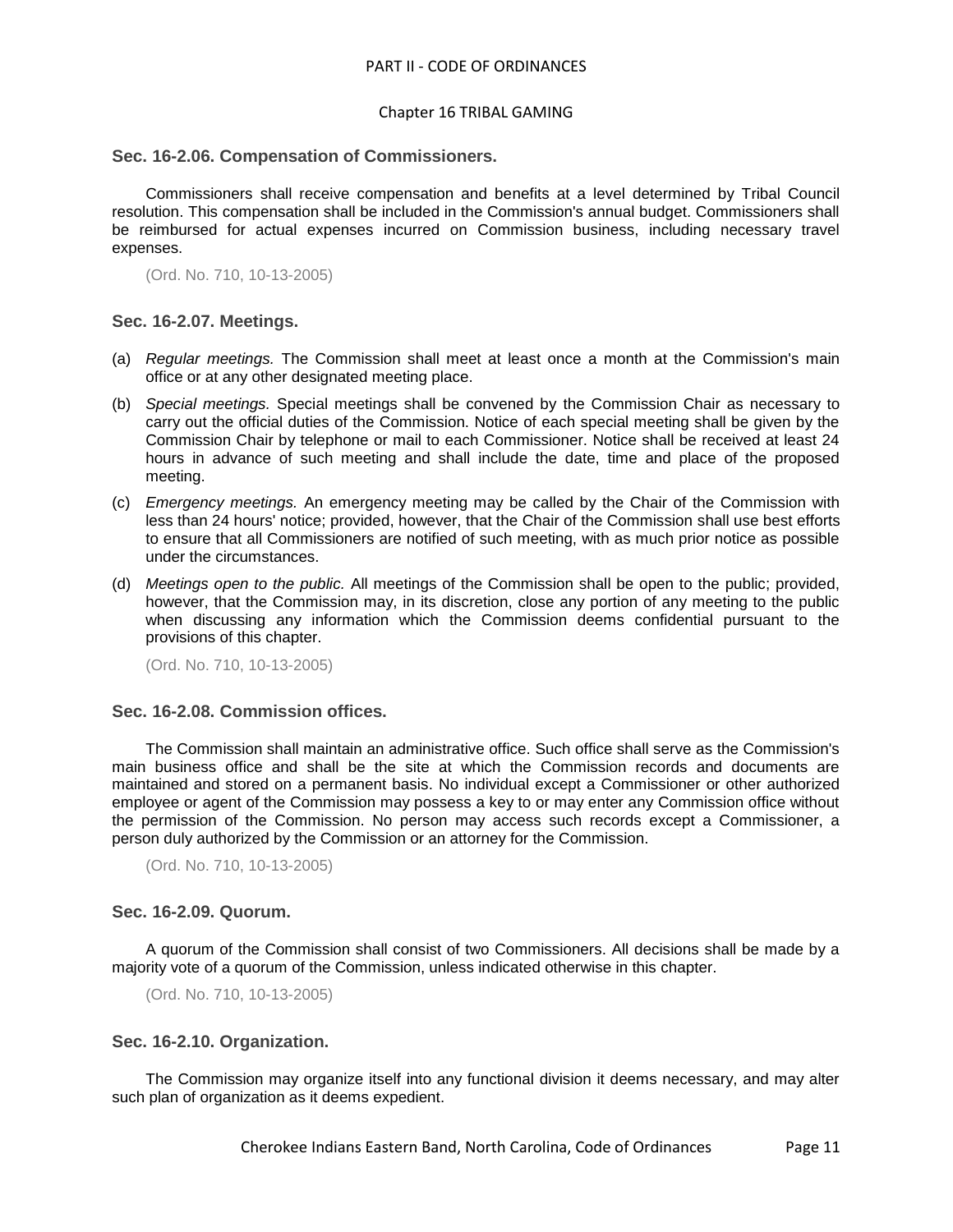(Ord. No. 710, 10-13-2005)

# <span id="page-11-0"></span>**Sec. 16-2.11. Recordkeeping.**

- (a) The Commission shall maintain complete records regarding the following:
	- (1) Applications, financial statements, fingerprints, contracts, licenses, suspension and cancellation notices and correspondences of all applicants, including management entities or controlling shareholders, key employees, primary management officials, gaming establishments and suppliers of gaming goods and services (as required by [section 16-8.01\(](../level3/PTIICOOR_CH16TRGA_ARTVIIIAUINCO.docx#PTIICOOR_CH16TRGA_ARTVIIIAUINCO_S16-8.01MIPRCOINFIAF)g);
	- (2) Commission licenses;
	- (3) Meeting minutes from all Commission meetings;
	- (4) Compact compliance;
	- (5) Reports relating to customer disputes, complaints or other issues that affect the integrity of the gaming operation;
	- (6) Commission budget and expenditures;
	- (7) Council communications and correspondences;
	- (8) Gaming device list pursuant to [section 16-4.11](../level3/PTIICOOR_CH16TRGA_ARTIVLIAPPR.docx#PTIICOOR_CH16TRGA_ARTIVLIAPPR_S16-4.11CEGADE) of this chapter; and
	- (9) Any other records or documents the Commission deems necessary or appropriate.
- (b) *Confidential records.* All information and data:
	- (1) Required by the Commission to be furnished to them under this chapter or which may otherwise be obtained relative to the finances, earnings or revenue of any applicant or licensee;
	- (2) Pertaining to an applicant's criminal record, antecedents and background, which have been furnished to or obtained by the Commission from any source;
	- (3) Provided to the Commission by a governmental agency or an informer or on the assurances that the information will be held in confidence and treated as confidential; or
	- (4) Obtained by the Commission from a supplier relating to the manufacturing of gaming devices or gaming goods;

is confidential and may be revealed in whole or in part only in the course of the necessary administration of this chapter or upon the lawful order of a court of competent jurisdiction.

(Ord. No. 710, 10-13-2005)

# <span id="page-11-1"></span>**Sec. 16-2.12. Reports.**

The Commission shall make quarterly reports to the Principal Chief and Council within 30 days after the end of each quarter. Such reports shall contain the following information:

- (a) Number and types of licenses issued during the previous quarter;
- (b) Information regarding license denials, suspensions or revocations;
- (c) Report of any events of noncompliance, breach or violations of this chapter, the rules, the compact, IGRA, license or any other law or regulation; provided, however, that these reports are not the subject of or relating to a pending investigation being conducted by the Commission, or hearing before the Commission;
- (d) A report of the Commission expenditures for the prior quarter;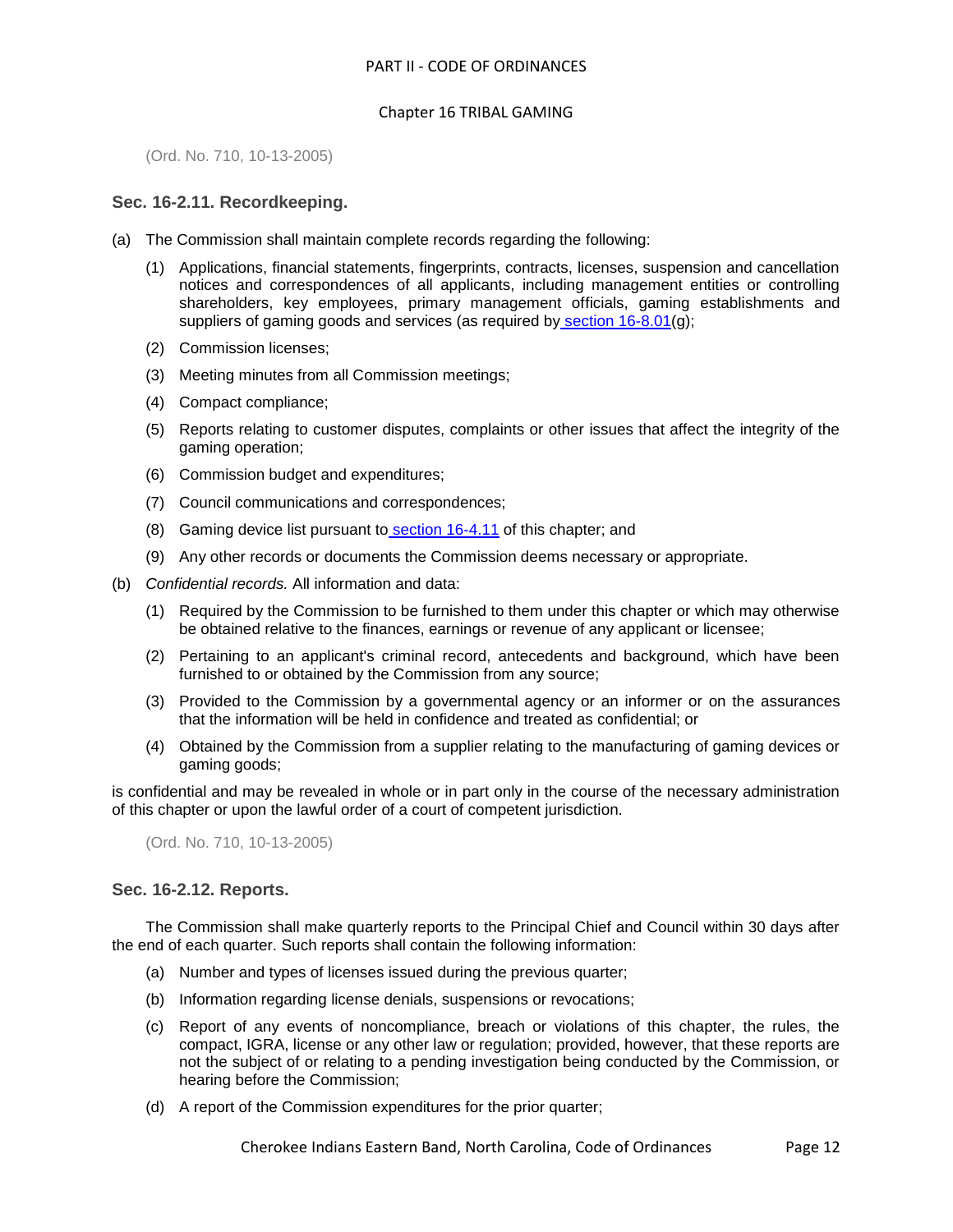- (e) A summary of any Commission travel and training;
- (f) All other information which the Commission deems relevant in order to keep the council informed and current on all gaming regulatory matters.

Nothing in this section shall authorize or permit the Commission to provide the Council with any information pertaining to a pending investigation being conducted by the Commission or hearing before the Commission. All such information shall be kept confidential. Any willful or careless breach of this provision shall present due cause for removal of the person from office and a penalty of up to \$5,000.00 for each offense. Claims of such disclosure shall be presented to the Commission within 60 days of the act complained of, or within 60 days the disclosure becomes known, whichever is later.

In addition to the foregoing reports, the Commissioners shall meet upon request with the Principal Chief. Upon request, the Commission shall promptly and fully advise the Principal Chief and Tribal Council with respect to the business and affairs of the Gaming Commission and shall provide copies of requested records, books or documents, subject to the confidentiality provisions of this chapter.

(Ord. No. 710, 10-13-2005)

## <span id="page-12-0"></span>**Sec. 16-2.13. Budget.**

The Commission shall prepare a budget for its operations as necessary to pay salaries and other expenses, within the limit of funds available to it, which is to be included in the Executive Committee's proposed budget submitted annually to Tribal Council for approval. The budget shall be established within the following limits:

- (a) The Commission budget shall be partially funded as an operating expense of the Tribal Casino Gaming Enterprise (TCGE). The TCGE shall fund all actual direct expenses related solely to the Commission's regulation of the gaming activities of the TCGE. Such payment shall be the lesser of the actual regulatory cost or an amount which is two-thirds of one percent (0.66%) of the gross gaming revenue (win) but in no event more than \$3,000,000 for the fiscal year. For each year after fiscal year 2013, the capped amount shall increase 5% annually to account for growth and economy. Any surplus of such funds over actual expenses at the end of a fiscal year shall be refunded to the TCGE within 120 days of the end of the fiscal year. Upon completion of the TCGE audit, any excess funds will be returned immediately following the per capita distribution ordinance.
- (b) The Tribal Bingo Enterprise (TBE) shall fund all actual direct expenses related solely to the Commission's regulation of the gaming activities of the TBE.
- (c) If the Commission's budget needs exceed the amounts in subparagraphs (a) and (b) for any fiscal year, then the Commission shall utilize funds obtained through licensing fees and regulatory fines, or seek additional funding from the Tribal Council. Except as provided in subparagraph (d), below, any surplus remaining in such fees, fines or additional funding at the end of a fiscal year shall be distributed to the Tribe in accordance with [Chapter 16C](../level2/PTIICOOR_CH16CGAREALPL.docx#PTIICOOR_CH16CGAREALPL)
- (d) The Commission shall have the authority to establish, fund, and maintain capital/expansion reserve funds for:
	- (1) Working capital in an amount recommended by the independent auditors; and
	- (2) For such other purposes as are specifically authorized for gaming regulatory purposes by a Tribal Council ordinance based a detailed plan for use of the funds submitted by the Commission.

(Ord. No. 710, 10-13-2005; Ord. No. 431, 11-2-2010; Ord. No. 244, 8-8-2012; [Ord. No. 360, 10-26-](http://newords.municode.com/readordinance.aspx?ordinanceid=575572&datasource=ordbank) [2012](http://newords.municode.com/readordinance.aspx?ordinanceid=575572&datasource=ordbank) )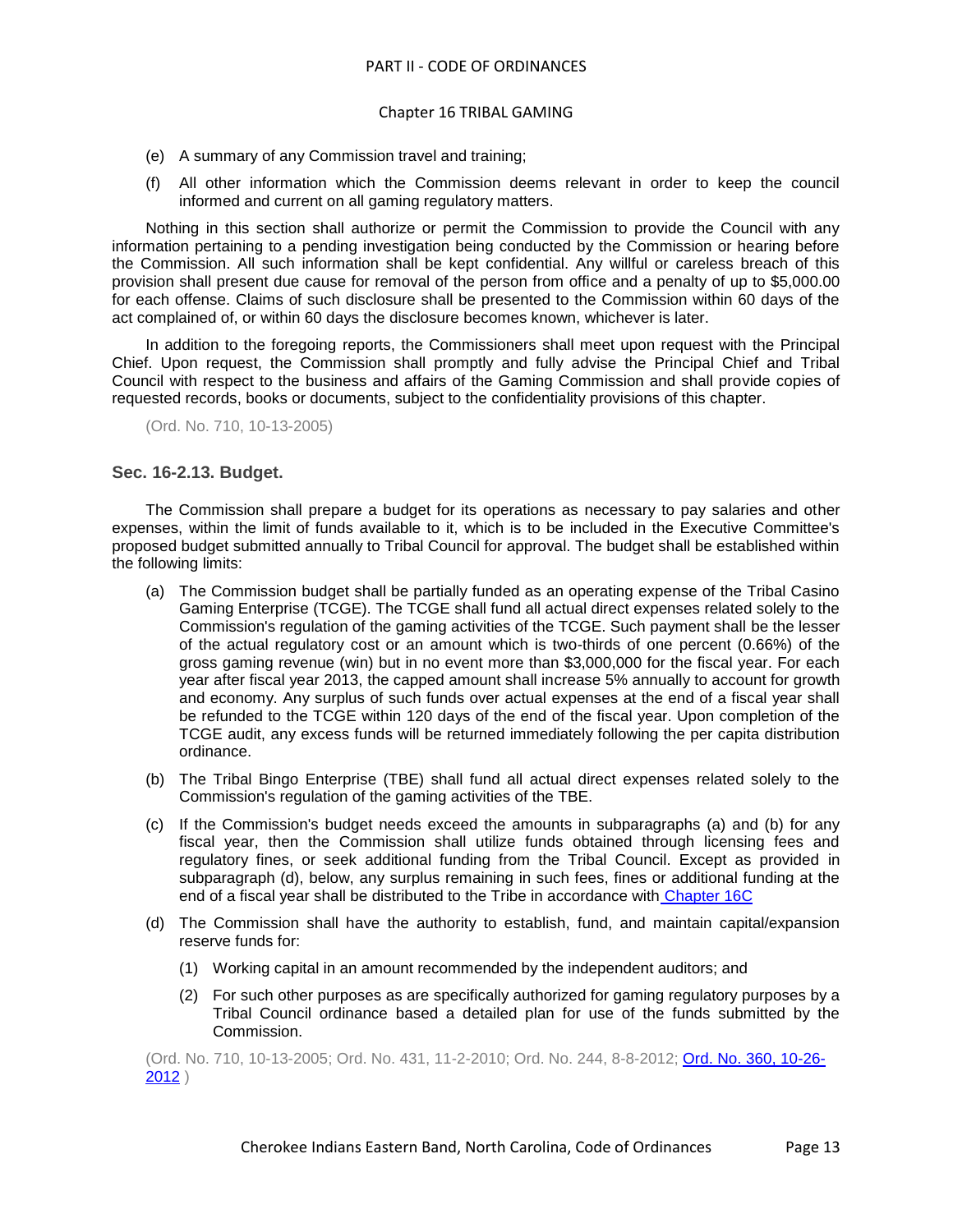# <span id="page-13-0"></span>**Sec. 16-2.14. Powers.**

In accordance with the terms of this chapter, the Commission shall have the power and duty to:

- (a) Conduct or cause background investigations to be conducted on primary management officials and key employees and other gaming employees;
- (b) Review and approve all investigative work conducted;
- (c) Report results of background investigations to the NIGC;
- (d) Obtain and process fingerprints, or designate a law enforcement agency to obtain and process fingerprints;
- (e) Make suitability/eligibility determinations;
- (f) Issue licenses as authorized in this chapter, consistent with appropriate suitability determinations;
- (g) Initiate investigations and enforcement actions for licensee violations of this chapter, or any other applicable Tribal, State, or Federal laws or regulations applicable to a gaming operation;
- (h) Limit, cancel, revoke, terminate, condition, modify, suspend, or restrict any license, and impose civil fines or sanctions for any violation of a license or this chapter;
- (i) Inspect, examine, monitor and audit all gaming activities, and have immediate access to review, inspect, examine, photocopy and audit all records of all gaming operations, for regulatory compliance purposes;
- (j) Ensure compliance with all applicable Tribal, Federal, and, if applicable, State laws, rules, and regulations regarding Indian gaming;
- (k) Hold hearings on patron gaming disputes, in compliance with procedures established in this chapter;
- (l) Comply with any and all reporting requirements under this chapter, the IGRA, the Tribal-State Compact, and any other applicable law;
- (m) Issue orders of temporary closure of gaming activities for violations of this chapter or of contractual obligations to the Tribe, the IGRA or the Compact or orders of permanent closure of gaming activities for violations of this chapter, Tribal gaming regulations or contractual obligations to the Tribe;
- (n) Initiate civil and criminal actions in court to enforce provisions of this chapter, Tribal gaming regulations or the IGRA;
- (o) Monitor all gaming activities conducted on the Tribe's Indian lands on a continuing basis;
- (p) Conduct such hearings as authorized pursuant to article VI, including administering oaths or affirmations to witnesses and issuing subpoenas to compel witnesses to appear at such hearings;
- (q) When information is received through audits or other investigations that indicates a violation of Tribal, federal or applicable state ordinances, laws or regulations, to treat as confidential and provide such information to the appropriate law enforcement officials;
- (r) Adopt regulations as authorized in [Section 16-2.15;](../level3/PTIICOOR_CH16TRGA_ARTII._TRIBAL_GAMING_COMMISSION.docx#PTIICOOR_CH16TRGA_ARTII._TRIBAL_GAMING_COMMISSION_S16-2.15PRGARURE) and
- (s) Adopt Class II and Class III gaming license applications.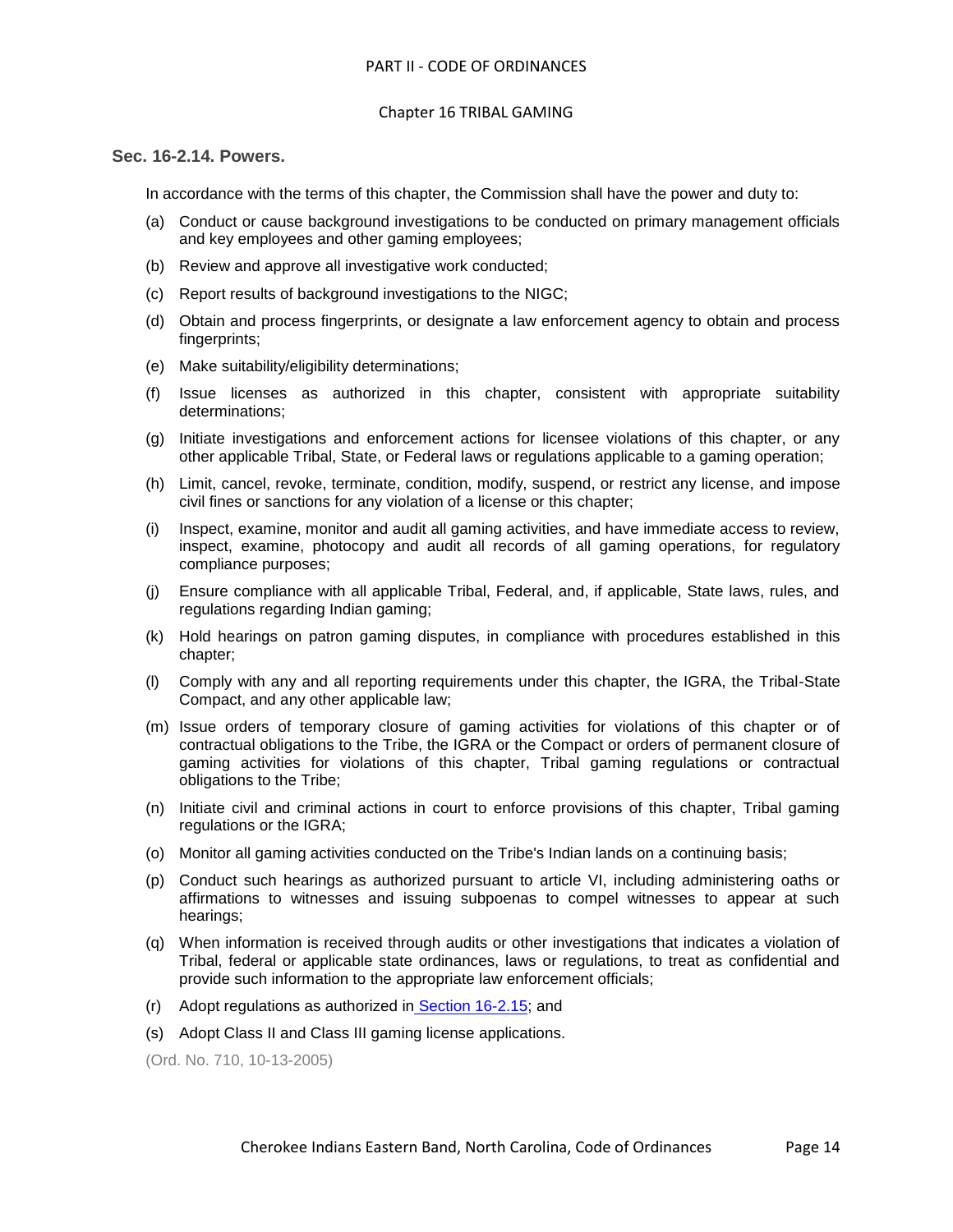## <span id="page-14-0"></span>**Sec. 16-2.15. Promulgation of gaming rules and regulations.**

The Commission may promulgate rules governing the conduct of all games authorized by the compact or IGRA, including rules governing the equipment, (chips, cards, tiles, etc.), used in such games. The rules of each authorized game offered at any duly licensed gaming establishment shall be posted in a conspicuous location in such gaming establishment. The Commission shall also have the authority to promulgate and issue regulations governing the following:

- (a) Regulations required by the NIGC's Minimum Internal Control Standards (but not necessarily limited to such standards) and article VIII of this chapter;
- (b) Regulations on the levying of fees associated with gaming license applications;
- (c) Regulations on the levying of fines and/or suspension or revocation of gaming licenses for violations of this chapter, or any other Tribal, Federal or, if applicable, State regulations regarding Indian gaming;
- (d) Regulations establishing licensing procedures for gaming employees who are not key employees or primary management officials; and
- (e) Regulations establishing licensing procedures for gaming vendors; vendors that are not gaming vendors as defined in [section 16-1](../level3/PTIICOOR_CH16TRGA_ARTIINGE.docx#PTIICOOR_CH16TRGA_ARTIINGE_S16-1DE) may be required to register with, provide basic information to, and pay a nominal registration fee to the Commission; and
- (f) Regulations establishing the criteria and procedures for removal of undesirable persons consistent with article IX of this chapter.

Except in an emergency, the Commission's rules and regulations shall be published as provisional rules or regulations for a 30-day comment period prior to final approval by the Commission. Members of a Board of Advisors, gaming employees, and representatives of a management contractor shall have the right to comment on the impacts of all provisional or final rules or regulations without adverse impact on either employment or licensure. Final rules requiring significant operational changes will also be subject to a minimum 14-day implementation period.

If a gaming operation believes that an existing or proposed rule or regulation unduly interferes with business operations, then the Board of Advisors and the Commission, and appropriate staff from each entity, shall meet together and attempt to reach agreement on a modification of that regulation. If the Board and Commission cannot reach an agreement, then either the Board or the Commission may initiate binding arbitration under the Commercial Arbitration Rules and Mediation Procedures of the American Arbitration Association. If the Arbitrator determines that the cost of the rule or regulation outweighs its benefit, then the arbitrator may determine that the rule or regulation is invalid and may order an appropriate modification of the regulation, *provided* that the rule or regulation must meet minimum standards required by the NIGC. The non-prevailing party shall pay the fees and expenses of arbitration.

Except as specifically delegated by the Tribal Council in this chapter under the procedures established in this section, the Commission shall not have authority to promulgate or issue rules or regulations.

(Ord. No. 710, 10-13-2005)

# <span id="page-14-1"></span>**Sec. 16-2.16. Complimentary items.**

- (a) The use of complimentary items shall be governed by regulations promulgated by the Commission under [section 16-2.15\(](../level3/PTIICOOR_CH16TRGA_ARTII._TRIBAL_GAMING_COMMISSION.docx#PTIICOOR_CH16TRGA_ARTII._TRIBAL_GAMING_COMMISSION_S16-2.15PRGARURE)a), which shall, at a minimum, be in accord with the NIGC's Minimum Internal Control Standards, currently published at 25 C.F.R. § 542.17.
- (b) No key employee, primary management official, or actively serving Principal Chief, Vice-Chief, Tribal Council member, member of a Board of Advisors or the Commission, or Cherokee Judge or Justice,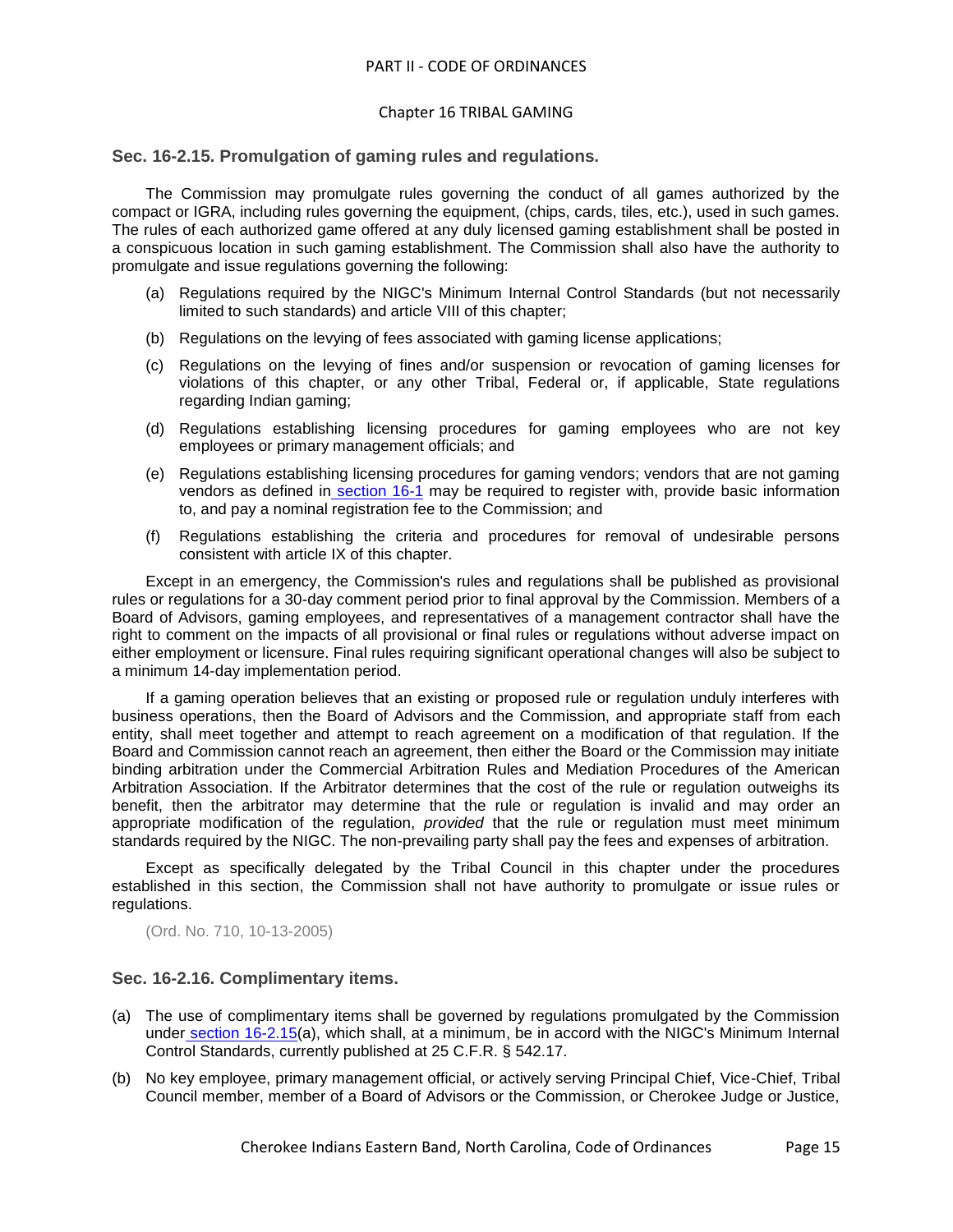#### Chapter 16 TRIBAL GAMING

shall be authorized to receive complimentary items. For purposes of this section, complimentary items shall not include ceremonial gifts or meals provided at the expense of a Tribal gaming operation, *provided* that such items do not each exceed \$50 in value and are not offered as an inducement or reward for gambling in the operation.

- (c) No actively serving Principal Chief, Vice-Chief, Tribal Council member, member of a Board of Advisors or the Commission, or Cherokee Judge or Justice, shall be authorized to carry a "comp book" or otherwise approve the issuance of complimentary items.
- (d) Complimentary items shall be included in the annual budget of a gaming operation and shall be subject to approval by the applicable Board of Advisors.

(Ord. No. 710, 10-13-2005)

## <span id="page-15-0"></span>**Sec. 16-2.17. Conflict resolution.**

The Commission is expected to work cooperatively with the Board of Advisors of a Tribal gaming operation, and shall meet with the Boards of Advisors on a regular basis to foster good business practices in compliance with applicable laws and regulations, resolve differences of opinion, and advance the interests of the Tribe. If a dispute arises with the Board of Advisors regarding whether an issue is regulatory or operational, then the Commission and the Board shall make every good faith effort to resolve the dispute and then shall utilize the arbitration provisions of [Section 16-2.15,](../level3/PTIICOOR_CH16TRGA_ARTII._TRIBAL_GAMING_COMMISSION.docx#PTIICOOR_CH16TRGA_ARTII._TRIBAL_GAMING_COMMISSION_S16-2.15PRGARURE) if applicable and necessary.

(Ord. No. 710, 10-13-2005)

# FOOTNOTE(S):

--- (**2**) ---

**Cross reference—** Tribal government, Ch. 117. (Back)

# **ARTICLE III. COMMISSION STAFF**

[Sec. 16-3.01. Executive Director.](#page-15-1)

[Sec. 16-3.02. Other Commission staff.](#page-16-0)

#### <span id="page-15-1"></span>**Sec. 16-3.01. Executive Director.**

- (a) The Commission shall have the authority to employ an Executive Director.
- (b) No person actively holding any Tribal elective office, and no sitting judicial official is eligible to serve as Executive Director.
- (c) The Executive Director must have at least five years of responsible administrative experience in public or business administration or possess broad management skills and have an MBA, J.D., or other higher degree of education.

Cherokee Indians Eastern Band, North Carolina, Code of Ordinances Page 16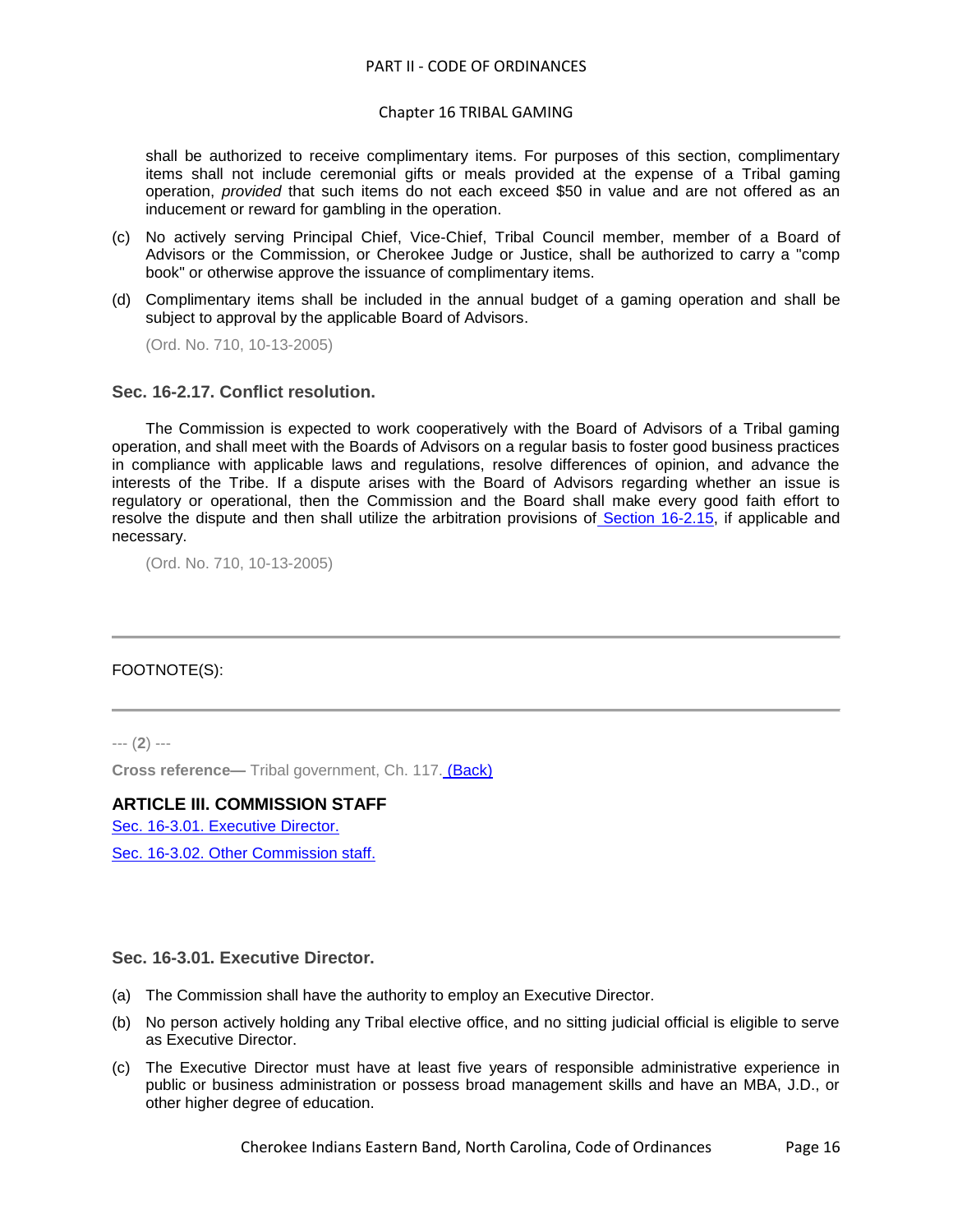#### Chapter 16 TRIBAL GAMING

- (d) The Executive Director shall serve in a full time capacity.
- (e) The Executive Director shall be subject to the same restrictions as imposed on Commissioners i[n](../level3/PTIICOOR_CH16TRGA_ARTII._TRIBAL_GAMING_COMMISSION.docx#PTIICOOR_CH16TRGA_ARTII._TRIBAL_GAMING_COMMISSION_S16-2.04RECO) [Section 16-2.04](../level3/PTIICOOR_CH16TRGA_ARTII._TRIBAL_GAMING_COMMISSION.docx#PTIICOOR_CH16TRGA_ARTII._TRIBAL_GAMING_COMMISSION_S16-2.04RECO)
- (f) The Executive Director shall be compensated consistent with the salary structure adopted by the Tribal Council from time to time for Tribal employees.
- (g) The Executive Director shall have such authority as delegated by the Commission.
- (h) The Executive Director may be terminated for cause by a majority vote of the Commission.

(Ord. No. 710, 10-13-2005)

#### <span id="page-16-0"></span>**Sec. 16-3.02. Other Commission staff.**

The Executive Director shall have the authority, subject to budget approval by the Commission, to employ and fix the salaries of, or contract for the services of, such professional, technical and operational personnel and consultants as the execution of the Commission's duties may require. The Commission staff shall be compensated consistent with the salary structure adopted by the Tribal Council from time to time for Tribal employees.

(Ord. No. 710, 10-13-2005)

## **ARTICLE IV. LICENSE APPLICATIONS AND PROCEDURES**

[Sec. 16-4.01. Gaming license required.](#page-16-1)

[Sec. 16-4.02. Standard for license.](#page-17-0)

[Sec. 16-4.03. Application for license.](#page-17-1)

- [Sec. 16-4.04. Required application forms.](#page-18-0)
- [Sec. 16-4.05. Fingerprint cards required.](#page-19-0)
- [Sec. 16-4.06. Withdrawal of application.](#page-19-1)
- [Sec. 16-4.07. Continuing duty to provide information.](#page-19-2)

[Sec. 16-4.08. Term of license; license fees; parameters of license.](#page-19-3)

[Sec. 16-4.09. Conditions of license.](#page-20-0)

[Sec. 16-4.10. Facility license.](#page-21-0)

[Sec. 16-4.11. Certification of gaming devices.](#page-21-1)

[Sec. 16-4.12. Provisional license.](#page-21-2)

[Sec. 16-4.13. Provisional employment pending issuance of license and during temporary license period.](#page-21-3)

[Sec. 16-4.14. Assignment or transfer.](#page-22-0)

#### <span id="page-16-1"></span>**Sec. 16-4.01. Gaming license required.**

The Commission is hereby authorized to issue all licenses for the conduct of all gaming authorized under this chapter or any other license related to gaming which the Commission may, by rule require.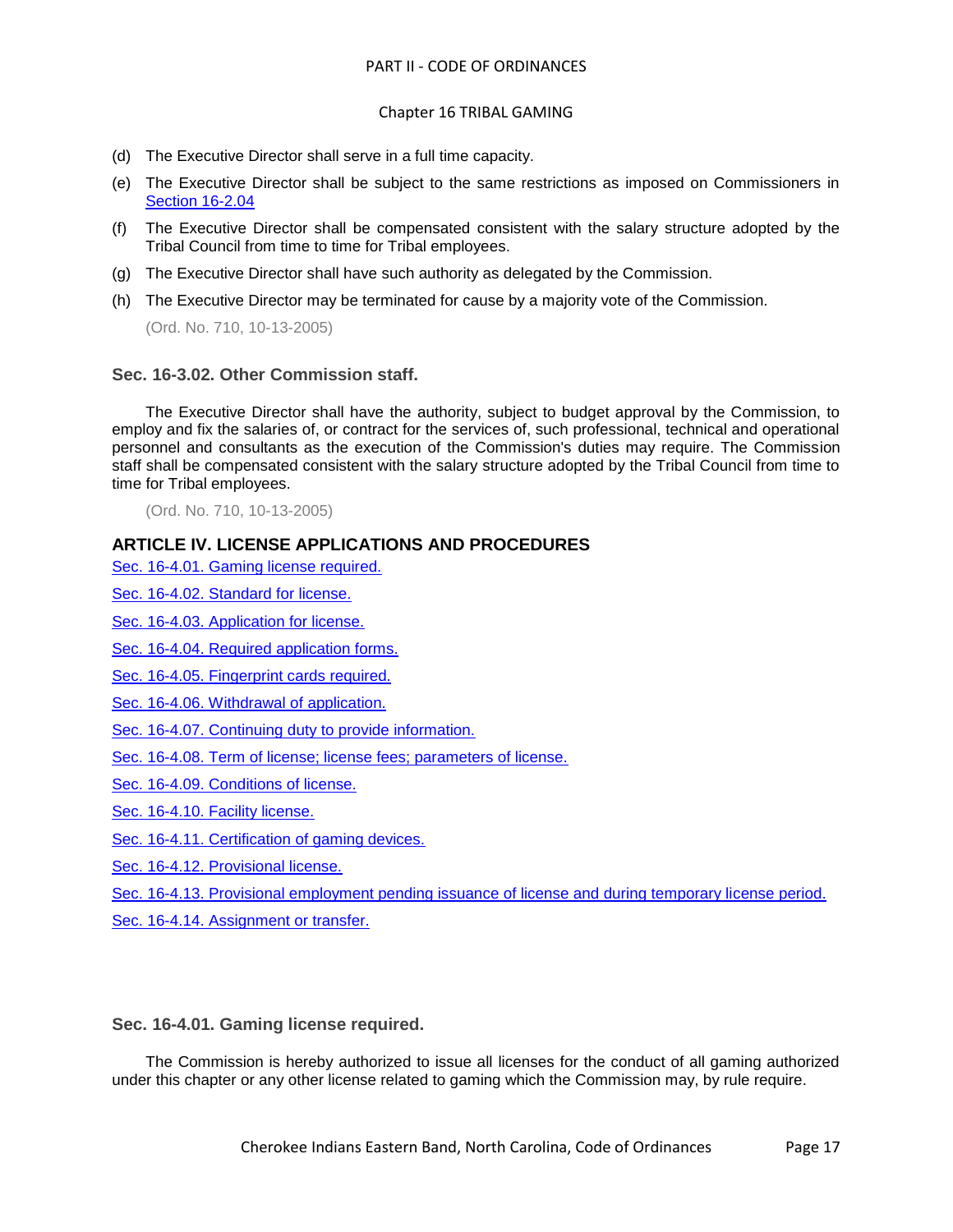- (a) *Persons.* The following persons must obtain licenses as a precondition to employment in or management of any gaming operation:
	- (1) Any management entity or controlling shareholder. Any person deemed a controlling shareholder must comply with the same licensing requirements as if such person were a primary management official; however, if any controlling shareholder is a nonnatural person, such controlling shareholder shall be subject to management entity licensing procedures;
	- (2) All primary management officials;
	- (3) All key employees;
	- (4) Gaming vendors. Any person who is a gaming vendor as defined in [Section 16-1](../level3/PTIICOOR_CH16TRGA_ARTIINGE.docx#PTIICOOR_CH16TRGA_ARTIINGE_S16-1DE) must comply with the same licensing requirements as if such person were a primary management official, and if any supplier is a nonnatural person, such supplier shall be subject to management entity licensing procedures, provided that vendors who are not gaming vendors may be required to register with, provide basic information, and pay a nominal registration fee to the Commission; and
	- (5) Other gaming employees subject to procedures adopted by the Commissions regulations pursuant to [Section 16-2.15\(](../level3/PTIICOOR_CH16TRGA_ARTII._TRIBAL_GAMING_COMMISSION.docx#PTIICOOR_CH16TRGA_ARTII._TRIBAL_GAMING_COMMISSION_S16-2.15PRGARURE)d).
- (b) *Gaming facilities.* Each place, facility, or location where gaming is conducted must obtain a separate facility license from the Commission.

(Ord. No. 710, 10-13-2005)

#### <span id="page-17-0"></span>**Sec. 16-4.02. Standard for license.**

Licenses issued hereunder shall be issued according to requirements at least as stringent as those set forth at 25 C.F.R. §§ 556 and 558, and any amendments thereto, and also according to requirements, at least as stringent, as those set forth in the compact.

(Ord. No. 710, 10-13-2005)

#### <span id="page-17-1"></span>**Sec. 16-4.03. Application for license.**

- (a) No license shall be issued under this chapter except upon a sworn application filed with the Commission, in such form as may be prescribed by the Commission, containing a full and complete showing, at a minimum, of the following:
	- (1) Satisfactory proof that the applicant is of good character and reputation, and is financially responsible;
	- (2) If applicable, a complete description of the premises at which gaming will be conducted;
	- (3) Agreement by the applicant to abide by all conditions of the license, this chapter, the rules, the compact and IGRA;
	- (4) A separately sworn statement that the applicant has never been convicted of, or entered a plea of guilty or no contest to, any of the following criminal offenses:
		- (i) Any felony, other than a felony conviction for an offense under subsection (b), (c), or (d), within the preceding ten years; provided, however, that this record limitation to the preceding ten years shall not apply to any applicant which is a management entity or controlling shareholder,
		- (ii) Any gaming-related offense,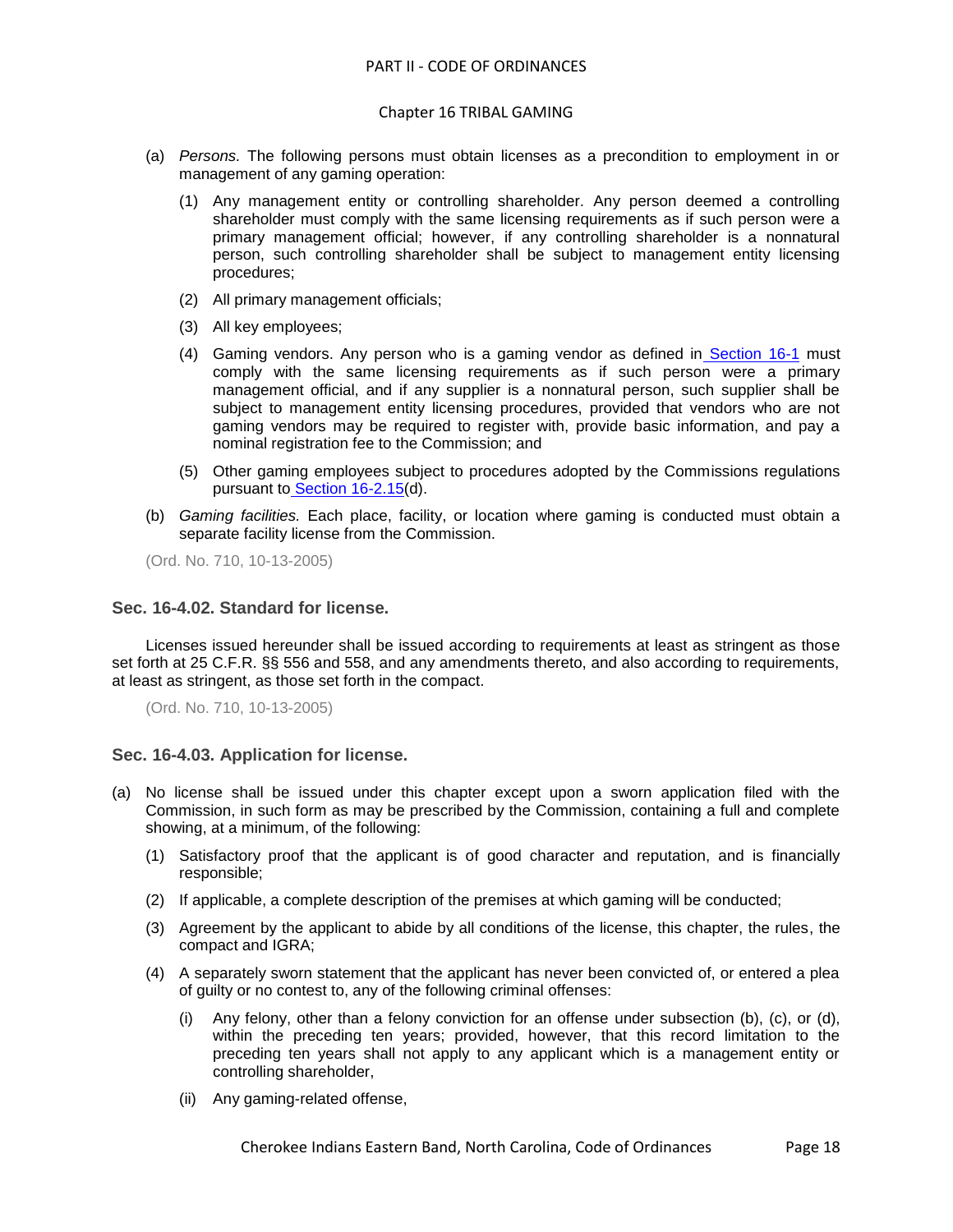#### Chapter 16 TRIBAL GAMING

- (iii) Fraud, misrepresentation or any other crimes of moral turpitude in any context, or
- (iv) A violation of any provision of this chapter, the rules, or any other ordinance or rules of the Tribe or any state agency regulating or prohibiting gaming; and
- (5) The applicant's fulfillment of all applicable requirements of IGRA, all provisions of this chapter, including, but not limited to, those in chapter 5, and the compact.
- (b) No license shall be issued to any applicant who is determined by the Commission to be a person whose prior activities, criminal record, reputation, habits or associations pose a threat to the public interest or to the effective regulation and control of gaming, or create or enhance the dangers of unsuitable, unfair, or illegal practices, methods, or activities in the operation of gaming or the carrying on of the business and financial arrangements incidental thereto.
- (c) The issuance of licenses shall also be subject to the provisions of section 16-5 of this chapter regarding background investigations.
- (d) The following notices shall be placed on the application form for a key employee, management entity, primary management official or supplier of gaming goods and services before such form is completed by an applicant:
	- (1) In compliance with the Privacy Act of 1974 the following information is provided: Solicitation of the information on this form is authorized by 25 U.S.C. 2701 et seq. The purpose of the requested information is to determine the eligibility of individuals to be granted a gaming license. The information will be used by the Tribal gaming regulatory authorities and by the National Indian Gaming Commission members and staff who have need for the information in the performance of their official duties. The information may be disclosed to appropriate Federal, Tribal, State, local, or foreign law enforcement and regulatory agencies when relevant to civil, criminal or regulatory investigations or prosecutions or when pursuant to a requirement by a Tribe or the National Indian Gaming Commission in connection with the issuance, denial, or revocation of a gaming license, or investigations of activities while associated with a Tribe or a gaming operation. Failure to consent to the disclosures indicated in this notice will result in a Tribe's being unable to license you for a primary management official or key employee position.
	- (2) The disclosure of your social security number (SSN) is voluntary. However, failure to supply a SSN may result in errors in processing your application.
	- (3) A false statement on any part of your license application may be grounds for denying a license or the suspension or revocation of a license. Also, you may be punished by fine or imprisonment (U.S. Code, title 18, section 1001).

(Ord. No. 710, 10-13-2005; [Ord. No. 360, 10-26-2012](http://newords.municode.com/readordinance.aspx?ordinanceid=575572&datasource=ordbank) )

#### <span id="page-18-0"></span>**Sec. 16-4.04. Required application forms.**

- (a) Each individual applying for a license, whether as a primary management official or key employee, and any person who is subject to a background investigation in connection with an entity application for a license, shall be required to complete the following forms:
	- (1) Application for gaming license by individual, if applicable;
	- (2) Personal history record, with attached personal financial questionnaire, including statement of assets and statement of liabilities;
	- (3) Two complete fingerprint cards;
	- (4) Request to release information individual.
- (b) Each individual in subsection (a) of this section applying for a license renewal shall supplement the personal history record and shall also be required to complete the following forms:

Cherokee Indians Eastern Band, North Carolina, Code of Ordinances Page 19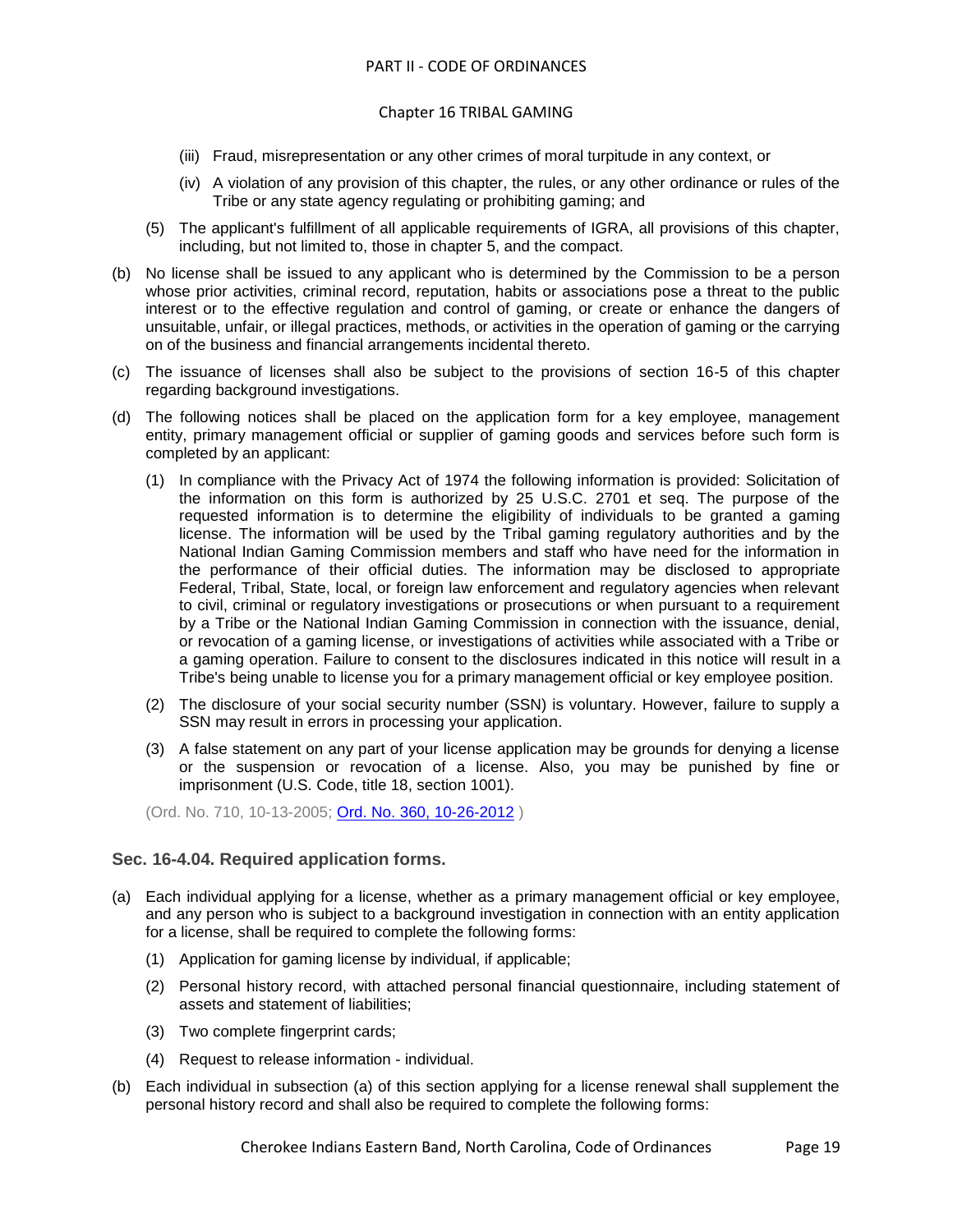- (1) Application for gaming license by individual, if applicable;
- (2) Request to release information individual.
- (c) Each entity, including a management entity and supplier of gaming goods and services, applying for a license must complete the following forms:
	- (1) Application for gaming license by entity;
	- (2) Request to release information entity.
- (d) The Commission may request any additional forms or information from an applicant as it deems necessary or appropriate.
- (e) Pursuant to the compact the Commission shall create an individual file for each applicant which includes the applicant's personal history record and all background information compiled by the Commission.

(Ord. No. 710, 10-13-2005)

## <span id="page-19-0"></span>**Sec. 16-4.05. Fingerprint cards required.**

All applicants for a license as a key employee or primary management official are required to submit fingerprint cards. The Tribal Gaming Commission is hereby identified as the enforcement agency to take fingerprints. Pursuant to 25 C.F.R. § 522.2(h), the Commission shall forward an applicant's fingerprint cards to the NIGC to be processed by the Federal Bureau of Investigation National Criminal Information Center. The Commission may submit an applicant's fingerprint card to any additional Tribal, local or state criminal history check system or center as the Commission or the Executive Director deem necessary or appropriate. Reports obtained from such fingerprint processing shall be incorporated into the applicant's personnel file.

(Ord. No. 710, 10-13-2005)

#### <span id="page-19-1"></span>**Sec. 16-4.06. Withdrawal of application.**

An application may not be withdrawn without the permission of the Commission. An applicant may request to withdraw an application by submitting to the Commission a written request for withdrawal. The Commission retains the right, in its sole discretion, to grant or deny a request for withdrawal.

(Ord. No. 710, 10-13-2005)

# <span id="page-19-2"></span>**Sec. 16-4.07. Continuing duty to provide information.**

Applicants and licensees shall have a continuing duty to provide any materials, assistance or other information required by the Commission, and to fully cooperate in any investigation conducted by or on behalf of the Commission. If any information provided on the application changes or becomes inaccurate in any way, the applicant or licensee shall promptly notify the Commission or Executive Director of such changes or inaccuracies.

(Ord. No. 710, 10-13-2005)

#### <span id="page-19-3"></span>**Sec. 16-4.08. Term of license; license fees; parameters of license.**

(a) Licenses, except provisional licenses (see [section 4.12](../level3/PTIICOOR_CH96TREM_ART4GEEMPO.docx#PTIICOOR_CH96TREM_ART4GEEMPO_S4.12PAAD) provisional license), shall be for a term not to exceed two years, and shall expire on December 31 of each renewal year.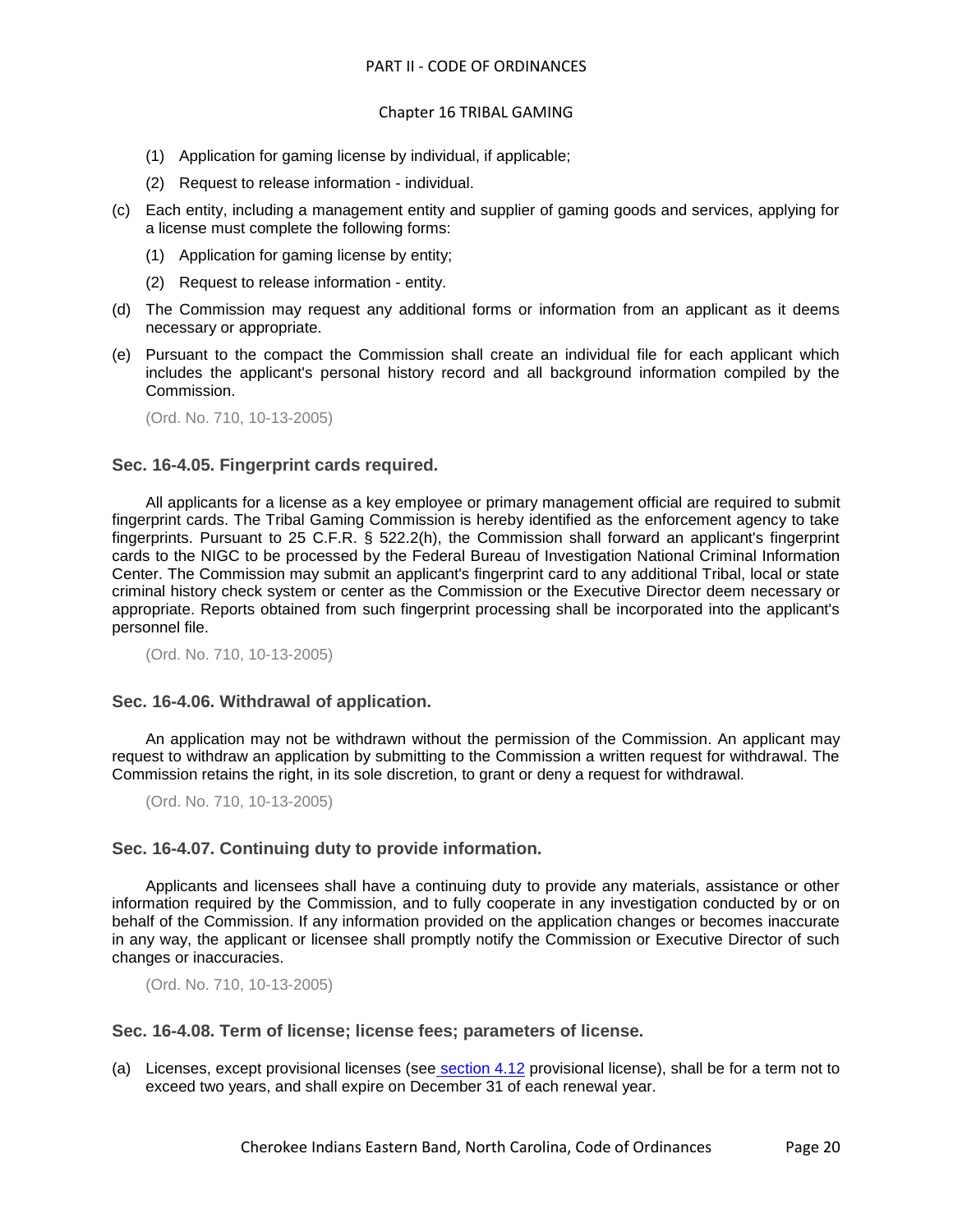#### Chapter 16 TRIBAL GAMING

- (b) In order for the Tribe to recover the costs of complying with federal, Tribal, and state regulatory processes applicable to Class II Gaming and Class III Gaming, annual license fees shall be imposed:
	- (1) In the amount of \$7,500.00 annually on each party, other than the Tribe, to a management contract;
	- (2) On any persons required to obtain a license, in accordance with a fee schedule to be established by the Commission; and
	- (3) In addition to the license fees imposed pursuant to subsection (b)(1) and (2) of this section, the Commission may impose such fees on licensees as are reasonably related to costs of enforcement, including investigations and proceedings before the Commission, and which will in the aggregate be sufficient to enable the Tribe and the Commission to recover its reasonable costs of enforcing this chapter. Such costs may be estimated by the Commission and imposed prior to a final Commission action regarding a particular licensee or applicant.
- (c) Violations of any provision of this chapter or the rules, or relevant license provisions, by a licensee shall be deemed contrary to the public health, safety, morals, good order and general welfare of the Tribe and the inhabitants of the Tribe's Indian lands, and shall be deemed grounds for refusing to grant or renew a license, suspension or revocation of a license. Acceptance of a license, or renewal thereof by a licensee, constitutes an agreement on the part of the licensee to be bound by the provisions of this chapter and the rules as they are now, or as they may hereafter be amended or restated, and to cooperate fully with the Commission. It is the responsibility of the licensee to remain informed of the contents of this chapter, the rules and all other applicable regulations, amendments, provisions, and conditions, and ignorance thereof will not excuse violations. A license issued hereunder is a privilege license and no right shall attach thereto.

(Ord. No. 710, 10-13-2005)

# <span id="page-20-0"></span>**Sec. 16-4.09. Conditions of license.**

All licensees shall comply with such reasonable conditions as may be fixed by the Commission including, but not limited to, the following conditions:

- (a) Facility licensees.
	- (1) The licensee shall at all times maintain an orderly, clean and neat gaming establishment, both inside and outside the premises of the gaming establishment;
	- (2) The gaming establishment shall be subject to patrol by the Tribe's security and law enforcement personnel and, when authorized, local and state law enforcement, and the licensee shall cooperate at all times with such security and law enforcement officials;
	- (3) The gaming establishment shall be open to inspection by authorized Tribal officials at all times during business hours;
	- (4) There shall be no discrimination in any gaming operations by reason of race, color, sex or creed; provided, however, that nothing herein shall prevent the licensee from granting preferences to Native Americans as permitted by law; and
- (b) Persons, management entities and suppliers of gaming goods and services licensed by the Commission shall comply with such conditions of the license as the Commission, in its reasonable discretion, may require.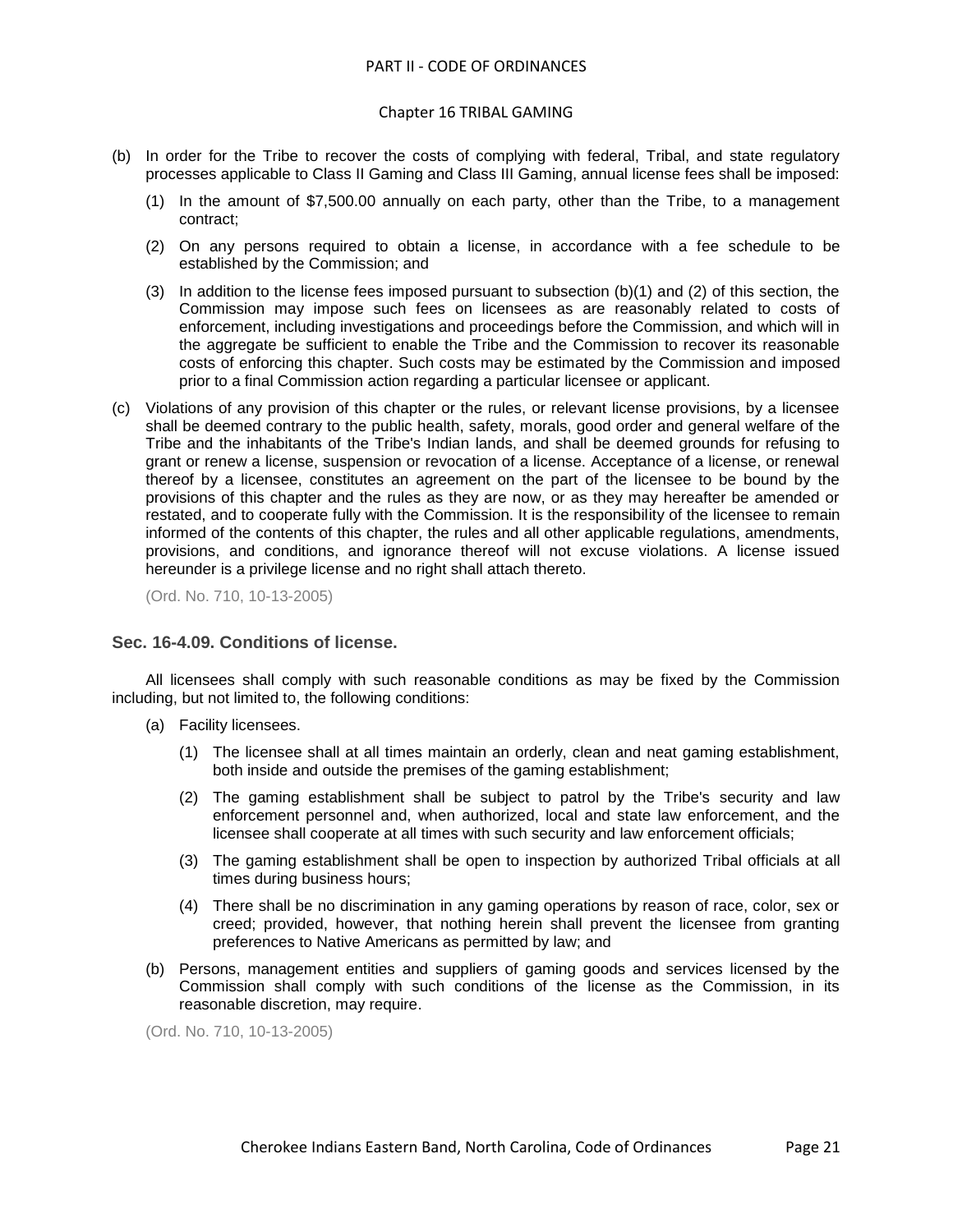#### <span id="page-21-0"></span>**Sec. 16-4.10. Facility license.**

The Commission may issue an annual facility license to a gaming establishment, if the gaming establishment:

- (a) Is a sound physical structure with adequate and safe plumbing, electrical, heating, cooling and ventilation systems in place and operational;
- (b) Has been inspected and approved for safety by a building and fire inspector designated by the Commission;
- (c) Is adequate in all respects to accommodate the gaming intended to be carried on within the structure;
- (d) Is equipped with security and surveillance equipment meeting or exceeding provisions set forth in regulations established by the Commission;
- (e) Meets all requirements of applicable federal, Tribal and state law; and
- (f) Has paid all applicable license fees and costs.

(Ord. No. 710, 10-13-2005)

## <span id="page-21-1"></span>**Sec. 16-4.11. Certification of gaming devices.**

All gaming devices purchased, leased or otherwise acquired by the Tribe must meet the technical equipment standards set forth in this Chapter and the Internal Control Standards issued by the Commission. The Commission shall maintain a complete list of all gaming devices (whether or not such devices are in use) located at any gaming establishment.

(Ord. No. 710, 10-13-2005; Ord. No. 244, 8-8-2012)

#### <span id="page-21-2"></span>**Sec. 16-4.12. Provisional license.**

The Commission may issue provisional licenses pending the satisfactory completion of all background investigations and other requirements of this chapter, IGRA, or the compact, and, if applicable, pending expiration of the 30-day NIGC review period provided for at 25 C.F.R. § 558. In no event shall a provisional license be valid for greater than 90 days, subject to the issuance of another provisional license if such background investigations are not completed so long as no information to date has been received which would otherwise disqualify the applicant for a license.

(Ord. No. 710, 10-13-2005)

# <span id="page-21-3"></span>**Sec. 16-4.13. Provisional employment pending issuance of license and during temporary license period.**

As provided in [section 16-4.12,](../level3/PTIICOOR_CH16TRGA_ARTIVLIAPPR.docx#PTIICOOR_CH16TRGA_ARTIVLIAPPR_S16-4.12PRLI) primary management officials and key employees may be employed in gaming operations prior to the issuance of a license hereunder and during the period that a license shall be effective on a provisional basis, but such employment shall be provisional only and subject to the requirements of this section. Employment may begin prior to issuance of a license only if the Commission has made a preliminary finding of eligibility for employment in gaming operations, which shall require a preliminary determination that the primary management official or key employee in question is not a person whose prior activities, criminal record or reputation, habits or associations pose a threat to the public interest or to the effective regulation and control of gaming, or create or enhance the dangers of unsuitable, unfair, or illegal practices, methods, or activities in the operation of gaming or the carrying on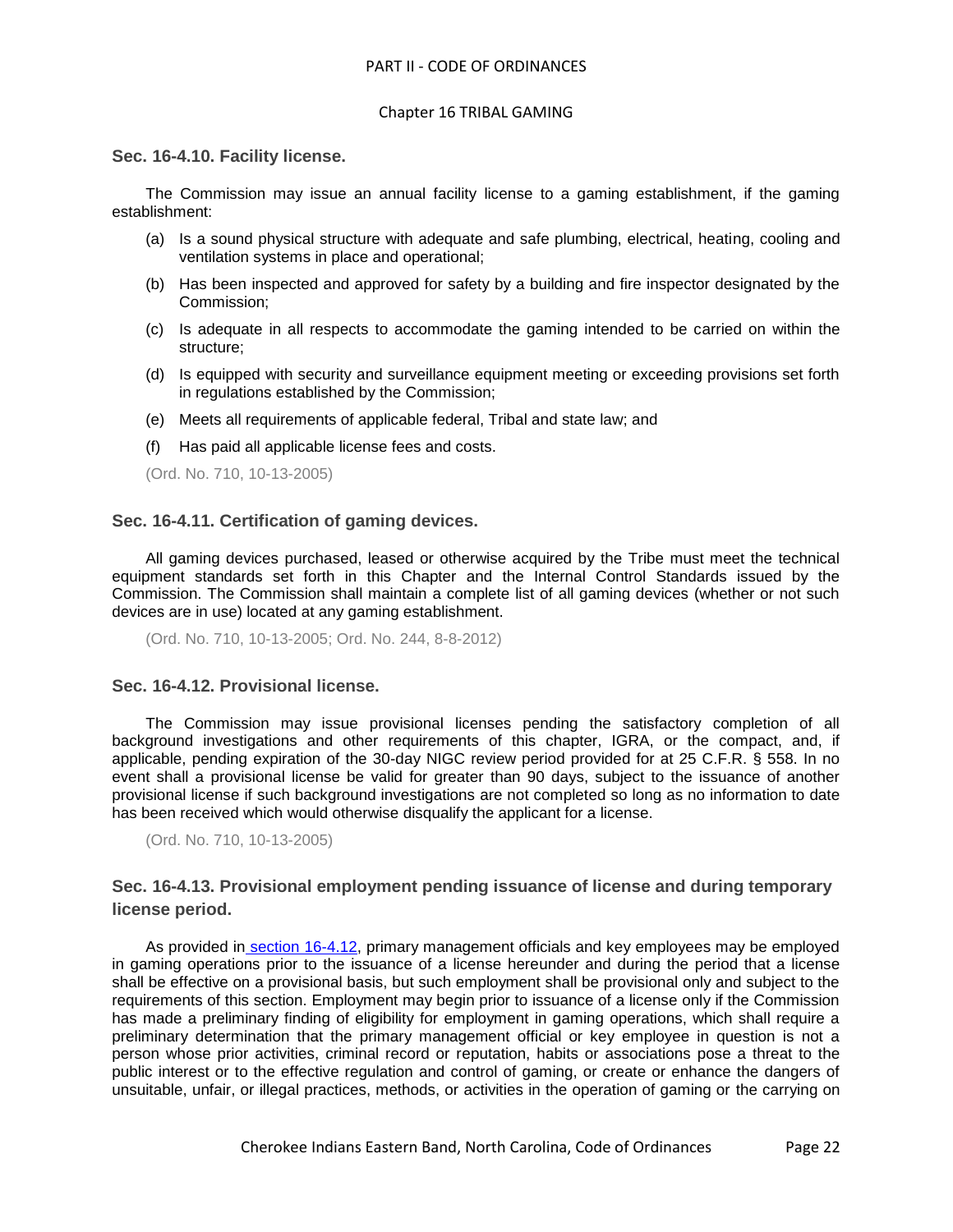#### Chapter 16 TRIBAL GAMING

of the business and financial arrangements incidental thereto. Provisional employment shall be terminated upon the occurrence of any of the following:

- (a) Denial of a relevant license by the Commission;
- (b) Unsatisfactory completion of a background investigation or NIGC review resulting in nullification of a provisional license, as described in [section 16-5.10;](../level3/PTIICOOR_CH16TRGA_ARTVBAINLIDE.docx#PTIICOOR_CH16TRGA_ARTVBAINLIDE_S16-5.10LIRESUFOREINNI) or
- (c) To the extent required under 25 C.F.R. § 558 and, at the end of 30 days after the starting date of provisional employment, if at the end of such period no license has been issued hereunder or if a license issued hereunder remains effective only on a provisional basis, as provided i[n](../level3/PTIICOOR_CH16TRGA_ARTIVLIAPPR.docx#PTIICOOR_CH16TRGA_ARTIVLIAPPR_S16-4.12PRLI) [section 16-4.12;](../level3/PTIICOOR_CH16TRGA_ARTIVLIAPPR.docx#PTIICOOR_CH16TRGA_ARTIVLIAPPR_S16-4.12PRLI) provided, however, that provisional employees terminated for the reason described in this subsection shall be qualified for reemployment upon the satisfactory completion of background investigations and NIGC reviews.

(Ord. No. 710, 10-13-2005)

#### <span id="page-22-0"></span>**Sec. 16-4.14. Assignment or transfer.**

No license issued under this chapter may be assigned or transferred unless the proposed assignee or transferee would independently be qualified to hold the license proposed to be assigned or transferred and the Commission approves of such assignment or transfer.

(Ord. No. 710, 10-13-2005)

#### **ARTICLE V. BACKGROUND INVESTIGATIONS AND LICENSE DECISIONS**

[Sec. 16-5.01. Required background investigations.](#page-22-1)

[Sec. 16-5.02. Standards for background investigations.](#page-23-0)

[Sec. 16-5.03. Information required for background investigations.](#page-23-1)

[Sec. 16-5.04. Completion of investigation.](#page-24-0)

[Sec. 16-5.05. Issuance of license.](#page-24-1)

[Sec. 16-5.06. Denial of a license application.](#page-24-2)

[Sec. 16-5.07. Cancellation or suspension.](#page-25-0)

[Sec. 16-5.08. Eligibility determination and procedures for forwarding applications and reports for key](#page-25-1)  [employees and primary management officials to the National Indian Gaming Commission.](#page-25-1)

[Sec. 16-5.09. Granting a gaming license.](#page-26-0)

[Sec. 16-5.10. License revocation and suspension following receipt of information from NIGC.](#page-26-1)

[Sec. 16-5.11. Show cause hearing for manager and primary management officials.](#page-26-2)

## <span id="page-22-1"></span>**Sec. 16-5.01. Required background investigations.**

Background investigations shall be conducted by the Commission, or other agent retained by the Commission, under the supervision and direction of the Commission, on all persons specified in [section](../level3/PTIICOOR_CH16TRGA_ARTIVLIAPPR.docx#PTIICOOR_CH16TRGA_ARTIVLIAPPR_S16-4.01GALIRE)  [16-4.01](../level3/PTIICOOR_CH16TRGA_ARTIVLIAPPR.docx#PTIICOOR_CH16TRGA_ARTIVLIAPPR_S16-4.01GALIRE) of this chapter.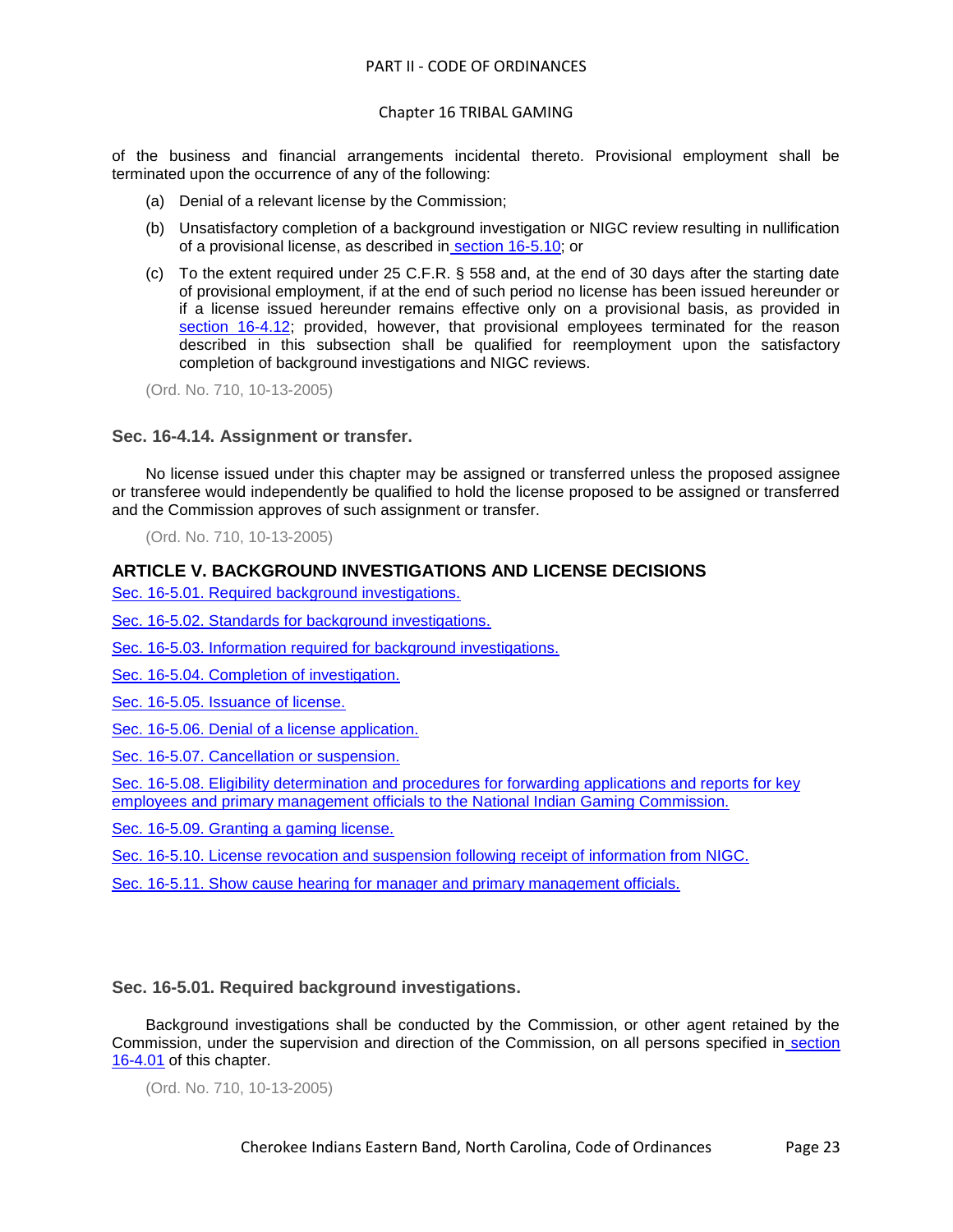#### Chapter 16 TRIBAL GAMING

#### <span id="page-23-0"></span>**Sec. 16-5.02. Standards for background investigations.**

All background investigations shall be conducted to ensure that gaming operations shall not employ or contract with persons whose prior activities, or reputation, habits and associations pose a threat to the public interest or to the effective regulation of gaming, or create or enhance the dangers of unsuitable, unfair or illegal practices and methods and activities in the conduct of such gaming. Such investigations shall be conducted according to requirements at least as stringent as those set forth at 25 C.F.R. §§ 556 and 558, the compact, and this article. Background investigations shall be conducted in a manner which takes all reasonable steps to ensure the confidentiality of the information generated by the investigation as well as that submitted by the applicants. Any willful or careless breach of this requirement may result in a penalty ranging from censure, suspension removal from office and a fine of up to \$5,000.00. The Commission shall have jurisdiction to hear and decide upon any such claims.

(Ord. No. 710, 10-13-2005)

### <span id="page-23-1"></span>**Sec. 16-5.03. Information required for background investigations.**

- (a) Each person subject to a background investigation under [section 16-5.01](../level3/PTIICOOR_CH16TRGA_ARTVBAINLIDE.docx#PTIICOOR_CH16TRGA_ARTVBAINLIDE_S16-5.01REBAIN) of this chapter shall be required to provide, subject to the Privacy Act of 1974, as amended, at a minimum, and in such form as designated in [section 16-4.04,](../level3/PTIICOOR_CH16TRGA_ARTIVLIAPPR.docx#PTIICOOR_CH16TRGA_ARTIVLIAPPR_S16-4.04REAPFO) or as may be prescribed by the Commission or the Executive Director, all of the following information:
	- (1) Full name, other names used, social security number(s), birth date, place of birth, citizenship, gender, all languages (spoken or written);
	- (2) Currently and for the previous ten years, all business and employment positions held, ownership interests in those businesses, business and residence addresses, and driver's license numbers;
	- (3) The names and current addresses of at least three personal references, including one personal reference who was acquainted with the applicant during each period of residence listed under subsection (a)(2) of this section;
	- (4) Current business and residence telephone numbers;
	- (5) A description of any existing and previous business relationships with any Native American Indian Tribe including, but not limited to, a description of the amount and type of ownership interest in those businesses;
	- (6) A description of any existing and previous business relationships with gaming including, but not limited to, a description of the amount and type of ownership interest in those businesses;
	- (7) The name and address of any licensing or regulatory agency with which the person has filed an application for a license or permit related to any gaming or gambling, whether or not such license or permit was granted;
	- (8) For each felony, whether or not there is a conviction, the charge, the name and address of the court involved, and the date and disposition, if any;
	- (9) For each misdemeanor conviction or ongoing misdemeanor prosecution (excluding minor traffic violations), within ten years of the date of the application, the name and address of the court involved and the date and disposition;
	- (10) For each criminal charge (excluding misdemeanor traffic charges, but including any DWI, reckless or careless driving charges), whether or not there is a conviction, if such criminal charge is within ten years of the date of the application and is not otherwise listed, the type of criminal charge, the name and address of the court involved and the date and disposition of such charge;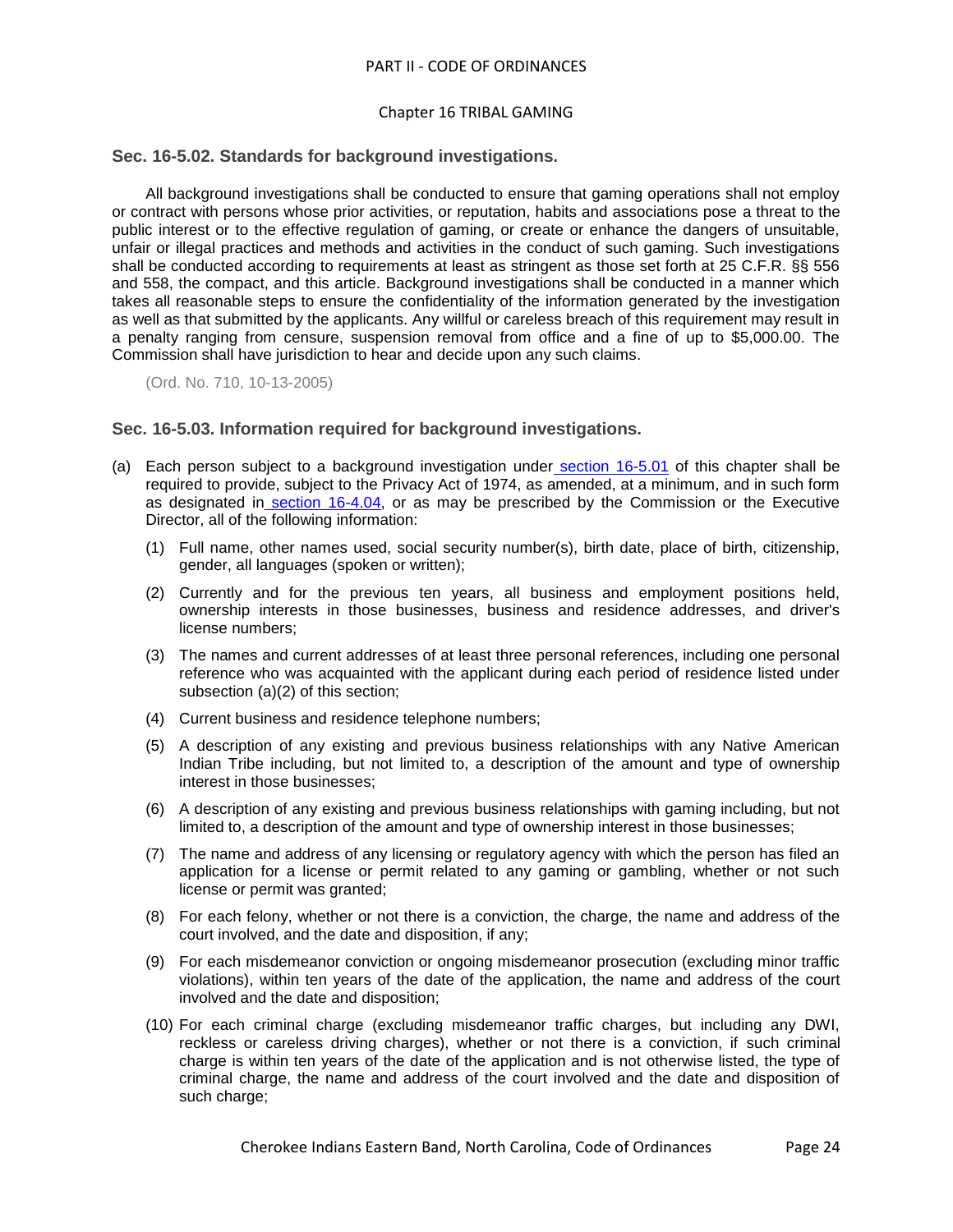#### Chapter 16 TRIBAL GAMING

- (11) The name and address of any licensing or regulatory agency with which the person has filed an application for an occupational license or permit, whether or not such license or permit was granted;
- (12) A current photograph;
- (13) Any other information the Commission deems relevant; and
- (14) Fingerprints consistent with the provisions of [section 16-4.05](../level3/PTIICOOR_CH16TRGA_ARTIVLIAPPR.docx#PTIICOOR_CH16TRGA_ARTIVLIAPPR_S16-4.05FICARE)
- (b) Background investigations conducted by the Commission must be sufficient to make the determination described in [section 16-5.08\(](../level3/PTIICOOR_CH16TRGA_ARTVBAINLIDE.docx#PTIICOOR_CH16TRGA_ARTVBAINLIDE_S16-5.08ELDEPRFOAPREKEEMPRMAOFNAINGACO)a). In conducting a background investigation, the Commission or its agents, shall make every reasonable effort to maintain the confidentiality of the identity of each person interviewed in the course of the investigation. Willful or careless violations of this requirement are subject to penalty ranging from censure, suspension, removal from office and a fine of up to \$5,000.00.

(Ord. No. 710, 10-13-2005)

#### <span id="page-24-0"></span>**Sec. 16-5.04. Completion of investigation.**

Upon completion of the investigation, the Commission may either (i) grant a license to the applicant, or (ii) deny the license application and notify the applicant that any provisional license is terminated. The Commission may notice the applicant for a hearing at any time during the investigation.

(Ord. No. 710, 10-13-2005)

#### <span id="page-24-1"></span>**Sec. 16-5.05. Issuance of license.**

The Commission may issue a license only after it has determined that the following minimum requirements have been met:

- (a) The applicant has fully completed all required application forms and has provided the Commission with all other information that the Commission has requested;
- (b) The applicant meets all of the licensing requirements of this chapter;
- (c) The applicant meets all of the licensing requirements and criteria contained in the compact;
- (d) The Commission has reviewed the applicant's criminal history record and deems the applicant's criminal history to be satisfactory to hold a license; and
- (e) All applicable license fees and costs have been paid.

(Ord. No. 710, 10-13-2005)

#### <span id="page-24-2"></span>**Sec. 16-5.06. Denial of a license application.**

The Commission may deny an applicant a license only after it has determined that the minimum requirements contained in [section 16-5.04](../level3/PTIICOOR_CH16TRGA_ARTVBAINLIDE.docx#PTIICOOR_CH16TRGA_ARTVBAINLIDE_S16-5.04COIN) have not been met by the applicant or the applicant's application, or if the Commission determines that the applicant is a person whose prior activities, criminal record, reputation, habits or associations pose a threat to the public interest or to the effective regulation and control of gaming, or create or enhance the dangers of unsuitable, unfair, or illegal practices, methods, or activities in the operation of gaming or the carrying on of the business and financial arrangements incidental thereto. An applicant who has been denied a license may appeal the denial to the full Commission under [section16-6.15.](../level3/PTIICOOR_CH16TRGA_ARTVIRUPRHE.docx#PTIICOOR_CH16TRGA_ARTVIRUPRHE_S16-6.15APOTADDE)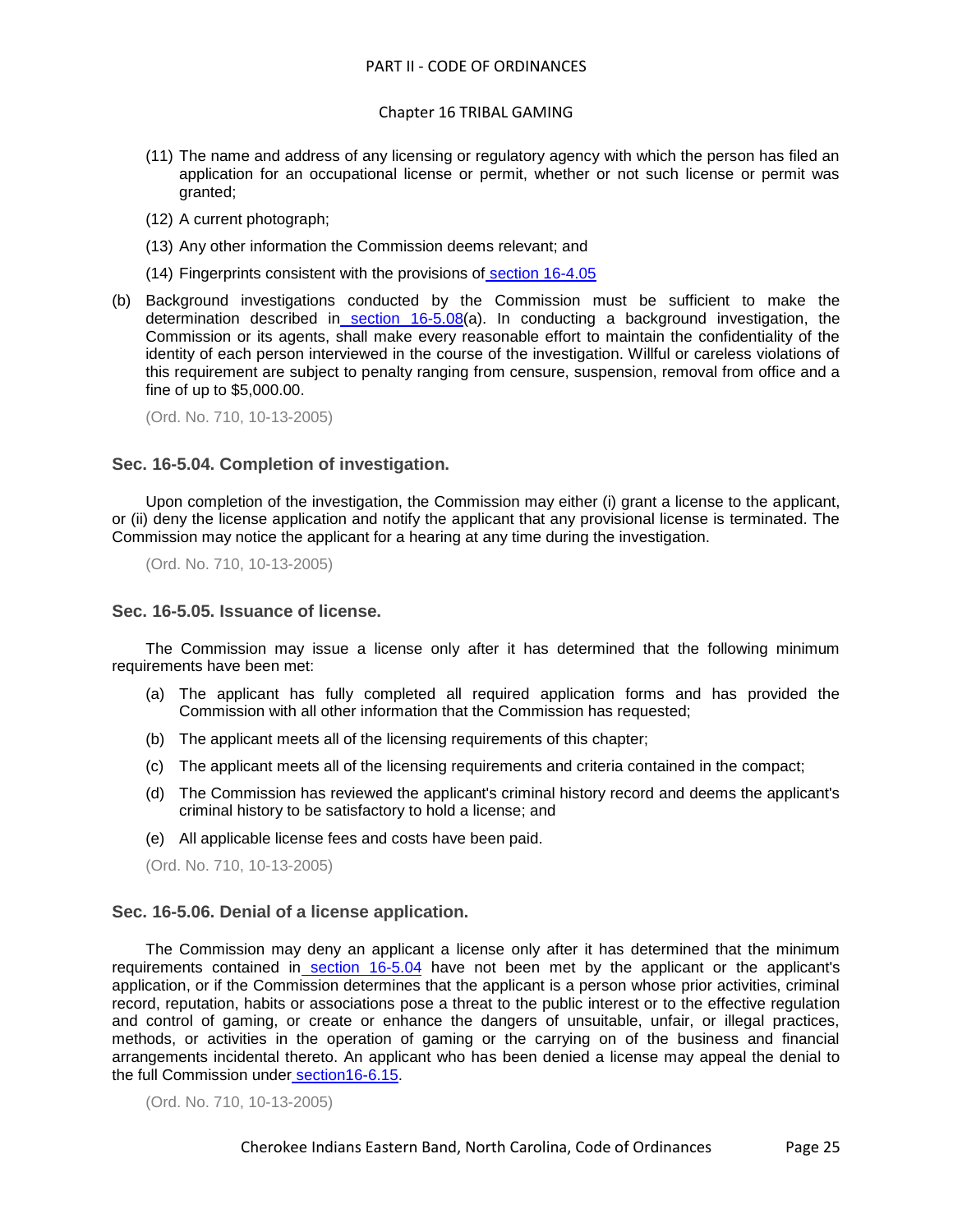#### <span id="page-25-0"></span>**Sec. 16-5.07. Cancellation or suspension.**

Persons who have been granted a license shall be legally responsible for any violation of this chapter, any relevant license provisions, the rules, the compact or IGRA. Any license issued hereunder may be canceled, limited, revoked, suspended, terminated or modified by the Commission, after a hearing as provided in article VI, for the breach of any of the provisions of the license, this chapter, or the rules or regulations of the Commission. In addition:

- (a) Unless otherwise stated in this chapter or the rules, a licensee's attorney has the right to be present and to participate in any proceeding concerning the cancellation, limitation, revocation, suspension, termination or modification of a license;
- (b) A license may be summarily suspended, without a prior hearing, only upon notice to that effect from the NIGC under [section 16-5.10,](../level3/PTIICOOR_CH16TRGA_ARTVBAINLIDE.docx#PTIICOOR_CH16TRGA_ARTVBAINLIDE_S16-5.10LIRESUFOREINNI) or upon receipt of clear evidence of criminal activity; and
- (c) All decisions of the Commission regarding the cancellation, limitation, revocation, suspension, termination or modification of licenses shall be made pursuant to the provisions of article VI of this chapter and shall be final.

(Ord. No. 710, 10-13-2005)

# <span id="page-25-1"></span>**Sec. 16-5.08. Eligibility determination and procedures for forwarding applications and reports for key employees and primary management officials to the National Indian Gaming Commission.**

- (a) The Commission shall review an applicant's prior activities, criminal record, reputation, habits and associations to make a finding concerning the eligibility of a key employee or primary management official for employment in a gaming operation. If the Commission determines that employment of the person poses a threat to the public interest or to the effective regulation of gaming, or creates or enhances dangers of unsuitable, unfair, or illegal practices and methods and activities in the conduct of gaming, the gaming operation shall not employ that person.
- (b) When a key employee or primary management official commences work at a gaming operation, the Commission shall within a reasonable period of time forward to the NIGC a completed application for employment for such key employee or primary management official, and shall conduct all necessary background investigations. The Commission shall make the eligibility determination referred to in subsection (a) of this section.
- (c) A report shall be submitted to the NIGC within 60 days after a key employee or primary management official commences work at a gaming operation or within 60 days of the approval of this chapter by the Chairman. Such report shall, at a minimum, include all of the following:
	- (1) Steps taken in conducting the background investigation;
	- (2) Results obtained;
	- (3) Conclusions reached by the Commission;
	- (4) The Commission's basis for those conclusions; and
	- (5) A copy of the eligibility determination made pursuant to [section 16-5.08\(](../level3/PTIICOOR_CH16TRGA_ARTVBAINLIDE.docx#PTIICOOR_CH16TRGA_ARTVBAINLIDE_S16-5.08ELDEPRFOAPREKEEMPRMAOFNAINGACO)a).
- (d) Subject to the provisions of [section 16-4.12,](../level3/PTIICOOR_CH16TRGA_ARTIVLIAPPR.docx#PTIICOOR_CH16TRGA_ARTIVLIAPPR_S16-4.12PRLI) no gaming operation shall continue to employ as a key employee or primary management official any person who does not have a license within 90 days of commencing work at a gaming operation.
- (e) If a license is not issued to an applicant, the Commission:
	- (1) Shall notify the NIGC; and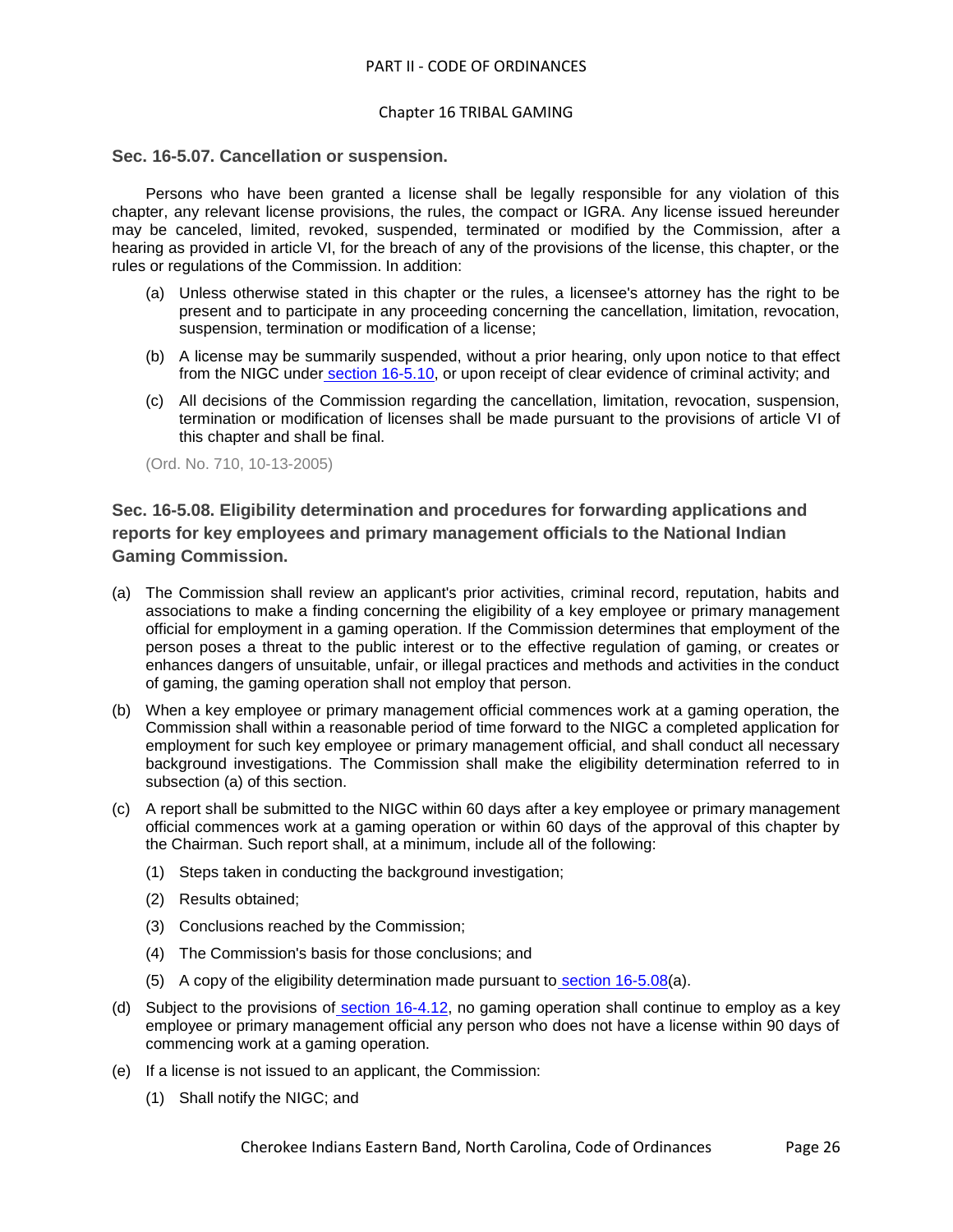## Chapter 16 TRIBAL GAMING

- (2) May forward copies of its eligibility determination and any relevant report regarding a background investigation of the applicant to the NIGC for inclusion in the Indian Gaming Individuals Records System.
- (f) With respect to key employees and primary management officials, applications for employment and reports of background investigations shall be retained by the Commission for inspection by the Chairman or his designee for no less than three years from the date of termination of employment of each key employee or primary management official.

(Ord. No. 710, 10-13-2005)

# <span id="page-26-0"></span>**Sec. 16-5.09. Granting a gaming license.**

- (a) If, within a 30-day period after the NIGC receives all required applications and reports, the NIGC notifies the Tribe that it has no objection to the issuance of a license pursuant to a license application filed by a key employee or a primary management official, the Commission may issue a license to such applicant.
- (b) The Commission shall respond in a timely manner to requests for additional information from the Chairman concerning key employees or primary management officials who are the subject of any report filed with the NIGC by the Commission. Any such request by the Chairman shall suspend the 30-day period referred to in this section until the Chairman receives the additional information requested.
- (c) If, within a 30-day period after the NIGC receives all required applications and reports, the NIGC provides the Tribe with a statement itemizing objections to the issuance of a license to a key employee or to a primary management official for whom the Commission has submitted an application and all required reports to the NIGC, the Commission shall reconsider the application, taking into account the objections itemized by the NIGC. The Commission shall make the final decision whether to issue a license to such applicant.

(Ord. No. 710, 10-13-2005)

# <span id="page-26-1"></span>**Sec. 16-5.10. License revocation and suspension following receipt of information from NIGC.**

- (a) If, after the issuance of a license, the Tribe receives information from the NIGC indicating that a management entity or controlling shareholder, key employee, or primary management official is not eligible for employment under [section 16-4.02](../level3/PTIICOOR_CH16TRGA_ARTIVLIAPPR.docx#PTIICOOR_CH16TRGA_ARTIVLIAPPR_S16-4.02STLI) of this chapter, the Commission shall suspend such license, shall notify the licensee in writing of such suspension and the potential revocation of the licensee's license, and shall conduct a hearing in accordance with the rules regarding the proposed license revocation.
- (b) After a hearing, the Commission shall revoke or reinstate a license suspended pursuant to subsection (a) of this section. The Commission shall notify the NIGC of its decision. A decision of the Commission to revoke a license after the hearing called for by subsection (a) of this section shall be final and there shall be no appeal. A management entity whose license has been revoked or suspended pursuant to this section may not operate a gaming operation.

(Ord. No. 710, 10-13-2005)

# <span id="page-26-2"></span>**Sec. 16-5.11. Show cause hearing for manager and primary management officials.**

Excepting the provisions of [section 16-5.10](../level3/PTIICOOR_CH16TRGA_ARTVBAINLIDE.docx#PTIICOOR_CH16TRGA_ARTVBAINLIDE_S16-5.10LIRESUFOREINNI) and notwithstanding the foregoing, in the event that the Tribal Gaming Commission obtains reliable information that the duly licensed manager and/or a primary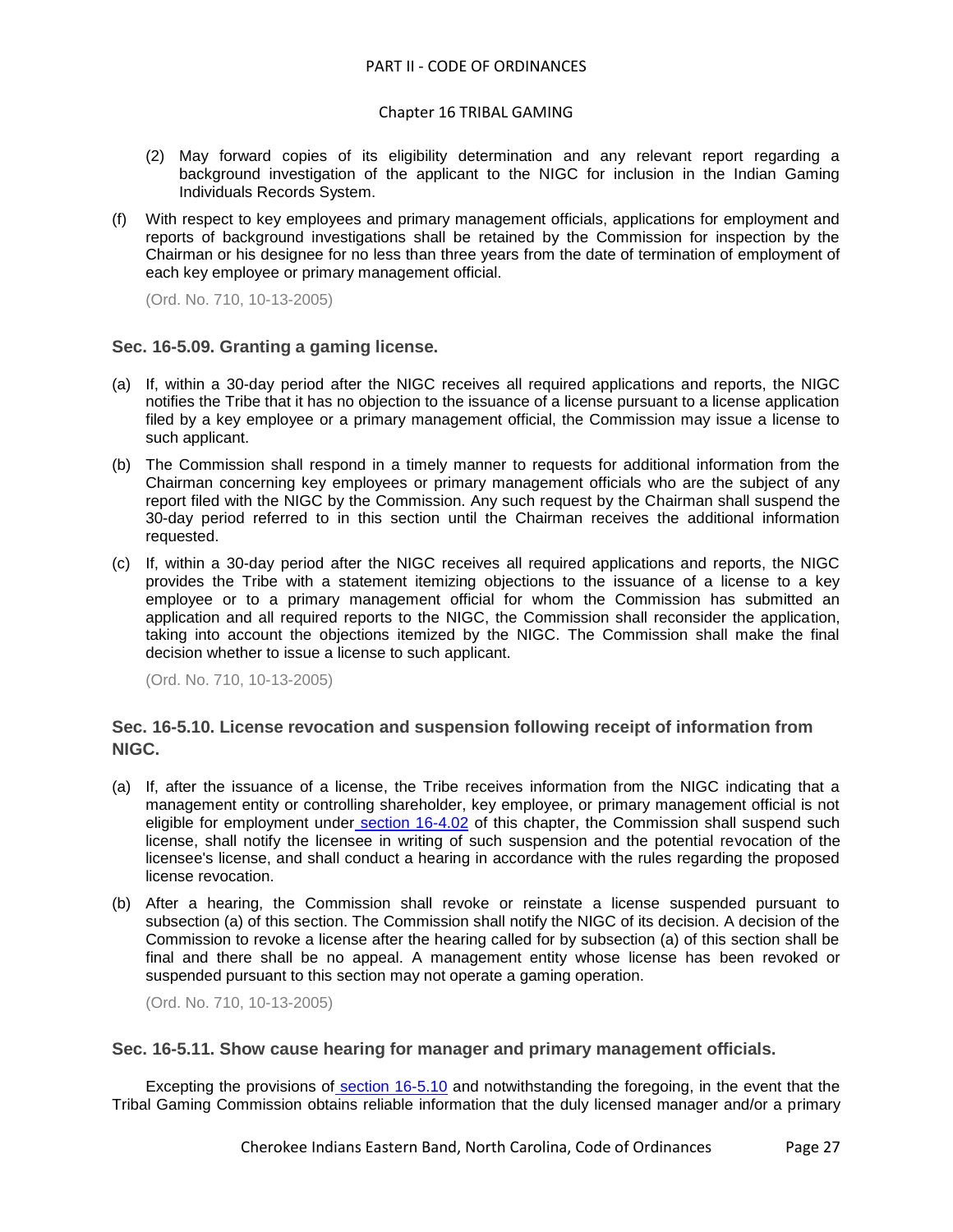#### Chapter 16 TRIBAL GAMING

management official may have breached any provision of this chapter, the compact, IGRA, or its license, the Tribal Gaming Commission shall issue a notice for show cause to the licensee prior to any action of suspension or the giving of notice of a revocation hearing with respect to its/their licenses. The notice for show cause shall describe the alleged breach, shall describe the steps necessary to effect a cure and shall provide the licensee with an opportunity to meet with the Tribal Gaming Commission to discuss the matter. The discontinuance or correction of the alleged breach shall constitute a cure thereof, except where such alleged breach constitutes a criminal violation by the manager or the primary management official. If the alleged breach is not corrected or discontinued as required herein, then the Tribal Gaming Commission shall institute the notice and hearing procedure set forth above.

(Ord. No. 710, 10-13-2005)

# **ARTICLE VI. RULES OF PROCEDURE FOR HEARINGS**

[Sec. 16-6.01. Scope.](#page-27-0)

[Sec. 16-6.02. Hearings.](#page-27-1)

[Sec. 16-6.03. Notice of hearing.](#page-28-0)

[Sec. 16-6.04. Ex parte communications.](#page-28-1)

[Sec. 16-6.05. Appearance through counsel.](#page-29-0)

[Sec. 16-6.06. Discovery procedures for enforcement hearings.](#page-29-1)

[Sec. 16-6.07. Confidential materials.](#page-30-0)

[Sec. 16-6.08. Subpoenas.](#page-31-0)

[Sec. 16-6.09. Hearing procedures.](#page-31-1)

[Sec. 16-6.10. Evidence.](#page-32-0)

[Sec. 16-6.11. Determinations by the Commission.](#page-32-1)

[Sec. 16-6.12. Sanctions.](#page-33-0)

[Sec. 16-6.13. Request for rehearing.](#page-33-1)

[Sec. 16-6.14. Final decision.](#page-33-2)

[Sec. 16-6.15. Appeals of other adverse decisions.](#page-33-3)

<span id="page-27-0"></span>**Sec. 16-6.01. Scope.**

All license hearings, enforcement hearings and exclusion hearings conducted pursuant to this chapter shall be governed by this article.

(Ord. No. 710, 10-13-2005)

## <span id="page-27-1"></span>**Sec. 16-6.02. Hearings.**

(a) The Commission shall afford a licensee the opportunity for a hearing prior to taking final action resulting in the revocation of the license or the imposition of any penalties which the Commission is authorized to impose pursuant to these rules and the chapter.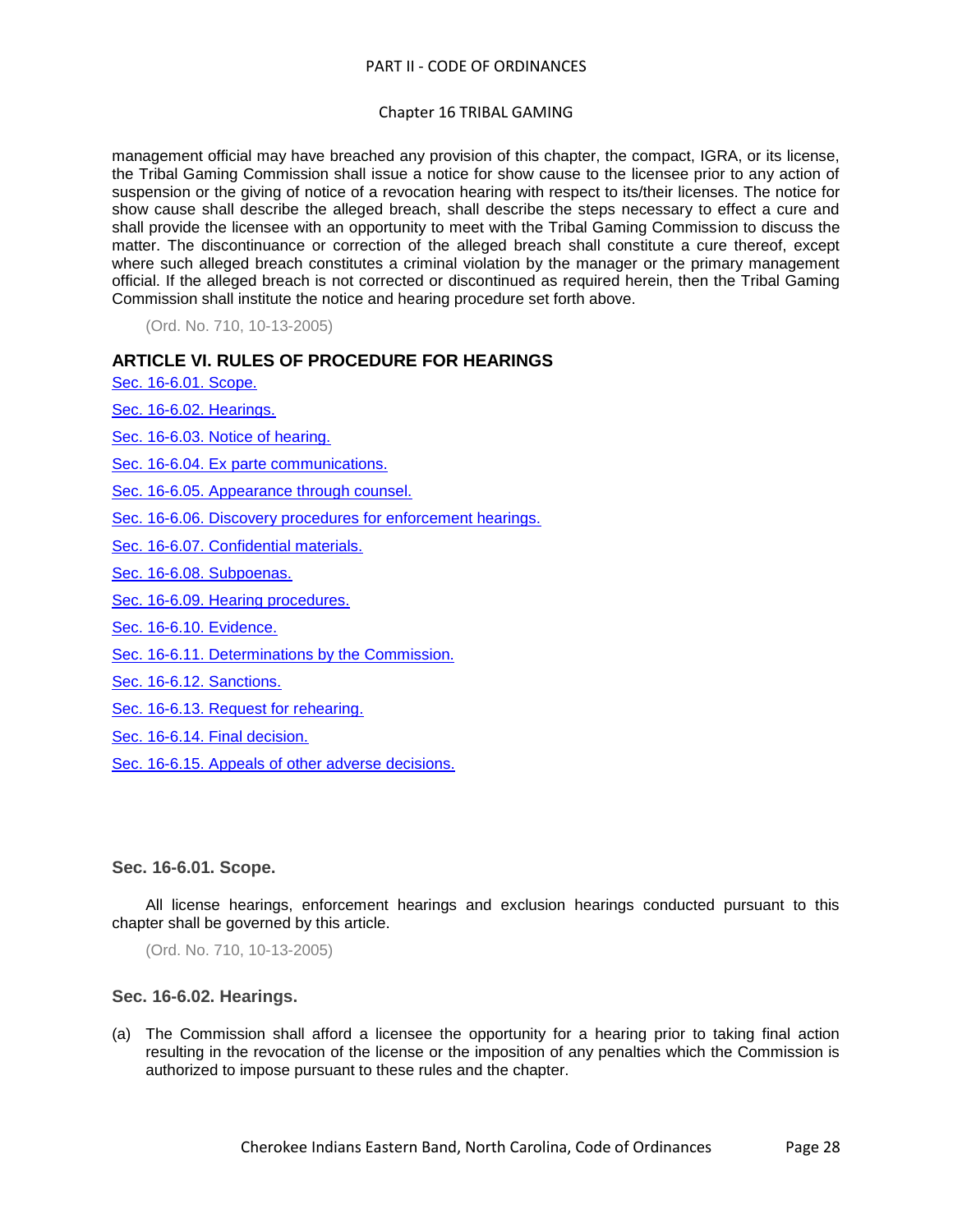#### Chapter 16 TRIBAL GAMING

- (b) Nothing in this section shall limit the Commission's authority to summarily suspend or revoke a license prior to a hearing pursuant to [section 16-5.07\(](../level3/PTIICOOR_CH16TRGA_ARTVBAINLIDE.docx#PTIICOOR_CH16TRGA_ARTVBAINLIDE_S16-5.07CASU)b) of this chapter.
- (c) The Commission and its staff will deal respectfully with all persons (including without limitation employees and agents of entities) subject to the hearing by:
	- (1) Explaining and protecting the due process rights of each person under investigation throughout the course of the hearing;
	- (2) Maintaining the confidentiality of all information obtained in the course of an investigation, except for disclosure that is required by law;
	- (3) Treating all persons involved in the hearing or investigation in a professional, fair, and courteous manner, and disciplining Commission employees who fail to do so;
	- (4) Allowing all persons at the hearing to represent themselves or to have someone else represent them, stopping and rescheduling a hearing if a person requests time to seek such representation during the course of the hearing, and allowing all persons subject to the hearing to make sound recordings; and
	- (5) Notifying each person that the Commission has the discretion to impose fines and/or penalties and may waive fines and/or penalties if:
		- (i) The person can show he or she relied in good faith on incorrect guidance from a Commission employee; or
		- (ii) The person acted promptly and in a good faith to fully correct the results of any improper action; or
		- (iii) For other good cause in the Commission's discretion.

(Ord. No. 710, 10-13-2005)

#### <span id="page-28-0"></span>**Sec. 16-6.03. Notice of hearing.**

The Commission shall provide written notice to the licensee of the hearing at least seven days prior to the date set for the hearing. The day the licensee receives the notice shall be considered a full day's notice under this section. The notice shall be sent by registered or certified mail, or may be personally served upon the licensee. The notice shall state the date, time and place of the hearing. The notice shall also contain an indication of the actions being considered by the Commission including, but not limited to:

- (1) Whether the Commission will be examining any alleged violations of the chapter, the compact, the IGRA, the conditions of any license issued by the Commission, any order by the Commission, or any other applicable laws, regulations or agreements; or
- (2) Whether any other sanctions or penalties will be considered.

The notice shall also contain a short, plain statement of the reasons the Commission determines the hearing is necessary.

(Ord. No. 710, 10-13-2005)

#### <span id="page-28-1"></span>**Sec. 16-6.04. Ex parte communications.**

- (a) No ex parte communication relative to the actions being considered by the Commission, or a threat or offer of reward shall be made, before a decision is rendered, to any member of the Commission by or on behalf of the licensee, or any legal representative or counsel of the licensee.
- (b) Nothing in this section shall prohibit the applicant, licensee or its authorized agent from communicating with the Commission's legal counsel, its investigators or other authorized agents.

Cherokee Indians Eastern Band, North Carolina, Code of Ordinances Page 29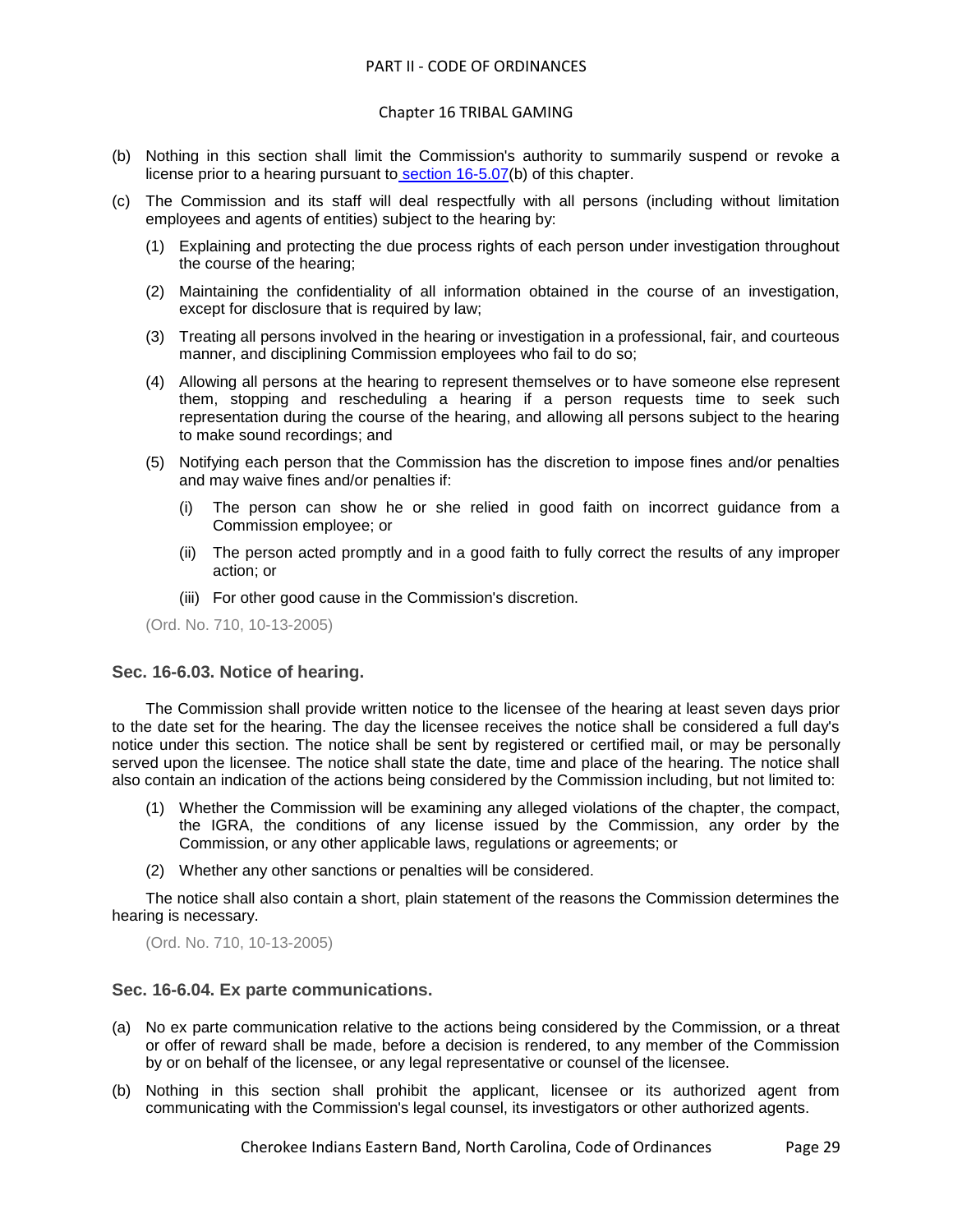- (c) Any member of the Commission who receives an ex parte communication shall immediately report such communication to the Commission's legal counsel.
- (d) For purposes of this section only, the actions being considered by the Commission shall be those matters identified in the written notice as provided in [section 16-6.03\(](../level3/PTIICOOR_CH16TRGA_ARTVIRUPRHE.docx#PTIICOOR_CH16TRGA_ARTVIRUPRHE_S16-6.03NOHE)a) of this chapter, as well as any other matters that are actually considered by the Commission during a hearing. All matters identified in the written notice shall be subject to the prohibition against ex parte communications. All matters not identified in the written notice that are considered by the Commission during a hearing become subject to the prohibition against ex parte communications as soon as they are discussed during the hearing.
- (e) The Commission shall have the power to impose any sanction pursuant to this article upon its determination that a licensee has made an ex parte communication in violation of this section.

(Ord. No. 710, 10-13-2005)

#### <span id="page-29-0"></span>**Sec. 16-6.05. Appearance through counsel.**

- (a) Parties to all hearings governed by this article may appear personally or through an attorney, except that a party must personally attend any hearing on the merits unless his attendance has been waived, in writing, by the Commission.
- (b) When a party has appeared through an attorney, service of all notices, motions, orders, decisions and other papers shall thereafter be made upon the attorney, unless the party requests otherwise in writing.
- (c) When a party is represented by an attorney, the attorney shall sign all motions, notices, requests, and other papers on behalf of the party, including a request for subpoenas.
- (d) Any attorney appearing before the Commission must be duly admitted and licensed by the Eastern Band of Cherokee Indians Bar.

(Ord. No. 710, 10-13-2005)

## <span id="page-29-1"></span>**Sec. 16-6.06. Discovery procedures for enforcement hearings.**

- (a) The Commission's legal counsel and the licensee shall exchange a list of persons that each party intends to call as witnesses no later than five business days before a scheduled enforcement hearing. The day the list is received shall be considered a full day's notice under this section. Each witness shall be identified by name, if known, position, and business address. If no business address is available, a home address for the witness shall be provided. Any witness not identified in accordance with this section may be prohibited from testifying at a hearing in the Commission's discretion.
- (b) The Commission's legal counsel and the licensee shall exchange a copy of all documents or tangible things that they intend to offer as evidence in support of the party's case in chief. This exchange shall be made to the opposing party no later than five business days before a scheduled enforcement hearing. The day the documents are received shall be considered a full day's notice under this section. Failure to make available any document or tangible thing in accordance with this section may, in the Commission's discretion, be grounds to deny the admission into evidence of such document or tangible thing.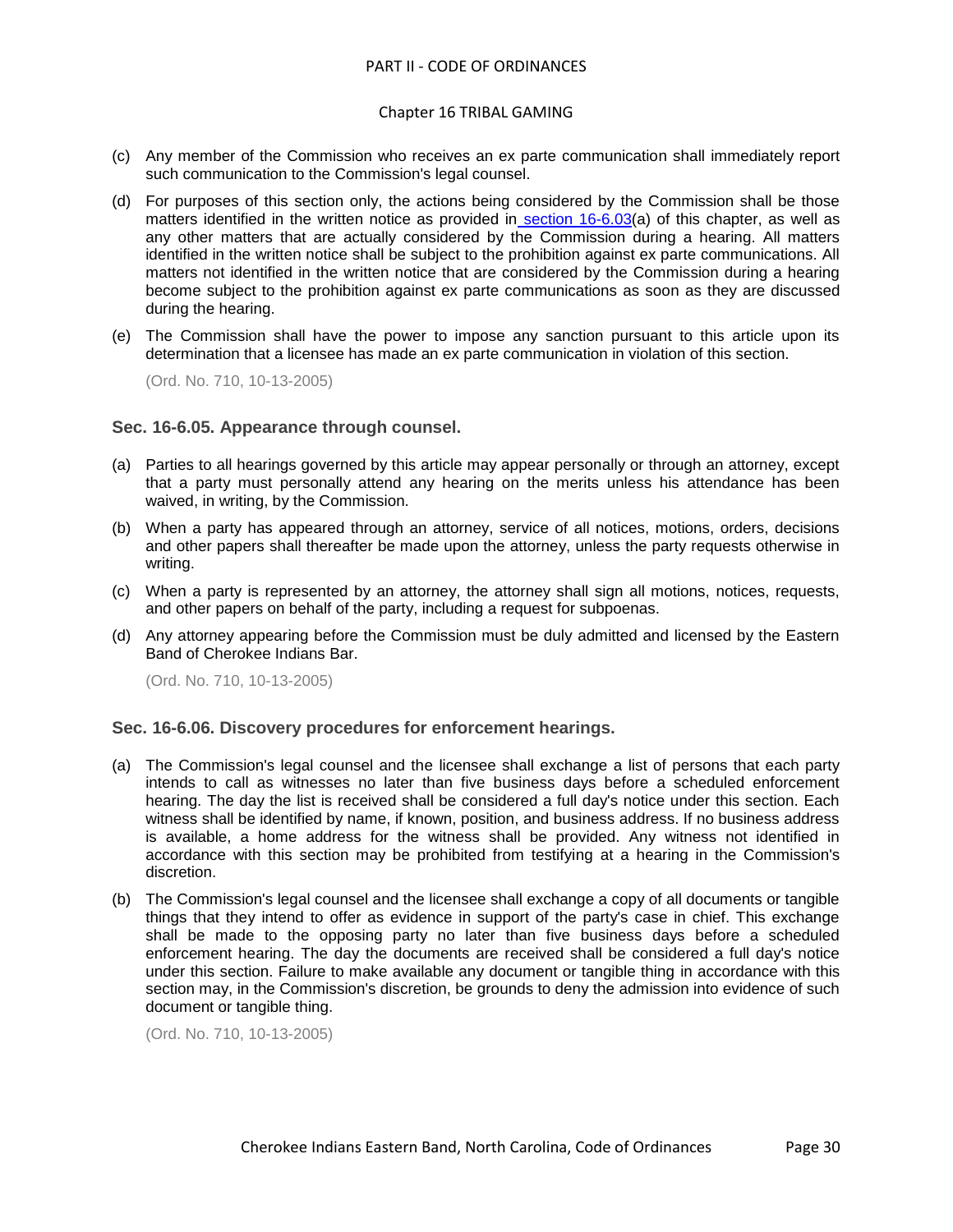#### <span id="page-30-0"></span>**Sec. 16-6.07. Confidential materials.**

- (a) Prior to making any documents available to the Commission's legal counsel or designated agent, the licensee may designate any document it believes to contain confidential information as subject to a confidentiality claim by so marking the document prior to providing a copy of the document to the Commission's legal counsel.
- (b) Documents provided to the Commission's legal counsel or designated agent which have been marked in accordance with paragraph (a) above, and any nonpublic information contained within the document, shall not be made a part of the public record of the Commission proceedings otherwise disclosed by the Commission to any person (except as may be required under any applicable law, rule, regulation, court or administrative order, or the compact), without first providing the licensee with the opportunity to seek a ruling by the Commission that the document or nonpublic information contained therein should not be made public. The request for such a ruling and any discussions relating to the document shall be heard and ruled upon by the Commission in an executive session meeting. If the request for such a ruling is made during a public hearing session, the hearing session shall be adjourned and Commission shall conduct an executive session meeting in order to hear and rule upon the applicant's or respondent's request. The licensee may present to the Commission in executive session written and oral argument regarding the confidentiality claim, along with any facts the licensee believes to be relevant to such argument.
- (c) In determining whether a document marked in accordance with subsection (a) above should be made part of the public record of the Commission proceedings on the application, the Commission will balance the applicant's claimed confidentiality concerns against the materiality of the information to the application, the public's right to be made aware of the information, and the Commission's need to make the information part of the public record in order to remain fully accountable for the licensing decision. In making this determination, the Commission shall consider all facts and circumstances relevant to making a proper ruling.
- (d) In the event that the Commission rules during executive session that the document in question and/or information contained therein should be made part of the public record of the Commission's proceedings on the application, the document and/or information contained therein will be made part of the public record unless the applicant withdraws the document from the Commission's possession. In the event the applicant chooses to withdraw the document from the Commission's possession, the Commission will then weigh the withdrawal along with the other evidence in making its determination on the application. Withdrawal of documents from the application process shall be looked upon by the Commission with disfavor, and, depending on the facts and circumstances, the Commission may deem the withdrawal of any document to be sufficient cause in and of itself for denial of the license.
- (e) In the event that the Commission rules during executive session that the document and/or information contained therein should not be made part of the public record, the document shall be designated "Confidential" and will not be made part of the public record. The Commission may consider the document and information contained therein in camera in making its determination on the application.
- (f) At the conclusion of the Commission proceedings on the license application, the Commission will return to the applicant all documents marked as "Subject to a Confidentiality Claim" pursuant to paragraph (c) above that were not (i) made part of the public record of the gaming license application or (ii) designated as "Confidential" and considered by the Commission in camera.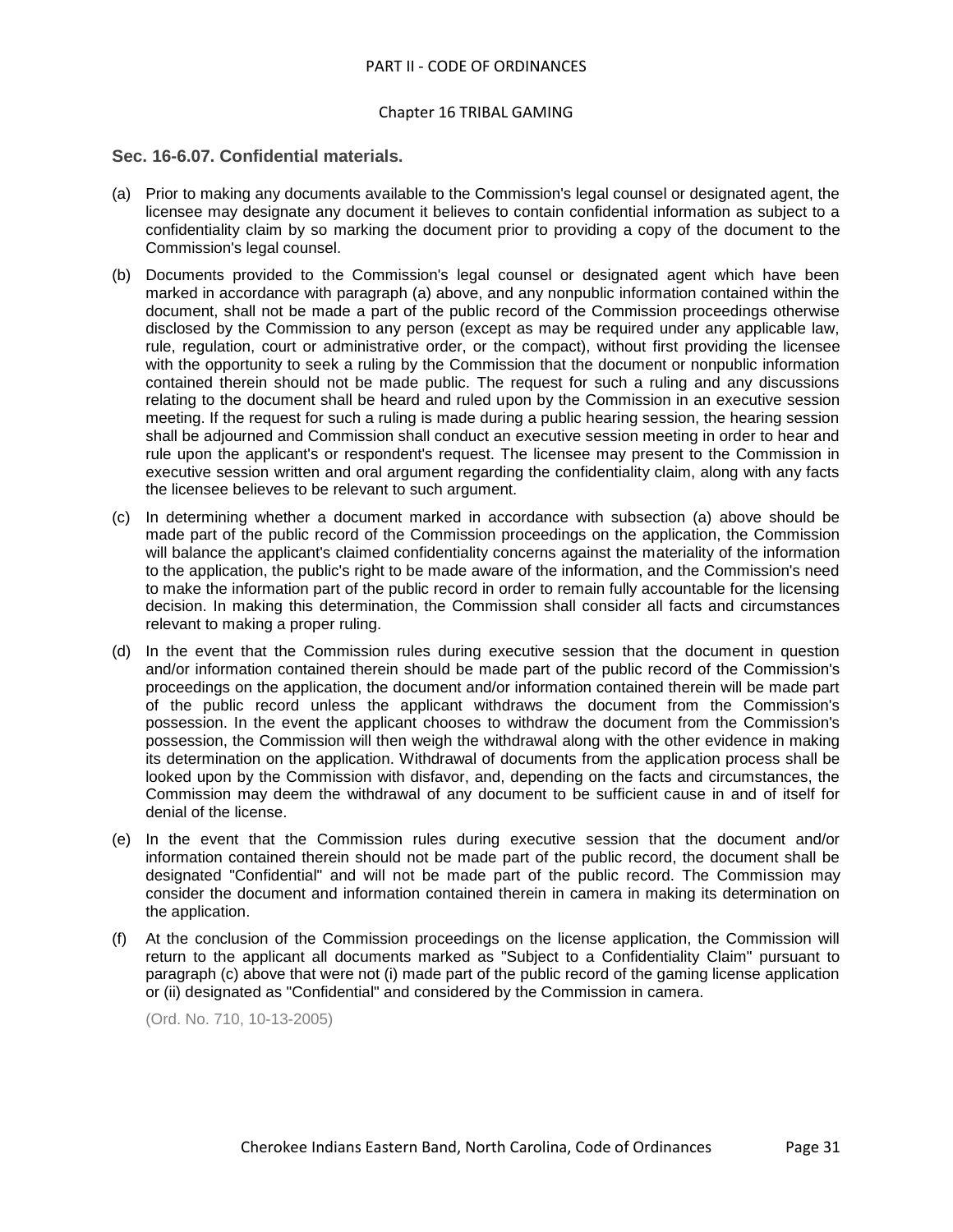#### <span id="page-31-0"></span>**Sec. 16-6.08. Subpoenas.**

- (a) The Commission has the power and discretion to issue subpoenas and to impose such reasonable penalties for noncompliance.
- (b) Subpoenas may be issued to compel any person to appear at the hearing on the merits of the case, to give oral testimony, or to produce documents or other tangible things.

(Ord. No. 710, 10-13-2005)

#### <span id="page-31-1"></span>**Sec. 16-6.09. Hearing procedures.**

- (a) The Chair of the Commission or designee shall preside over all hearings, and shall call the proceedings to order, control the presentation of evidence, the appearance of witnesses, and the order of the proceedings.
- (b) The Commission may require any person including, but not limited to, any licensee, or any agent, employee or representative of any licensee, to appear and testify before it with regard to any matter within its jurisdiction at such time and place as it may designate. Such testimony shall be under oath and may include any matters which the Commission deems relevant to the discharge of the Commission's official duties. Testimony shall be recorded and may be used by the Commission as evidence in any proceeding or matter before the Commission. Failure to appear and testify fully at the time and place designated shall result in sanctions. Failure to appear may constitute grounds for:
	- (1) The refusal to grant a license to the person summoned, and /or that person's principal, or employer;
	- (2) The revocation or suspension of a license held by the person summoned, and/or that person's principal, or employer; or
	- (3) The inference that the testimony of the person summoned would have been adverse to that person and/or that person's principal or employer.
- (c) Any party to the hearing may call and examine witnesses. The Commission shall exercise its discretion to limit the testimony of witnesses where that testimony is argumentative or repetitive.
- (d) The Commission shall have the authority to eject from the hearings any person who is disruptive, disorderly, or who shows a lack of proper respect for the Commission or the nature of the proceedings.
- (e) Persons shall be permitted to speak only when recognized by the Chair.
- (f) Any member of the Commission may ask questions of witnesses, and may request or allow additional evidence at any time.
- (g) Any party to the hearing may conduct cross examinations reasonably required for a full and true disclosure of the facts.
- (h) All hearings held under this chapter shall be open to the public, unless the licensee requests a closed hearing or the subject matter of the hearing is of a confidential nature in the Commission's discretion.
- (i) The Commission, in its discretion, has the power to sequester witnesses.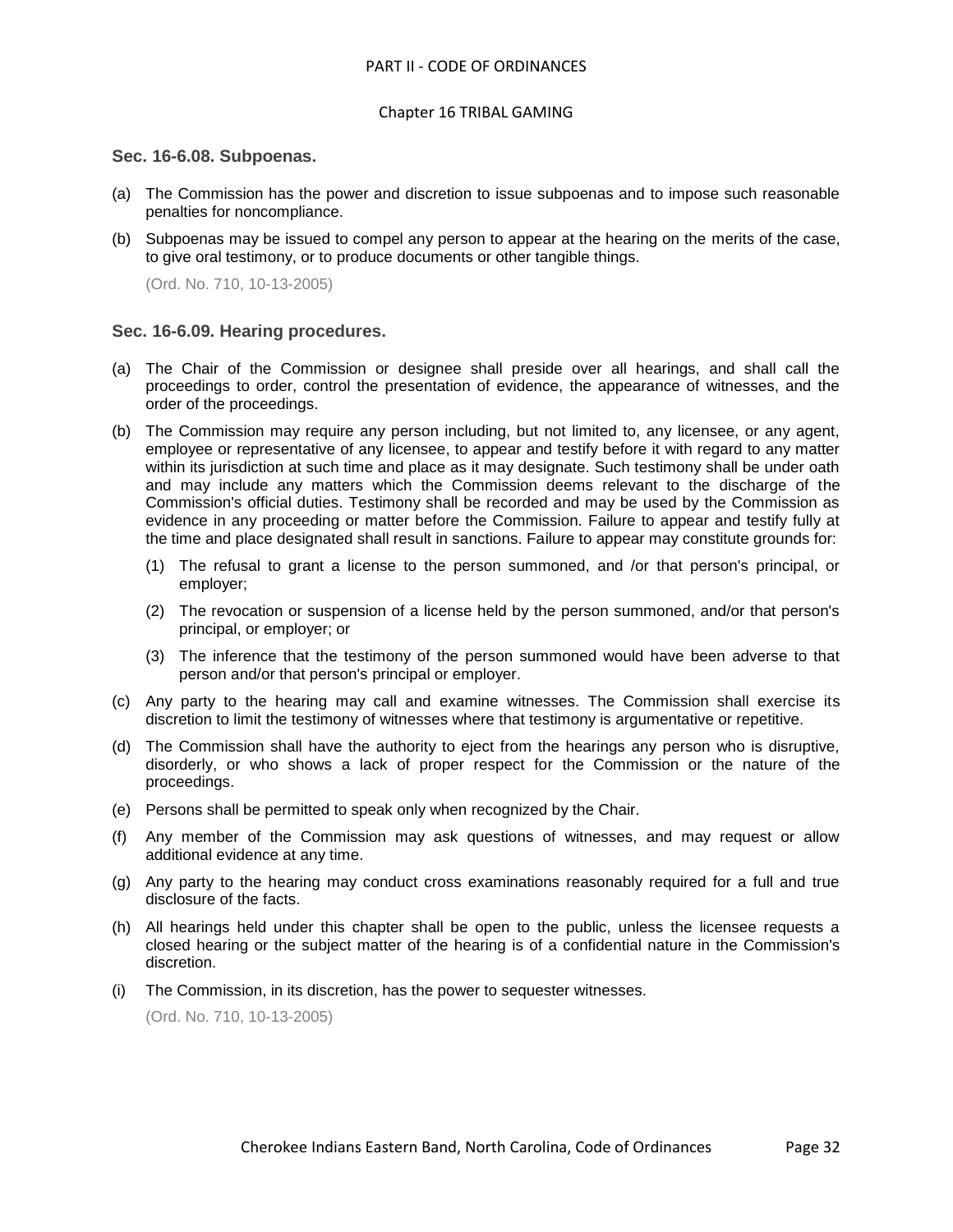# <span id="page-32-0"></span>**Sec. 16-6.10. Evidence.**

- (a) In hearings governed by this article, the Commission shall not be bound by technical rules relating to evidence and witnesses. The Commission shall admit all testimony having reasonable probative value, but shall exclude immaterial, irrelevant or unduly repetitious testimony. The Commission shall give effect to the rules of privilege unless such privilege is waived. Basic principles of relevancy, materiality and probative force shall govern the proof of all questions of fact. Objections to evidentiary offers and offers of proof of evidence not admitted may be made and shall be noted in the record.
- (b) All evidence, including records and documents in the possession of the Commission or which the Commission desires to avail itself, shall be duly offered and made a part of the record in the case. Every party shall be afforded adequate opportunity to rebut or offer countervailing evidence.
- (c) The Commission may take official notice of any generally recognized fact or any established technical or scientific fact, but parties shall be notified either before or during the hearing or by full reference in preliminary reports or otherwise, of the facts so noticed, and they shall be afforded an opportunity to contest the validity of the official notice.
- (d) Documentary evidence may be received in the form of copies or excerpts, if the original is not readily available. Upon request, parties shall be given an opportunity to compare the copy to the original.
- (e) The record in a hearing governed by these rules shall include:
	- (1) All applications, intermediate rulings and exhibits and appendices thereto.
	- (2) Evidence received or considered, stipulations and admissions, including but not limited to confidential evidence received pursuant to [section 16-6.07](../level3/PTIICOOR_CH16TRGA_ARTVIRUPRHE.docx#PTIICOOR_CH16TRGA_ARTVIRUPRHE_S16-6.07COMA) of this chapter.
	- (3) A statement of matters officially noticed.
	- (4) Questions and offers of proof, objections, and rulings thereon.
	- (5) Any decision, opinion, findings or report by the Commission.
	- (6) The transcript prepared by a duly certified court reporter or a verbatim transcript from an audio recording of the proceedings.

(Ord. No. 710, 10-13-2005)

## <span id="page-32-1"></span>**Sec. 16-6.11. Determinations by the Commission.**

- (a) The Commission shall make all determinations of issues before it by a majority vote of the Commission.
- (b) All determinations made by the Commission involving the grant, denial, cancellation or revocation of a license, a finding of a violation of this chapter, the rules, the compact, IGRA, the conditions of any license issued by the Commission, any order by the Commission, or any other applicable laws, regulations or agreements, and the imposition of any sanctions or penalties shall be made by motion and on the record.
- (c) A copy of any resolution reached pursuant to [section 16-6.11\(](../level3/PTIICOOR_CH16TRGA_ARTVIRUPRHE.docx#PTIICOOR_CH16TRGA_ARTVIRUPRHE_S16-6.11DECO)b) of this chapter shall be served upon the licensee by registered or certified mail, or may be served personally.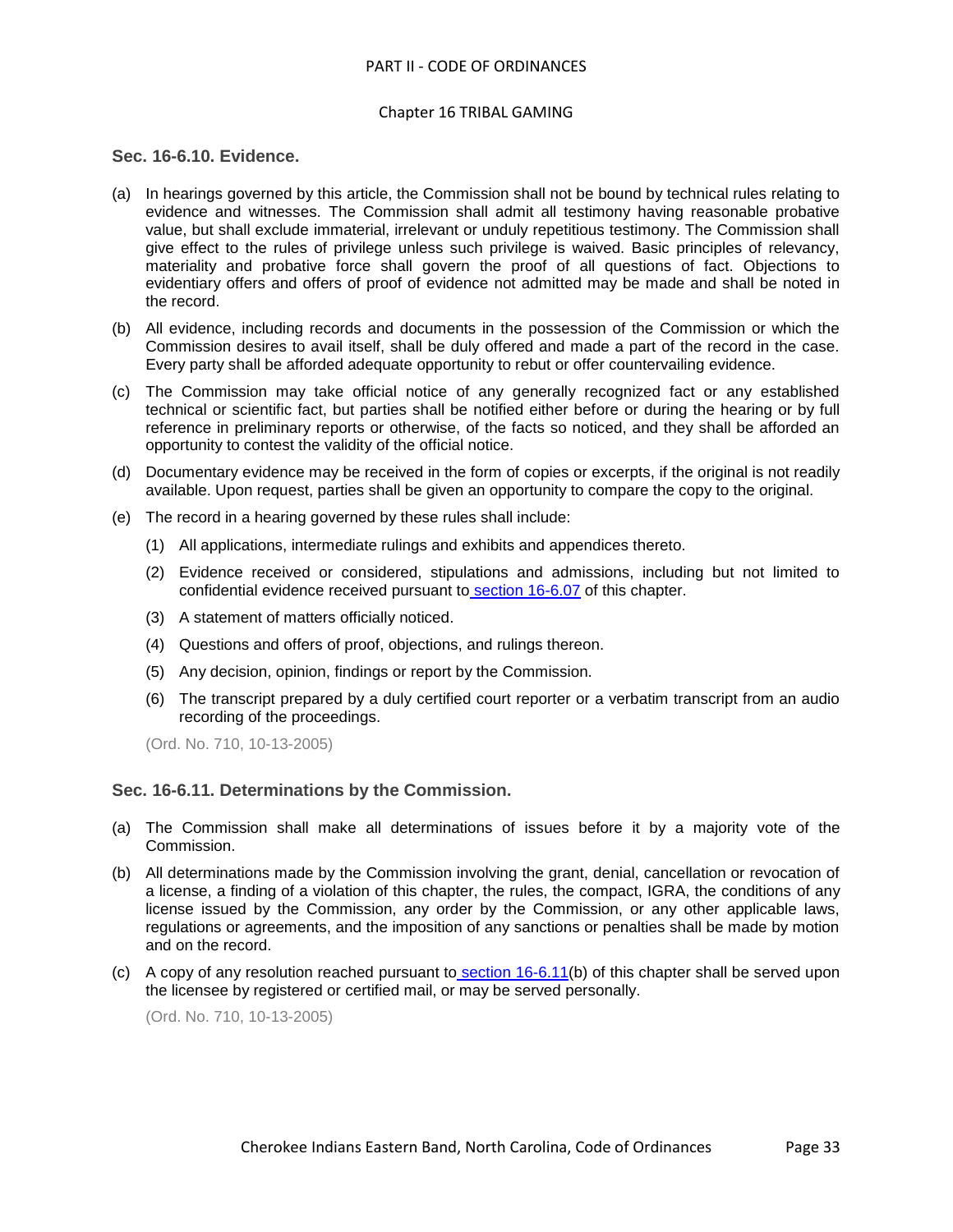#### Chapter 16 TRIBAL GAMING

# <span id="page-33-0"></span>**Sec. 16-6.12. Sanctions.**

If any party or its attorney fails to comply with any provision of this chapter, the rules, the compact, IGRA, the conditions of any license issued by the Commission, any order by the Commission, or any other applicable laws, regulations or agreements including, but not limited to, any agreement regarding any matter including, but not limited to, discovery matters and the failure to appear at a hearing at the scheduled time, the Commission, upon motion or upon its own initiative, may in its discretion impose upon such party or attorney, or both, appropriate sanctions in regard to the failures as are just including, but not limited to, the following:

- (a) An order prohibiting the use of any witness, document or tangible thing which should have been disclosed, produced, exhibited or exchanged pursuant to these rules or any order of the Commission;
- (b) An order that designated facts shall be taken to be established;
- (c) An order that the disobedient party may not support or oppose designated claims or defenses;
- (d) An order striking any pleadings or parts thereof, or staying further proceedings or dismissing the proceeding or any part thereof, or entering a judgment by default against the disobedient party;
- (e) A finding against the disobedient party; or
- (f) Any sanction otherwise set forth in this chapter.

(Ord. No. 710, 10-13-2005)

### <span id="page-33-1"></span>**Sec. 16-6.13. Request for rehearing.**

The Commission may, in its discretion, grant rehearing upon written request from a licensee, only upon a showing of substantial new evidence affecting the outcome of the decision.

(Ord. No. 710, 10-13-2005)

## <span id="page-33-2"></span>**Sec. 16-6.14. Final decision.**

The Commission's decision after a hearing, or rehearing if applicable, shall be final, and no further appeal may be had.

(Ord. No. 710, 10-13-2005)

#### <span id="page-33-3"></span>**Sec. 16-6.15. Appeals of other adverse decisions.**

The foregoing procedures govern hearings on actions taken against a licensee. An applicant for a license or any other person who has not already received a hearing before the Commission and is directly affected by a decision made under this chapter, shall have the right to appeal that decision to the full Commission. Any such appeal must be filed with the Commission in writing on or before the tenth day following receipt by the affected person of a written adverse decision. In any case which comes before the Commission on appeal, the Commission shall hear the appeal de novo. The Commission's decision on appeal shall be final, and no further appeal may be had.

(Ord. No. 710, 10-13-2005)

**ARTICLE VII. SOVEREIGN IMMUNITY**

[Sec. 16-7.01. Sovereign immunity of the Commission.](#page-34-0)

[Sec. 16-7.02. Waiver of sovereign](#page-34-1) immunity.

Cherokee Indians Eastern Band, North Carolina, Code of Ordinances Page 34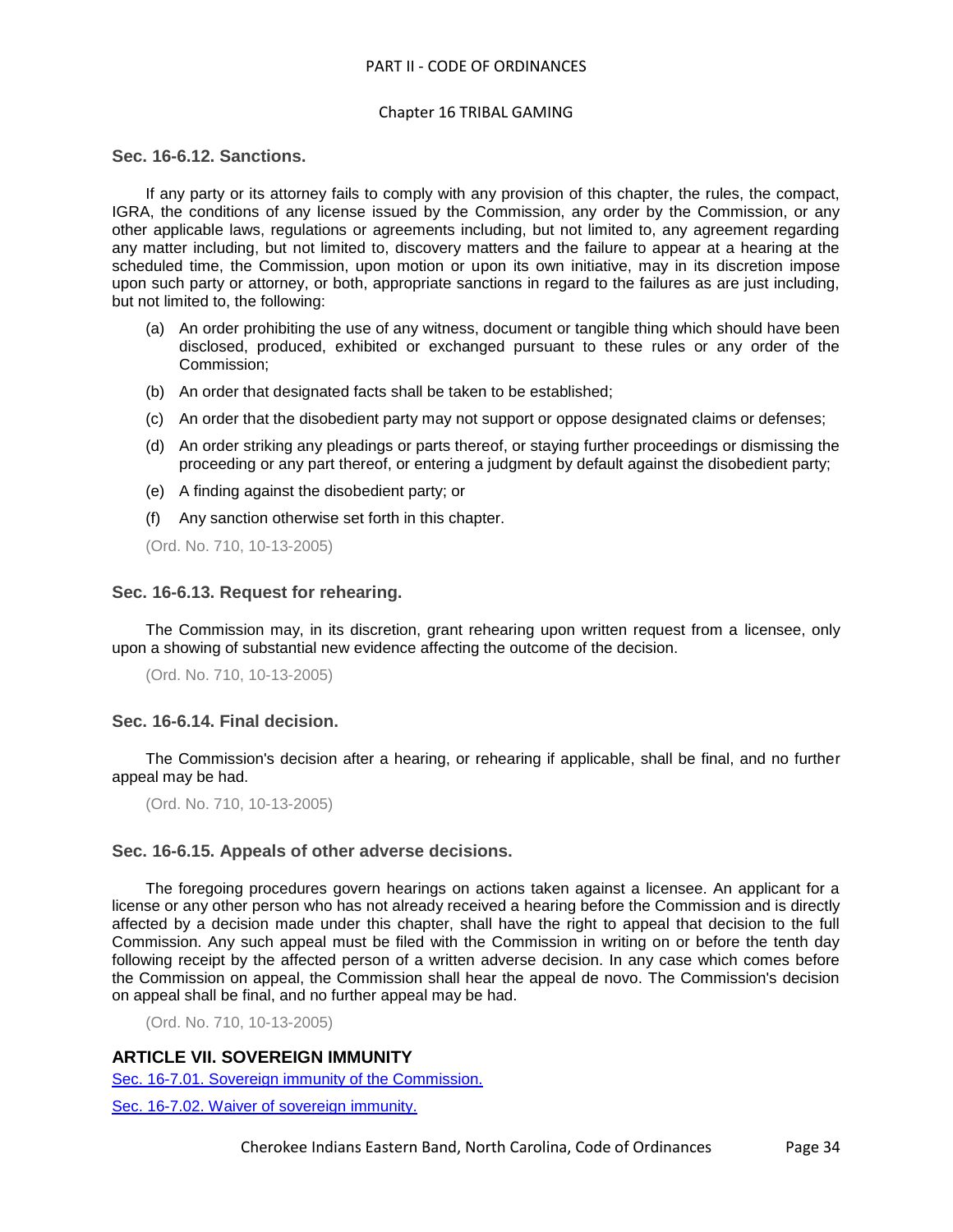## Chapter 16 TRIBAL GAMING

[Sec. 16-7.03. Limited waiver for injunctive or declaratory relief.](#page-34-2)

# <span id="page-34-0"></span>**Sec. 16-7.01. Sovereign immunity of the Commission.**

The Tribal Gaming Commission, as an instrumentality of the Tribe, retains all of the Tribe's rights, privileges, and immunities, including sovereign immunity from suit.

(Ord. No. 710, 10-13-2005)

## <span id="page-34-1"></span>**Sec. 16-7.02. Waiver of sovereign immunity.**

The Commission shall have the power to:

- (a) Waive the right of the Commission to exercise sovereign immunity in contracts, agreements or undertakings to which the Commission is a party, provided that any such waiver of sovereign immunity is strictly limited to enforcement of obligations of the Commission and is enforceable only against the assets and revenue of the Commission; and provided further, that all assets held for or transferred in accordance with this chapter to other accounts or purposes of the Tribe, including revenue of any gaming operation, shall be exempt from such enforcement.
- (b) If in any case the Commission exceeds the foregoing limitations on its power and authority to waive sovereign immunity, it shall be deemed to have waived its sovereign immunity only to the extent permitted in this subsection.
- (c) Nothing in this subsection shall be deemed to impair or invalidate a waiver of sovereign immunity duly approved under applicable prior law.
- (d) Limited waiver of sovereign immunity and jurisdiction for suit by a management contractor against the Commission for review of the Commission rulings or decisions shall be as set forth in the provisions of the approved management contract.

(Ord. No. 710, 10-13-2005)

#### <span id="page-34-2"></span>**Sec. 16-7.03. Limited waiver for injunctive or declaratory relief.**

The Commission's sovereign immunity is hereby expressly waived in any suit filed against the Commission in the Cherokee Court wherein relief is limited to injunctive or declaratory relief against the Commission.

(Ord. No. 710, 10-13-2005)

# **ARTICLE VIII. AUDITING AND INTERNAL CONTROL**

[Sec. 16-8.01. Minimum procedures for control of internal fiscal affairs.](#page-35-0)

[Sec. 16-8.02. Annual independent audit.](#page-35-1)

[Sec. 16-8.03. Reserved.](#page-36-0)

[Sec. 16-8.04. Prohibition against embezzlement.](#page-36-1)

[Sec. 16-8.05. Noncompliance.](#page-36-2)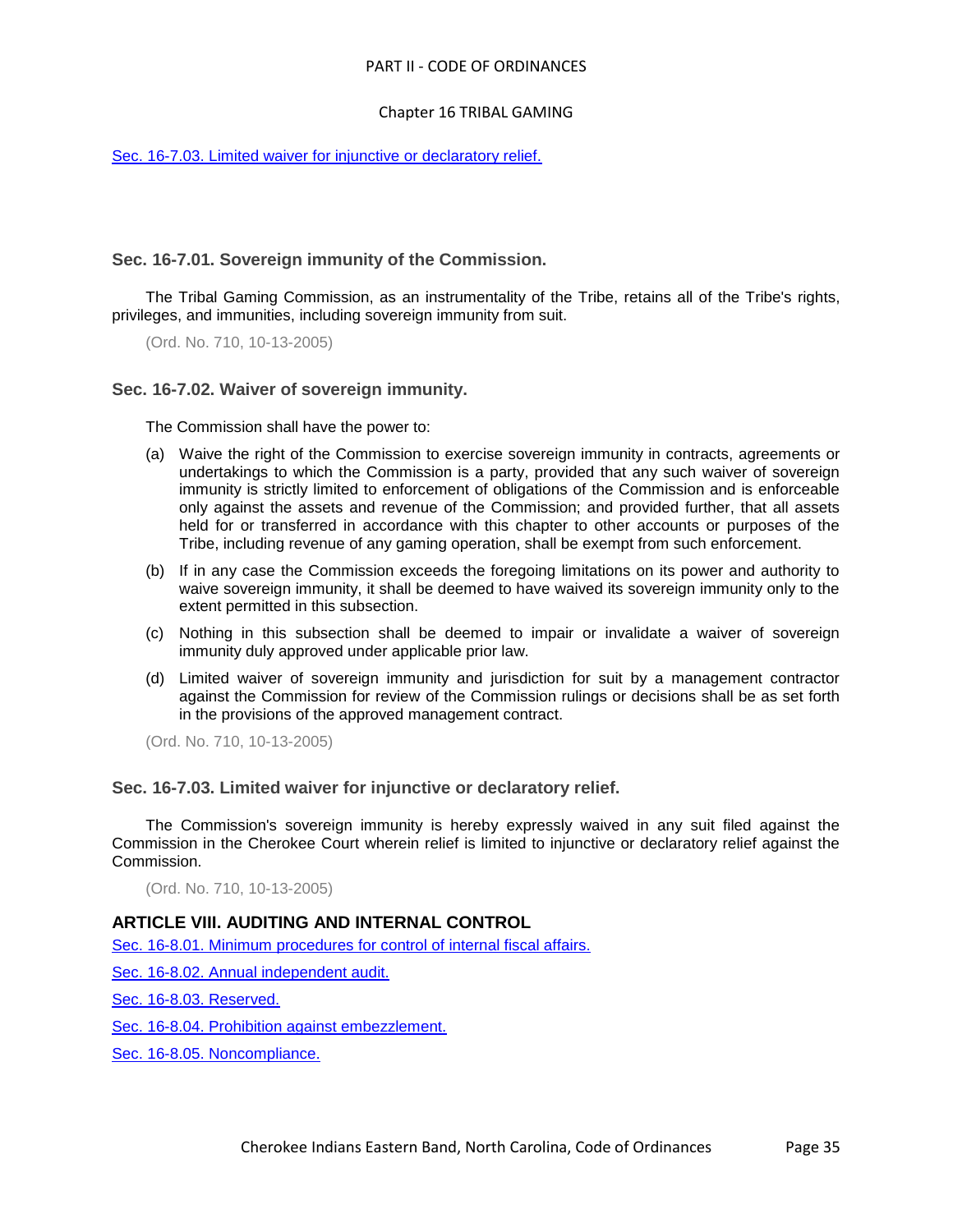#### Chapter 16 TRIBAL GAMING

#### <span id="page-35-0"></span>**Sec. 16-8.01. Minimum procedures for control of internal fiscal affairs.**

Subject to the provisions of [Section 16-2.15,](../level3/PTIICOOR_CH16TRGA_ARTII._TRIBAL_GAMING_COMMISSION.docx#PTIICOOR_CH16TRGA_ARTII._TRIBAL_GAMING_COMMISSION_S16-2.15PRGARURE) the Commission shall promulgate rules or regulations governing the control of internal fiscal affairs of all gaming operations. At a minimum, such rules shall require the consistent application of generally accepted accounting principles, and shall:

- (a) Prescribe minimum procedures for the safeguarding of a gaming operation's assets and revenue, including recording of cash and evidence of indebtedness, and mandatory count procedures. Such rules shall establish a controlled environment, accounting system, and control procedures that safeguard the assets of the gaming operation, ensure that operating transactions are properly recorded, promote operational efficiency, and encourage adherence to prescribed policies;
- (b) Prescribe minimum reporting requirements to the Commission;
- (c) Provide for the adoption and use of internal audits conducted in accordance with generally accepted accounting principles by internal auditors licensed or certified to practice public accounting;
- (d) Formulate a uniform code of accounts and accounting classifications to ensure the consistency, comparability and effective disclosure of financial information. Such a code shall require that records be retained that reflect statistical drop (amount of cash wagered by patrons), statistical win (amount of cash won by the gaming operation), and the percentage of statistical win to statistical drop, or provide similar information for each type of game in each gaming operation;
- (e) Prescribe the intervals at which such information shall be furnished;
- (f) Provide for the maintenance of documentation, (i.e., checklists, programs, reports, etc.), to evidence all internal work performed as it relates to the requirements of this section; and
- (g) Provide that all financial statements and documentation referred to in this section be maintained for a minimum of five years.

(Ord. No. 710, 10-13-2005)

#### <span id="page-35-1"></span>**Sec. 16-8.02. Annual independent audit.**

The applicable Board of Advisors and the Commission shall jointly engage independent auditors for annual audits of the financial statements of all gaming operations. The Commission shall also engage independent auditors for annual audits of its internal operations. Such independent audits must apply and require the consistent application of generally accepted accounting principles, and shall:

- (a) Be conducted by independent accountants, knowledgeable in casino audits and operations and licensed or certified to practice public accounting in the State of North Carolina;
- (b) Include an opinion, qualified or unqualified, or if appropriate, disclaim an opinion on the financial statements taken as a whole in accordance with standards of the accounting profession established by rules and regulations of the North Carolina State Council of Accountancy and the American Institute of Certified Public Accountants;
- (c) Disclose whether the accounts, records and control procedures maintained by the operation being audited conform with the IGRA, the Tribal-State Compact, the regulations of the NIGC, and the ordinances and regulations of the Tribe;
- (d) Provide a review of the internal financial controls of the audited entity to disclose any deviation from the requirements of this chapter and the rules and report such findings to the Commission and the management of the audited gaming operations
- (e) Provide such other information as the Commission deems necessary or appropriate: and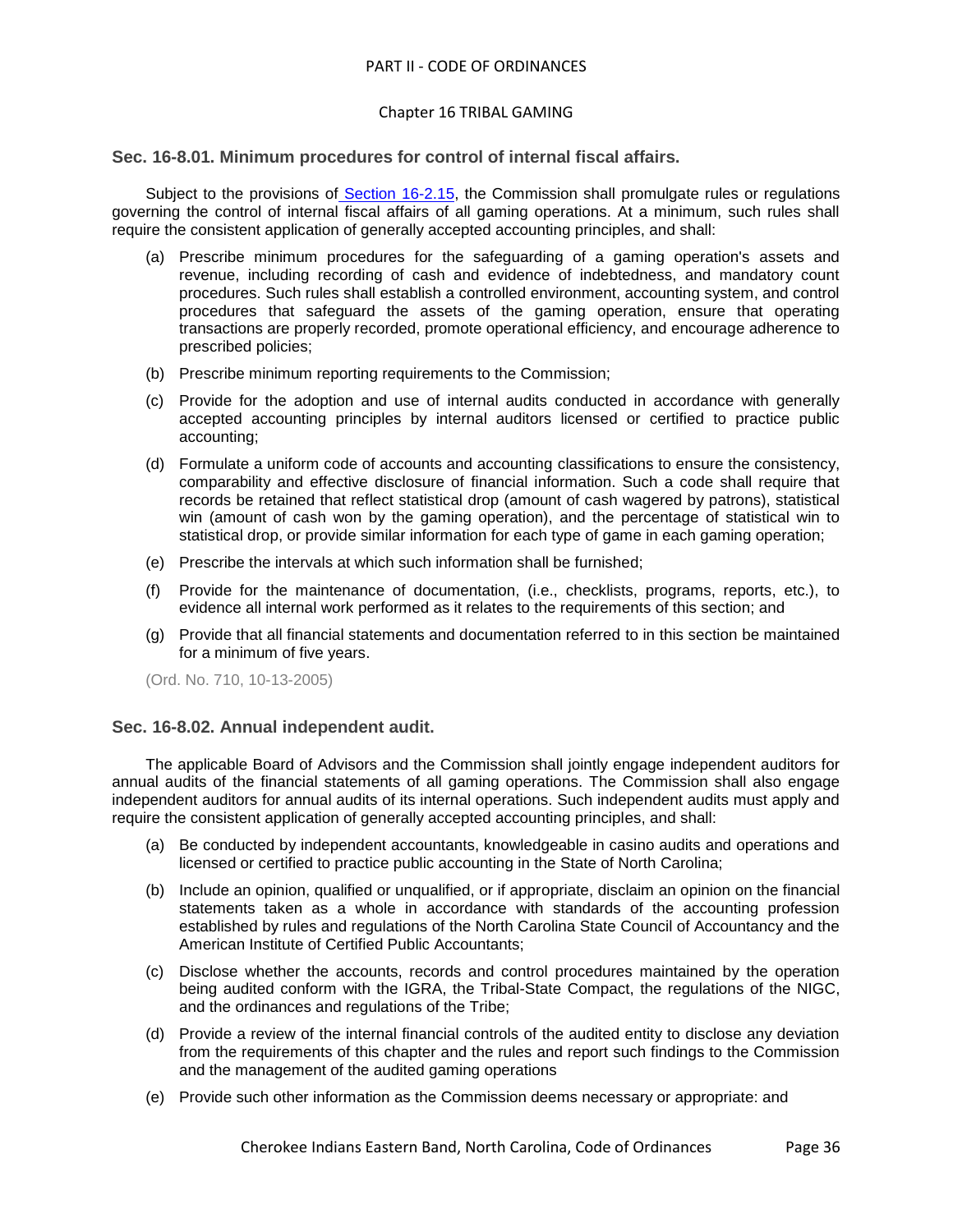## Chapter 16 TRIBAL GAMING

(f) Provide that all gaming related contracts that result in the purchase of supplies, services, or concessions in excess of \$25,000.00 annually, except contracts for professional legal and accounting services, are specifically included within the scope of the annual audits.

The auditors shall be paid from operational funds of the entity subject to the audit. The auditors shall have access to all books and records, all cash management procedure manuals, all internal control manuals, and all other records, documents, papers and employees, as they deem necessary. For each audit, the auditors shall provide a draft management letter and shall permit a reasonable time within which to respond to the letter with changes to the operations which address the concerns expressed in the draft management letter. The results of the certified audit shall be provided to the applicable Board, the Tribal Gaming Commission, the Principal Chief and Tribal Council, the NIGC, and such other governmental agencies as may be required by law.

(Ord. No. 710, 10-13-2005)

## <span id="page-36-0"></span>**Sec. 16-8.03. Reserved.**

## <span id="page-36-1"></span>**Sec. 16-8.04. Prohibition against embezzlement.**

Any delay or action of any kind which, in the opinion of the Commission, is effectuated by any licensee to unlawfully or improperly divert gaming or other proceeds properly belonging to the Tribe, shall constitute grounds for taking disciplinary action against that licensee. If the Commission finds an unlawful diversion was attempted, it may sanction the licensee, report the matter to appropriate law enforcement and gaming regulatory agencies for further action and take such other action as it deems necessary or appropriate. Sanctions may include the imposition of fines, and/or the revocation, suspension, or limitation of, or refusal to renew, any license.

(Ord. No. 710, 10-13-2005)

#### <span id="page-36-2"></span>**Sec. 16-8.05. Noncompliance.**

Failure to comply with any of the requirements of this article, or the rules promulgated hereunder may be found to constitute a violation of this chapter.

(Ord. No. 710, 10-13-2005)

# **ARTICLE IX. EXCLUSION OR REJECTION OF INDIVIDUALS [3]**

[Sec. 16-9.01. Prohibition against certain individuals.](#page-36-3)

[Sec. 16-9.02. Right to exclude or remove.](#page-37-0)

<span id="page-36-3"></span>**Sec. 16-9.01. Prohibition against certain individuals.**

It shall be a violation of this chapter for any licensee to knowingly fail to exclude or eject from the gaming area of a gaming establishment any individual who:

- (a) Is visibly under the influence of liquor, a drug or other intoxicating substance;
- (b) Is not permitted in the gaming area based on age according to the Compact;
- (c) Is displaying disorderly conduct;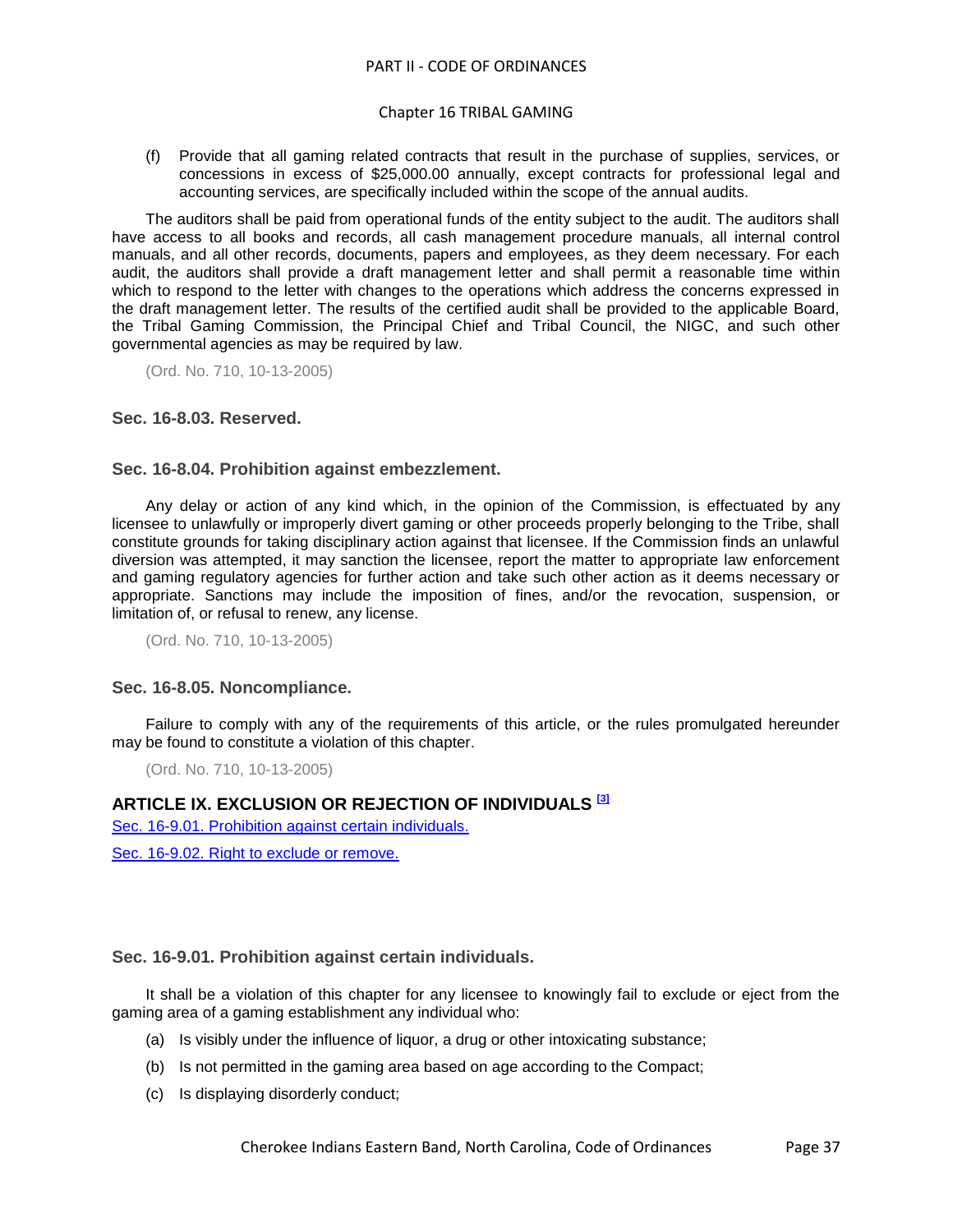## Chapter 16 TRIBAL GAMING

- (d) Is a person known to have committed a gaming related felony;
- (e) Is known to have a reputation for cheating or manipulation of games; or
- (f) Has been personally excluded, or is a member of any group or type of persons which has been excluded, for cause from gaming establishments by a resolution of the Commission.

(Ord. No. 710, 10-13-2005)

#### <span id="page-37-0"></span>**Sec. 16-9.02. Right to exclude or remove.**

If the Commission deems it in the best interest of the Tribe, the Commission may exclude or remove any persons from the premises of any gaming operation. Any person so excluded shall be entitled to an appeal as provided for by [Section 16-6.15](../level3/PTIICOOR_CH16TRGA_ARTVIRUPRHE.docx#PTIICOOR_CH16TRGA_ARTVIRUPRHE_S16-6.15APOTADDE) and shall have the rights provided to an applicant therein. The management staff of any gaming operation shall also have the authority to exclude or remove any person from the gaming establishment, and all such actions shall be reported to the Commission within 24 hours of the taking of such action.

(Ord. No. 710, 10-13-2005)

#### FOOTNOTE(S):

--- (**3**) ---

**Cross reference—** Exclusion powers of Tribe, Ch. 2. (Back)

# **ARTICLE X. PROHIBITED ACTS**

[Sec. 16-10.01. Enumeration.](#page-37-1)

[Sec. 16-10.02. Prohibition against electronic aids.](#page-39-0)

#### <span id="page-37-1"></span>**Sec. 16-10.01. Enumeration.**

In addition to other civil and criminal acts that may be regulated or prohibited by this chapter, the compact, other Tribal law or applicable federal law, the following shall constitute prohibited activities and unauthorized gaming under this chapter and shall subject any perpetrator to Commission action including, but not limited to, the imposition of civil penalties, referral to appropriate law enforcement authorities for criminal proceedings, and license suspension or revocation:

- (a) Altering or misrepresenting the outcome of gaming or other event on which wagers have been made after the outcome of such gaming or event has been determined but before such outcome is revealed to the players;
- (b) Placing or increasing a bet or wager after acquiring knowledge of the outcome of the gaming or event which is the subject of the bet or wager, including past-posting and pressing bets;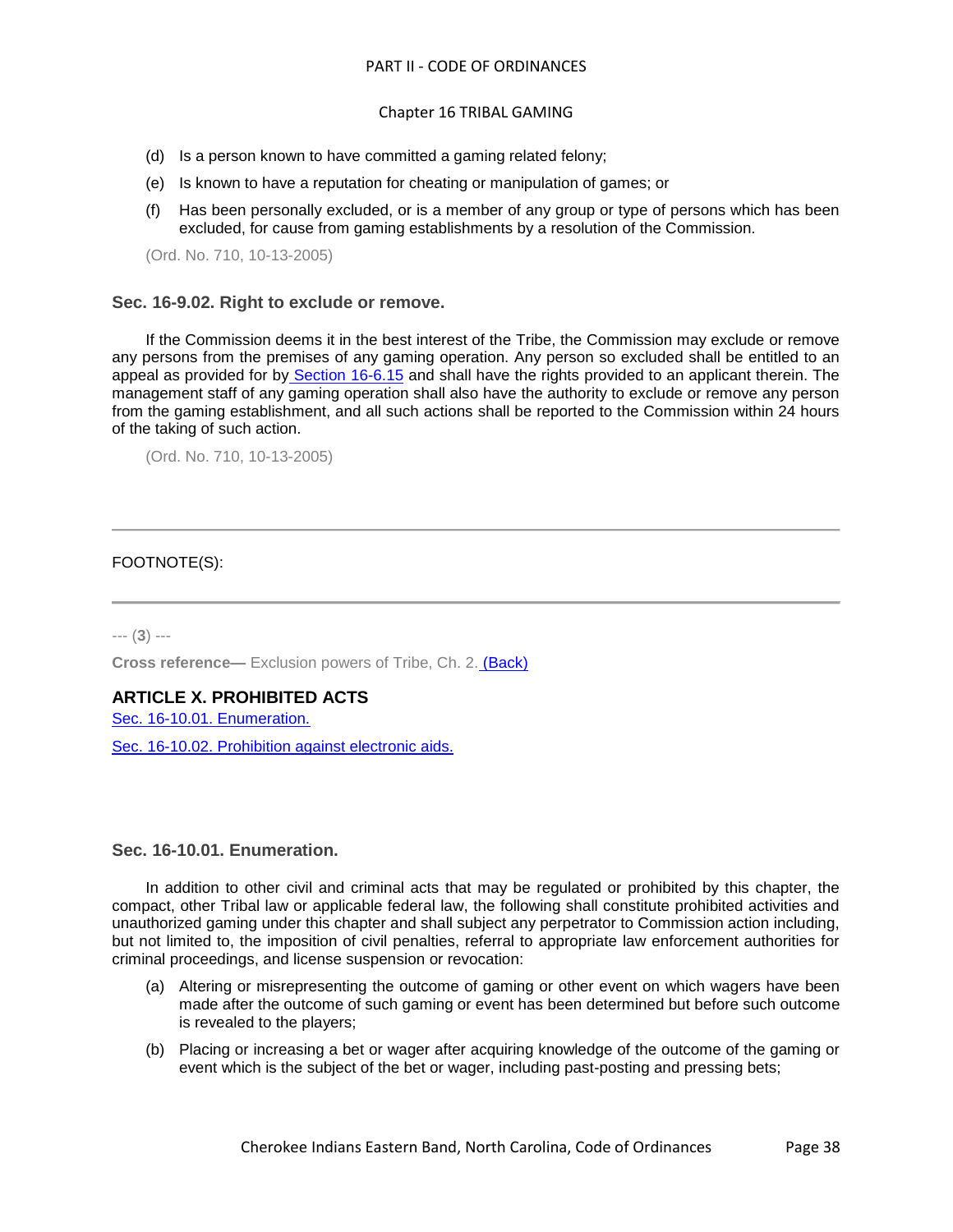#### Chapter 16 TRIBAL GAMING

- (c) Aiding anyone in acquiring such knowledge referred to in subsection (b) of this section for the purposes of increasing or decreasing any bet or wager, or for the purpose of determining the course of play;
- (d) Claiming, collecting or taking, or attempting to claim, collect or take, money or anything of value in or from a game with intent to defraud or claiming, collecting or taking an amount greater than the amount actually won in such game;
- (e) Knowingly to entice or induce another to go to any place where gaming is conducted or operated in violation of the provisions of this chapter, with the intent that the other person play or participate in such gaming;
- (f) Reducing the amount wagered or canceling a wager after acquiring knowledge of the outcome of the game or other event which is the subject of the bet or wager, including pinching bets;
- (g) Manipulating, with intent to cheat or defraud, any component or part of a game in a manner contrary to the designed and normal operational purpose for such component or part, with knowledge that such manipulation will affect the outcome of the game, or with knowledge of any event that affects the outcome of the game;
- (h) Defrauding the Tribe, any licensee or any participant in any gaming;
- (i) Participating in any gaming on the Tribe's Indian lands that is not authorized under this chapter and the compact;
- (j) Knowingly providing false information or making any false statement with respect to an application for employment or for any license, certification or determination provided for in this chapter;
- (k) Knowingly providing false or misleading information or making any false or misleading statement to the Tribe, the Commission or the Executive Director in connection with any contract for services or property related to gaming;
- (l) Knowingly making any false or misleading statement in response to any official inquiry by the Commission or its agents;
- (m) Offering or attempting to offer any thing of value, to a licensee in an attempt to induce the licensee to act or refrain from acting in a manner contrary to the official duties of the licensee under this chapter, the rules, Tribal and Federal law or IGRA;
- (n) Acceptance by a licensee of any thing of value with the expectation that receipt of such thing of value is intended, or may be perceived as intended, to induce the licensee to act or refrain from acting, in a manner contrary to the official duties of the licensee under this chapter, the rules, Tribal and Federal law or IGRA;
- (o) Falsifying, destroying, erasing or altering any books, computer data, records, or other information relating to a gaming operation in ways other than is provided in approved internal control procedures;
- (p) Taking any action which interferes with or prevents the Commission or the Council from fulfilling its duties and responsibilities under this chapter, the rules, or IGRA; and
- (q) Entering into any contract, or making payment on any contract for the delivery of goods or services to a gaming operation, when such contract fails to provide for or result in the delivery of goods or services of fair value for the payment made or contemplated.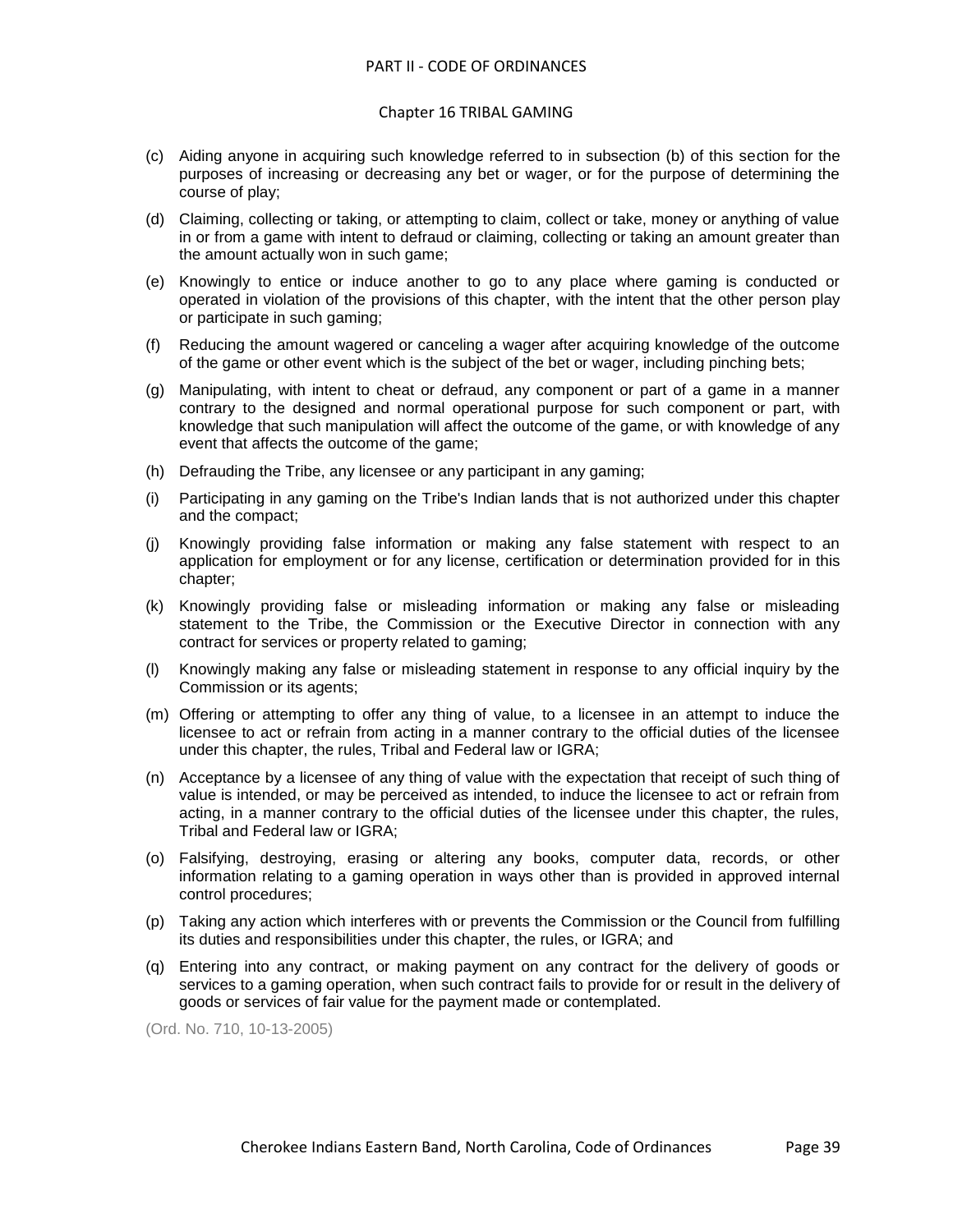#### <span id="page-39-0"></span>**Sec. 16-10.02. Prohibition against electronic aids.**

Except as specifically permitted by the Commission, no person shall possess, with the intent to use in connection with gaming, either individually, or in concert with others, any calculator, computer, or other electronic or mechanical device to assist in projecting the outcome or odds of such gaming, to keep track of or analyze cards, or to change probabilities of any game or the playing strategies regularly utilized in such gaming.

(Ord. No. 710, 10-13-2005)

# **ARTICLE XI. NATIONAL INDIAN GAMING COMMISSION AND COMPACT**

[Sec. 16-11.01. Regulation of the Commission.](#page-39-1)

[Sec. 16-11.02. Assessment.](#page-39-2)

[Sec. 16-11.03. Compact with the State of North Carolina.](#page-39-3)

# <span id="page-39-1"></span>**Sec. 16-11.01. Regulation of the Commission.**

Notwithstanding any provision in this chapter or the rules, the Commission is hereby fully empowered to comply with all regulations promulgated by the NIGC including, but not limited to, reporting requirements relating to ordinances, contracts, license applications, background checks, and other information.

(Ord. No. 710, 10-13-2005)

## <span id="page-39-2"></span>**Sec. 16-11.02. Assessment.**

Notwithstanding any provision in this chapter or the rules, the Commission is hereby fully empowered to comply with all assessments authorized by the NIGC. Such assessments shall be payable solely from funds of gaming operation revenue as an operating expense.

(Ord. No. 710, 10-13-2005)

#### <span id="page-39-3"></span>**Sec. 16-11.03. Compact with the State of North Carolina.**

Notwithstanding any provision in this chapter or the rules, the Commission is hereby fully empowered to comply with the provisions of the compact including, but not limited to, any licensing, approval, or monitoring requirements contained in the compact.

(Ord. No. 710, 10-13-2005)

# **ARTICLE XII. GENERAL REQUIREMENTS**

[Sec. 16-12.01. Security and surveillance.](#page-40-0)

[Sec. 16-12.02. Environment and Public Health and Safety.](#page-40-1)

[Sec. 16-12.03. Amendments.](#page-40-2)

[Sec. 16-12.04. Severability.](#page-40-3)

[Sec. 16-12.05. Words and terms.](#page-41-0)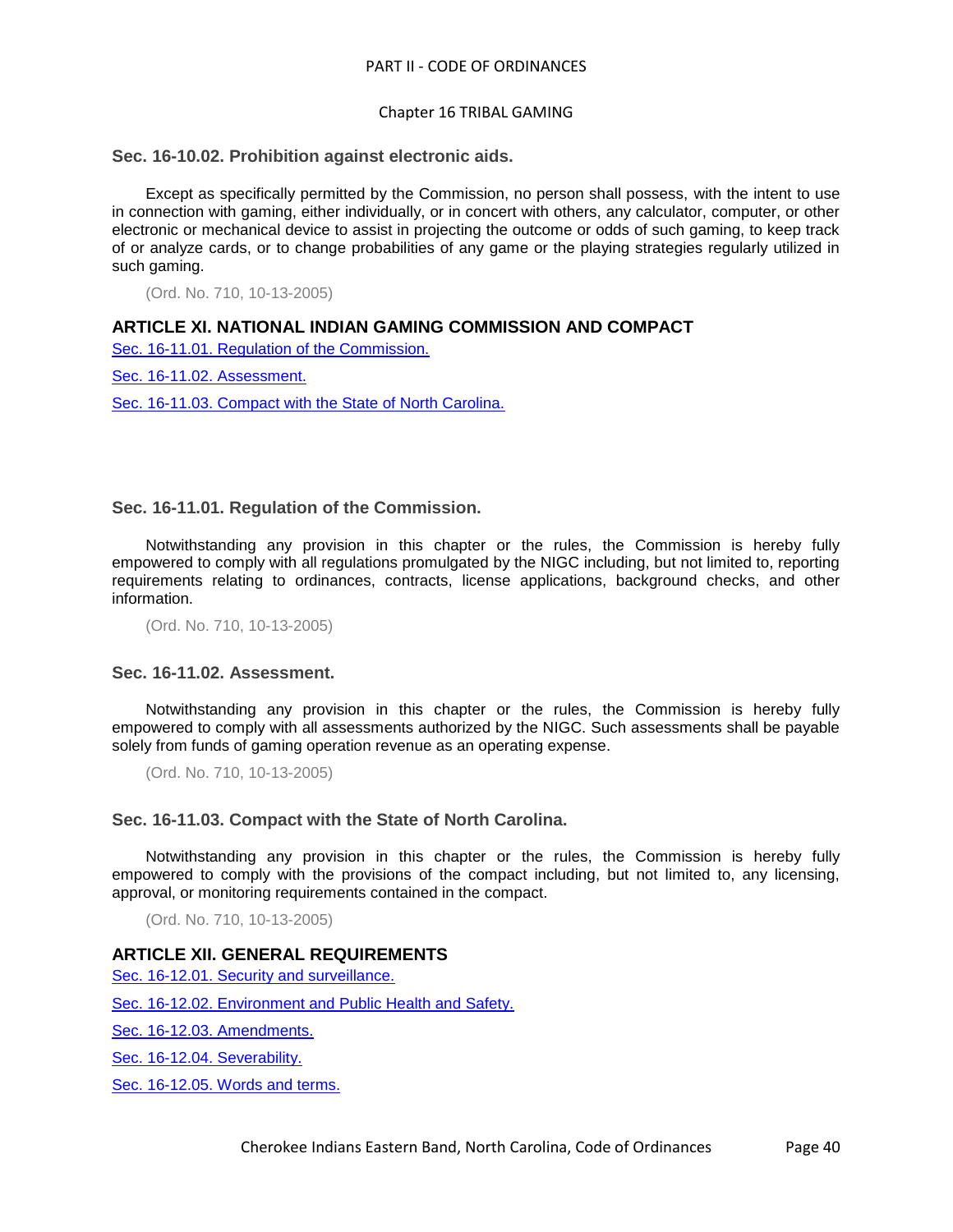[Sec. 16-12.06. Repeal.](#page-41-1)

[Sec. 16-12.07. Unclaimed property or winnings.](#page-41-2)

[Sec. 16-12.08. Patron disputes.](#page-41-3)

[Sec. 16-12.09. Patron rights regarding disputes.](#page-42-0)

[Sec. 16-12.10. Gaming Commission action on patron disputes.](#page-42-1)

[Sec. 16-12.11. Agent for service of process.](#page-42-2)

[Sec. 16-12.12. Consent to jurisdiction.](#page-42-3)

[Sec. 16-12.13. Comity and concurrent jurisdiction.](#page-42-4)

[Sec. 16-12.14. Reserved.](#page-43-0)

[Sec. 16-12.15. Enforcement provisions.](#page-43-1)

# <span id="page-40-0"></span>**Sec. 16-12.01. Security and surveillance.**

Each gaming establishment must provide for full security and surveillance within the gaming establishment at all times. All security personnel in a gaming establishment must be licensed by the Commission. The security and surveillance departments shall interact when necessary to carry out their official duties and to coordinate their activities in order to effectuate the best protection for the gaming patrons and the Tribal and management interests and assets of the enterprise.

(Ord. No. 710, 10-13-2005)

# <span id="page-40-1"></span>**Sec. 16-12.02. Environment and Public Health and Safety.**

The construction, maintenance and operation of any gaming operation shall be in a manner which protects the environment, public health and safety, and shall comply with all applicable Tribal and federal laws relating to environmental protection and public health and safety including, but not limited to, 25 C.F.R. § 580.

(Ord. No. 710, 10-13-2005)

# <span id="page-40-2"></span>**Sec. 16-12.03. Amendments.**

All provisions of this chapter are subject to amendment by the Council. All rules and regulations promulgated by the Commission are subject to proper revision, repeal, or amendment by the Commission. All amendments to this chapter shall be effective upon the date of passage by the Council, subject to approval by the NIGC.

(Ord. No. 710, 10-13-2005)

# <span id="page-40-3"></span>**Sec. 16-12.04. Severability.**

If any provision of this chapter, or any portion of any provision to this chapter, is found to be invalid by any court of competent jurisdiction, the full remainder of such provisions shall not be affected.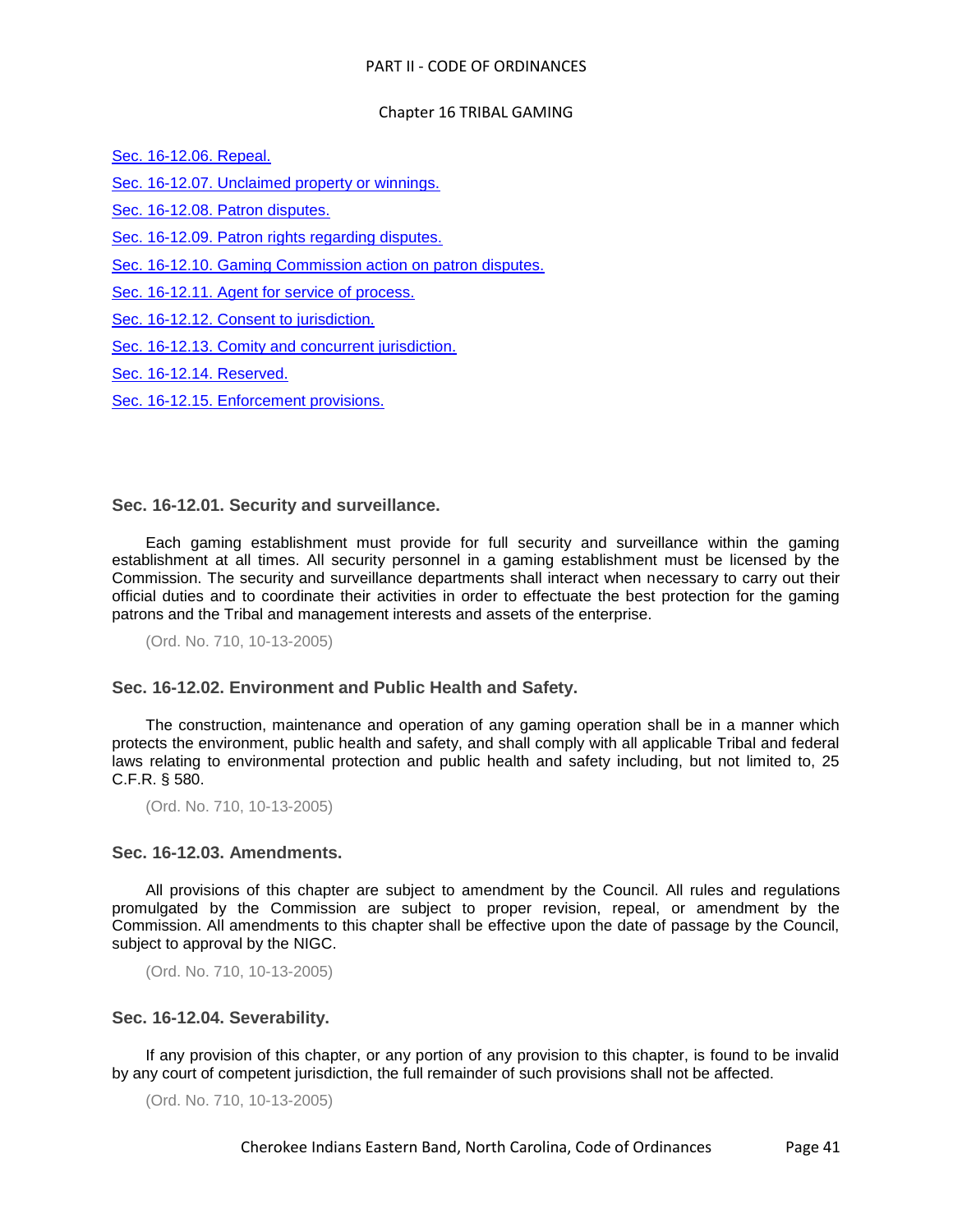#### <span id="page-41-0"></span>**Sec. 16-12.05. Words and terms.**

Tense, number and gender. In interpreting the provisions of this chapter, save when otherwise plainly declared or clearly apparent from the context:

- (a) Words in the present tense shall include the future tense;
- (b) Words in masculine, feminine and neuter genders shall include all genders; and
- (c) Words in the singular shall include the plural, and words in the plural shall include the singular.

(Ord. No. 710, 10-13-2005)

## <span id="page-41-1"></span>**Sec. 16-12.06. Repeal.**

To the extent that they are inconsistent with this chapter, all prior gaming laws, rules, ordinances or regulations of the Tribe are hereby repealed.

(Ord. No. 710, 10-13-2005)

## <span id="page-41-2"></span>**Sec. 16-12.07. Unclaimed property or winnings.**

Any property or winnings, including any unexpired coupons, tickets with a cash value or cash equivalents, which are due and payable to a participant in any gaming activity, and which remain unclaimed at the end of a gaming session, shall be held in safekeeping for the benefit of such participant. Such winnings shall be held for 30 days or such longer period as the Commission deems reasonable in consideration of all relevant facts and circumstances. The Commission or management contractor shall make such efforts as the Commission deems reasonable under the circumstances to locate such participant. At the end of the safekeeping period, such property or winnings shall revert to the ownership of the gaming operation and shall be transferred to the account or place designated by the Board of Advisors.

(Ord. No. 710, 10-13-2005)

#### <span id="page-41-3"></span>**Sec. 16-12.08. Patron disputes.**

Any person who has any dispute, disagreement or other grievance with the gaming operation that involves currency, tokens, coins, or any other thing of value, may seek resolution of such dispute from the following persons and in the following order:

- (a) A member of the staff of the gaming operation;
- (b) A supervisor in the area of the relevant gaming operation in which the dispute arose;
- (c) A manager in the area of the relevant gaming operation in which the dispute arose;
- (d) A director in the area of the relevant gaming operation in which the dispute arose;
- (e) A vice-president in the area of the relevant gaming operation in which the dispute arose;
- (f) The general manager of the relevant gaming operation; and
- (g) The Commission.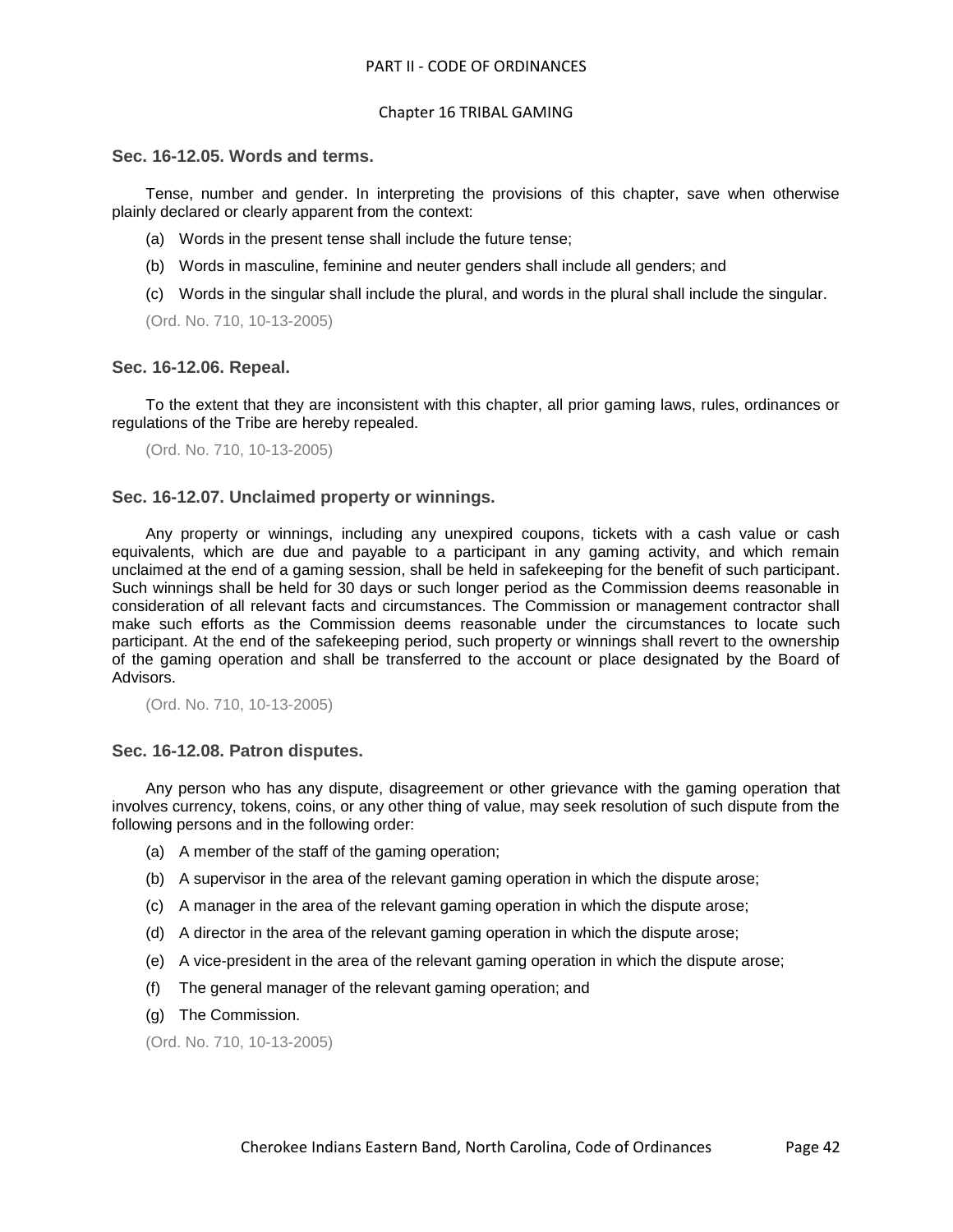#### Chapter 16 TRIBAL GAMING

#### <span id="page-42-0"></span>**Sec. 16-12.09. Patron rights regarding disputes.**

When a person brings a dispute for resolution by the Commission pursuant to [section 16-12.08\(](../level3/PTIICOOR_CH16TRGA_ARTXIIGERE.docx#PTIICOOR_CH16TRGA_ARTXIIGERE_S16-12.08PADI)g), the complainant has the right to explain his or her side of the dispute, and to present witnesses in connection with any factual allegations. At each level, if the dispute remains unresolved, the complainant shall be informed of the right to take the dispute to the next higher level as set forth in [section 16-12.08.](../level3/PTIICOOR_CH16TRGA_ARTXIIGERE.docx#PTIICOOR_CH16TRGA_ARTXIIGERE_S16-12.08PADI) Resolution of any dispute by the personnel of a gaming operation shall always involve two or more staff members. All disputes, whether resolved or not, shall be reported in detail by the staff persons involved to their supervisor, or, in the case of the general manager of the gaming operation, to the Commission.

(Ord. No. 710, 10-13-2005)

#### <span id="page-42-1"></span>**Sec. 16-12.10. Gaming Commission action on patron disputes.**

Patrons who have complaints against the gaming facility, a gaming employee, or a management contractor shall have as their final remedy the right to file a petition for relief with the Commission. Any patron complaint must be submitted to the Commission within 30 days after exhaustion of all management review options provided in [Section 16-12.08.](../level3/PTIICOOR_CH16TRGA_ARTXIIGERE.docx#PTIICOOR_CH16TRGA_ARTXIIGERE_S16-12.08PADI) Complaints shall be submitted in writing, and at the discretion of the Commission, the patron may be allowed to present evidence. The Commission may hold a hearing within 30 days of receipt of petitioner's complaint and the patron may have counsel present at such hearing. The decision of the Commission shall be in writing, shall be issued within 14 days of submission of the matter to the Commission, and shall be provided to the general manager of the gaming operation and to the complainant. All claims by patrons shall be limited to a maximum recovery of \$500.00 per occurrence, and a cumulative limit of \$1,000.00 per patron in any 12-month period, except disputes relating to a patron's entitlement to a game prize, which shall be limited to the amount of such prize.

(Ord. No. 710, 10-13-2005)

#### <span id="page-42-2"></span>**Sec. 16-12.11. Agent for service of process.**

The Commission Chairman shall be designated agent for service of process for the Tribal Gaming Commission of the Eastern Band of Cherokee Indians. The Chairman shall promptly report any such service to the Commission, and shall promptly provide the Commission with a copy of any complaints or other documents served.

(Ord. No. 710, 10-13-2005)

## <span id="page-42-3"></span>**Sec. 16-12.12. Consent to jurisdiction.**

Any person who applies for a license under this chapter, applies for employment in any gaming establishment, enters into any contract or agreement related to gaming, or participates in any gaming on the Tribe's Indian lands, shall be deemed to consent to the civil jurisdiction of the Tribe, the Commission and the Tribal Court. Nothing in this section shall limit the jurisdiction of the Tribe, the Commission or the Tribal Court under any circumstances not explicitly contemplated in the section.

(Ord. No. 710, 10-13-2005)

## <span id="page-42-4"></span>**Sec. 16-12.13. Comity and concurrent jurisdiction.**

The Commission is empowered to seek comity and enforcement of the orders of the Commission by the courts of any other jurisdiction whose assistance may be required to give effect to the orders of the